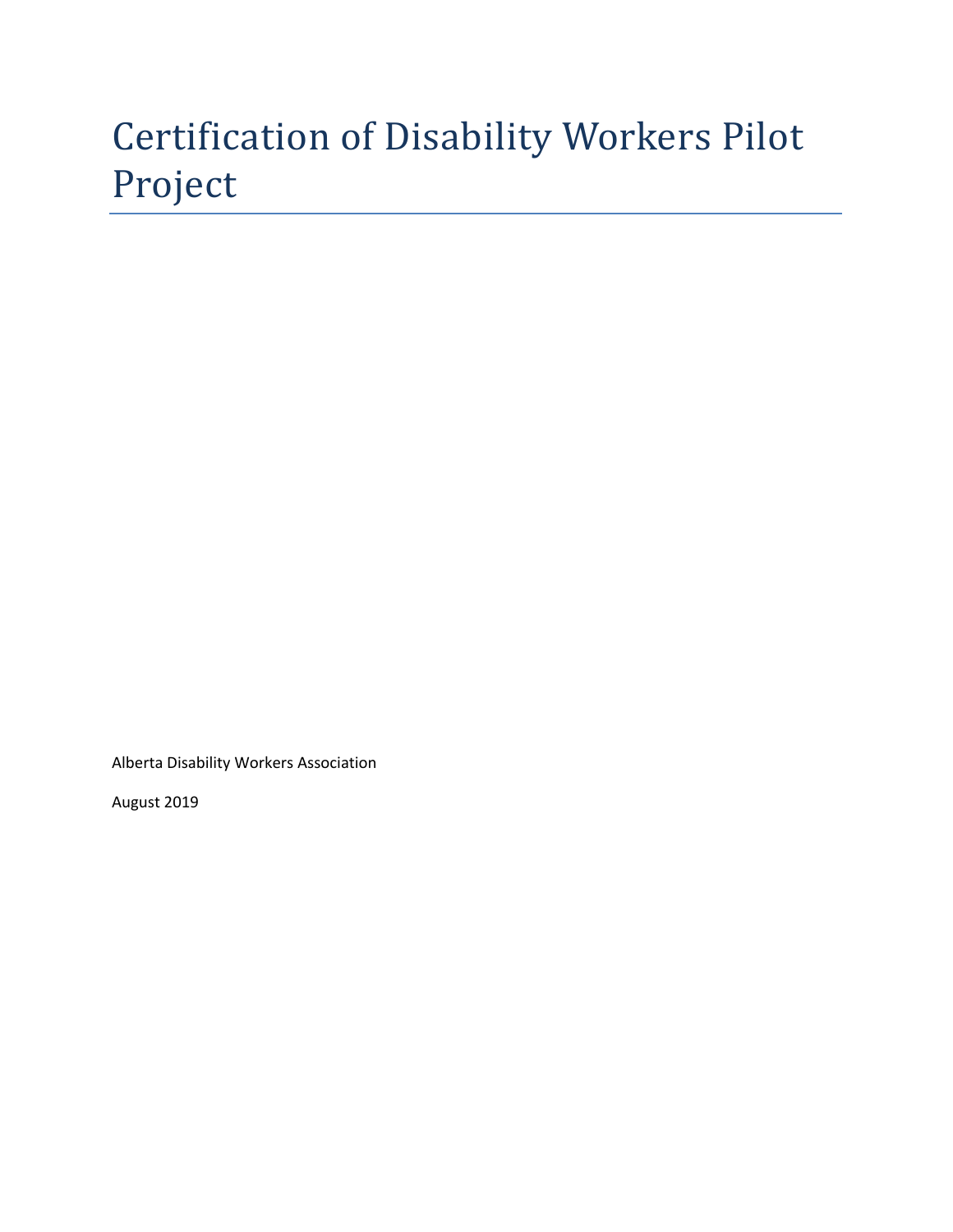# **Contents**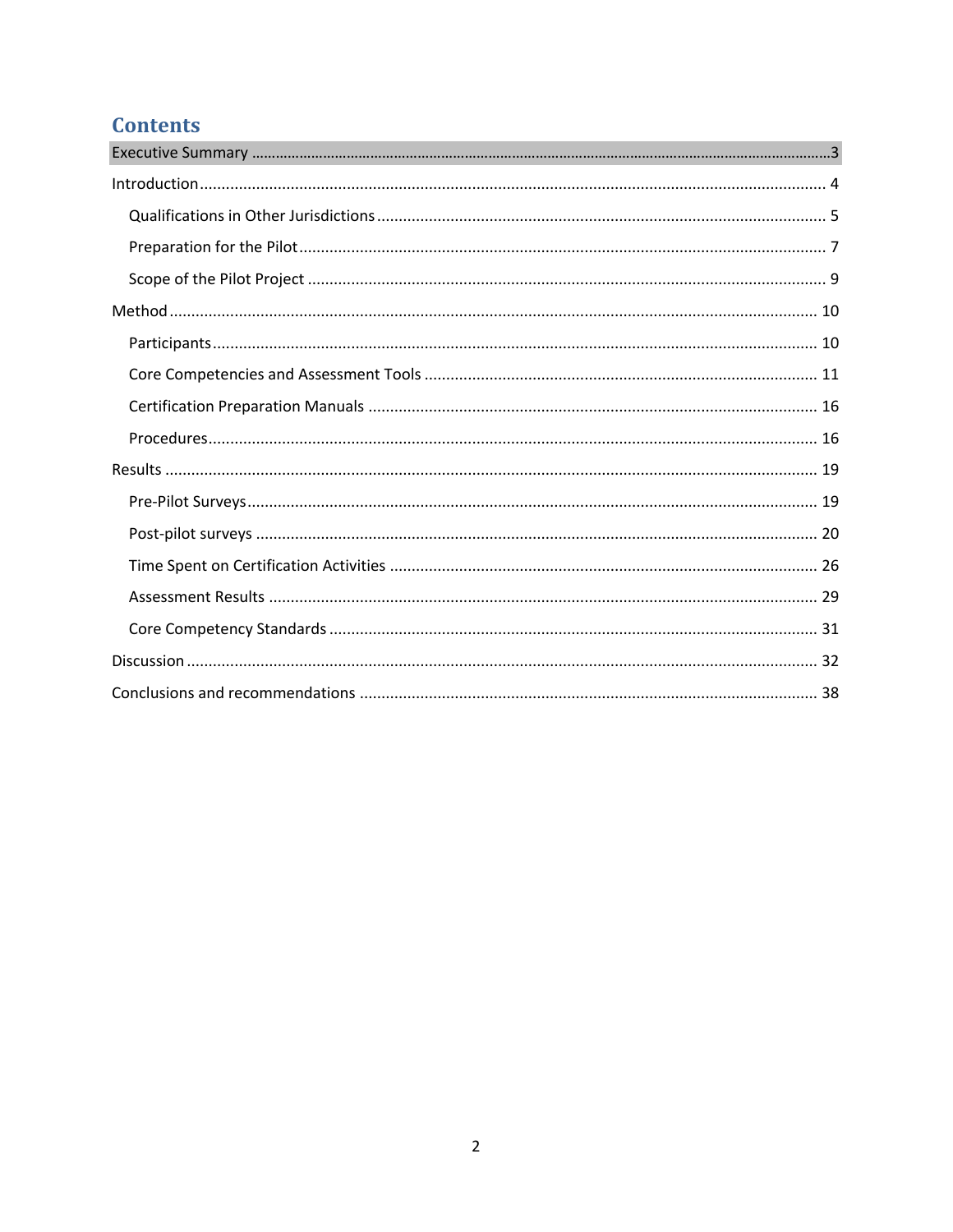# **Executive Summary**

ADWA was created to provide a voice for disability workers and "to build recognition of the professionalism of those who work in this field and help them build careers that are supported by relevant education and an enhanced certification process based on recognized core competency standards" (ADWA, 2010). The Alberta Disability Workers Association (ADWA) has been mandated by our membership from its inception to research and develop a certification process that would be implemented within the province of Alberta. ADWA undertook this task and has been working on this priority extensively since 2014. This document summarizes our recently completed certification pilot project. This report will outline the background research, preparation for the pilot, implementation of the project, discussion of the challenges and finally will make recommendations for moving forward based on what we learned.

Fundamentally, the findings of this pilot demonstrate that a process to certifying competencies for disability workers in Alberta is viable and necessary. ADWA and its community partners will need to work together to ensure the implementation of certification which will demonstrate that disability support workers in Alberta have the necessary education, training, skills and overall competencies to support people with disabilities to be included, active citizens in their communities.

Based on our learnings, we recommend further conversation with all industry/community stakeholders around how to best implement a certification process. Further discussion is critical both for buy in from the sector, as well as to determine the best process to move forward, one that will be both achievable and sustainable. Within this report you will see a plan that will be taken forward as a starting point for community discussion.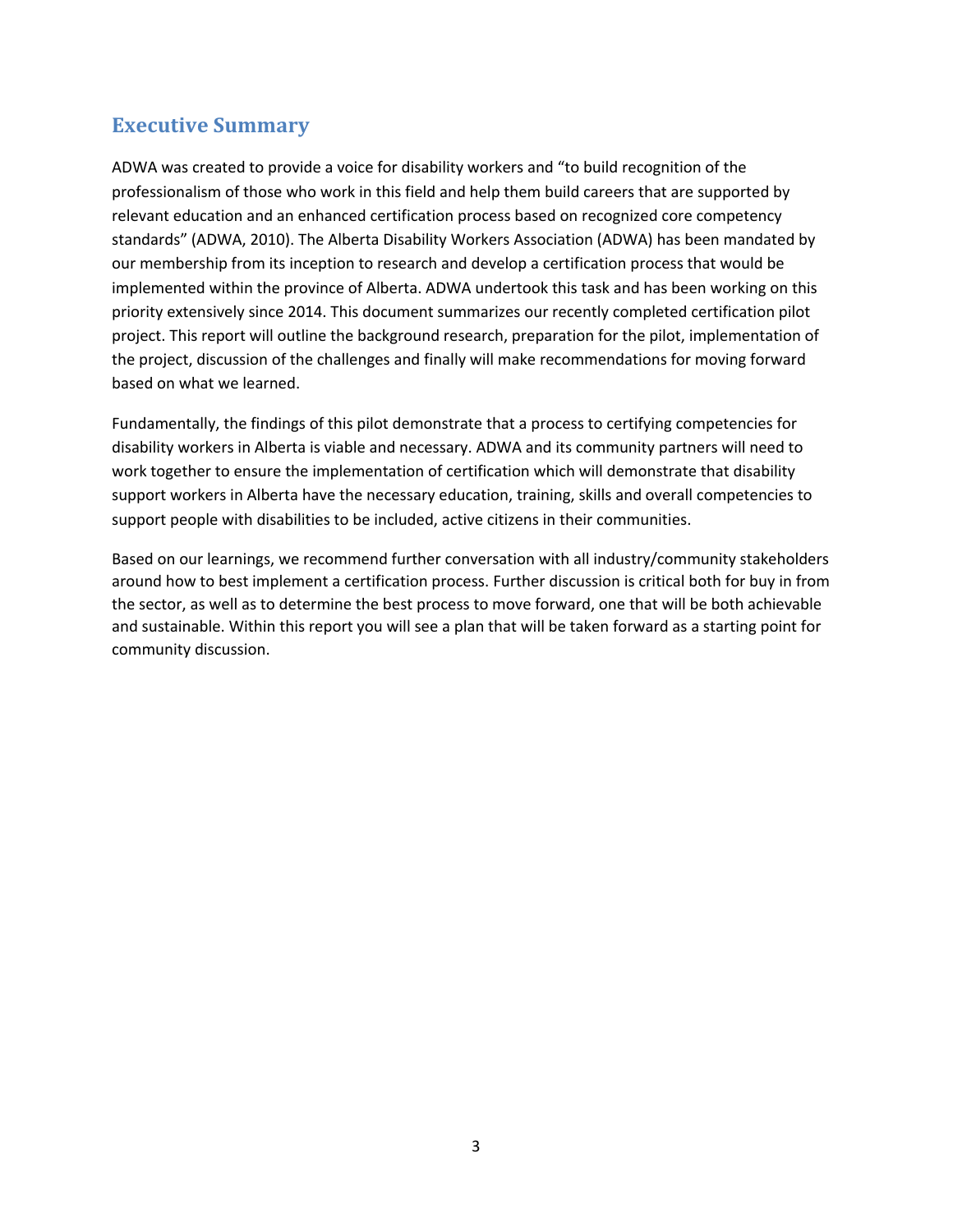# **Introduction**

The purpose of certification, according to the U.S. National Council on Measurement in Education, is "to determine whether individuals are knowledgeable enough in a given occupational area to be labeled as "competent to practice" in that area. It is generally a part of licensing or registration processes for professions (Canadian Council of Social Work Regulators, 2012, p.3). The development of a certification process can also be a first step toward regulation (Government of Canada, 2015.) The need for a credential, such as certification, to practice a profession can also be an important mechanism to manage risk and reduce injury or death of individuals served, the worker or other members of the public (Smith, Macbeth, & Bailey, 2019, Knapp, 2000). In addition to avoiding harm, certification of competent practice indicates that the practitioner should create benefit for individuals served and society as a whole by his or her actions (Smith, Macbeth, & Bailey, 2019).

Unlike most other professions, the disability services sector is made up of workers with a broad range of backgrounds and educational levels supporting individuals with diverse intellectual, physical and emotional disabilities. Disability workers are expected to provide a broad range of supports. These can include but are not limited to the following:

- Find fulfilling work, develop good work habits and learn job skills so individuals fit in and are assets to their workplaces.
- Become connected to other resources, social groups, and activities of interest in their communities.
- Participate in community life by supporting society to welcome individuals and engage with them as fellow citizens.
- Learn to manage their money, busy schedules, and households.
- Understand complicated social, medical and political systems so the individuals they support can advocate effectively for what they need, or to advocate for and with them if necessary.
- Maintain their health by providing safe, respectful and sensitive personal care, medication administration or other medical-related support (such as advocacy for needed health care).
- Manage the frustrations and emotional triggers that are part of life using effective coping strategies.
- Deal with life transitions from childhood to adulthood and/or to retirement or to end-of-life.

This broad scope of practice is different from that of social workers, home care workers, health care aides, PT/OTs, registered or licensed practical nurses, employment counselors, and community developers, even though work requirements may overlap with these professions and others. Determining that a person is a competent disability worker cannot be met by requiring them to be certified or registered under one of the above designations. There is not currently an established process of certifying someone as a competent disability worker in Alberta.

Complicating this situation is the fact that there is no single current standard of educational preparation for this work, as there is for other established professions. There are a variety of related educational programs offering instruction from as short as 12 weeks plus a 90-hour practicum to a 4-year bachelor's degree. The content and learning outcomes of these programs also vary considerably. Many disability workers have no formal education in the field (Boles Consulting, 2014), so must develop the necessary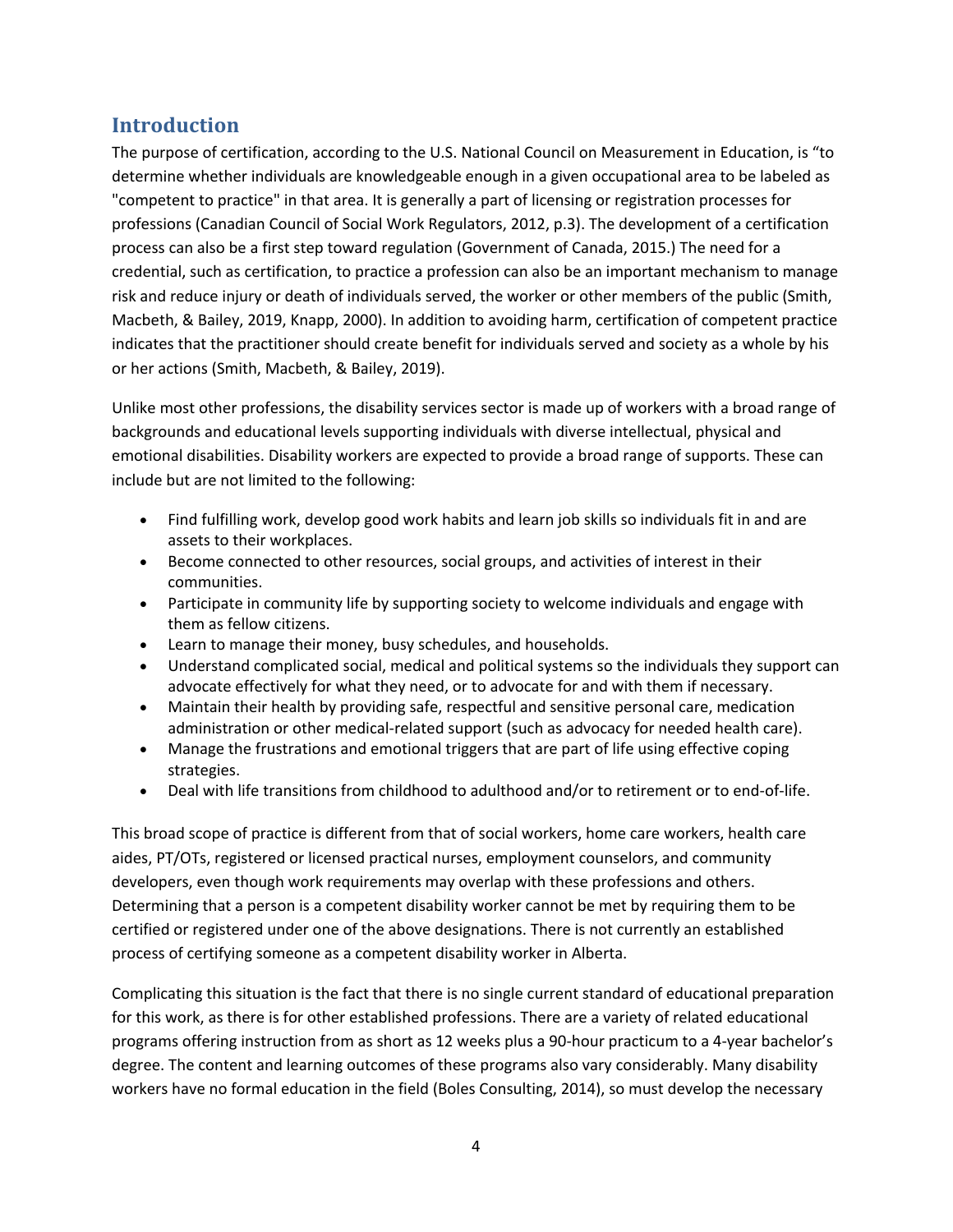skills through experience and on-the-job training, which can take longer, increase risks and potentially negatively impact the quality of life of those receiving services in the interim (Tobey, 2012).

The disability services field has changed in significant ways from the 1970s to the present. In the 1970s, the workforce was considered to be well-paid, well-educated (a Bachelor's degree was a common entry requirement), and gender-balanced. At that time, services were more institutional in nature, with people working in teams (e.g., segregated classrooms, group homes, sheltered workshops). Today services are individualized and community-based (e.g., inclusive education, independent living, supported employment) (Sonpal-Valias, 2019). Comparatively, the current disability services workforce is poorly paid, more female-dominant, with less or no post-secondary education and is expected to be effective working alone in the community (Boland, 2015). In addition, the Alberta disability services workforce includes many new resident workers, with a mixture of educational credentials from other countries (Premji et al., 2014) or no post-secondary education. All of these factors may increase risk in disability services and the likelihood that services are delivered by people whose workplace competence has not been externally verified.

# **Qualifications in Other Jurisdictions**

This challenging state of affairs is not limited to Alberta. Jurisdictions across the globe have faced the same challenges. At present, there is no disability worker certification system in other provinces of Canada. Ontario has developed and successfully applied a set of core competency standards to provincial education and training (Toben & Woo, 2016; Forsyth, Atkinson, & Wallace-Gero, 2016; Corbier, 2016; Young, Wallace-Gero & Trahan, 2016), as well as hiring processes in the field (Health, 2016; Ropp & Oneil, 2016; Robb & Johnston, 2016). However, it has yet to develop a certification process (Nugent, Perry, & Benner, 2019). The Ontario professional association has maintained contact with ADWA regarding determining how to proceed on certification of its workforce.

Australia and New Zealand have set core competency standards for disability supports and continue to focus on providing post-secondary training certificates with competency-based demonstration elements in the workplace as part of the program requirements in Australia. Recently in New Zealand efforts have been made to tie training to specific pay equity levels. However, having a certificate in either Australia or New Zealand is not compulsory to obtain employment in disability services and an independent certification process (either mandatory or as a voluntary credentialing process) has not developed in the five years since our original research was conducted. At that time, certification was seen as preventing people from seeking jobs in the field. Having completed a relevant post-secondary education credential is sometimes, but not always, listed as a requirement in disability worker job postings.

In the United Kingdom, certification of disability workers is part of a larger scheme to set National Vocational Qualification levels (NVQ), now called the Regulated Qualifications Framework (RQF), including core competencies of a wide range of occupations. Based on national occupational standards in over 1,000 subjects, NVQs in England and Wales, plus SVQs in Scotland, are statements of performance that describe what competent staff are able to do in a given role. A range of skills are demonstrated with a primary focus on work-based activity, including best practice, health and safety, transferrable skills, problem solving and the ability to adapt to changing requirements and knowledge in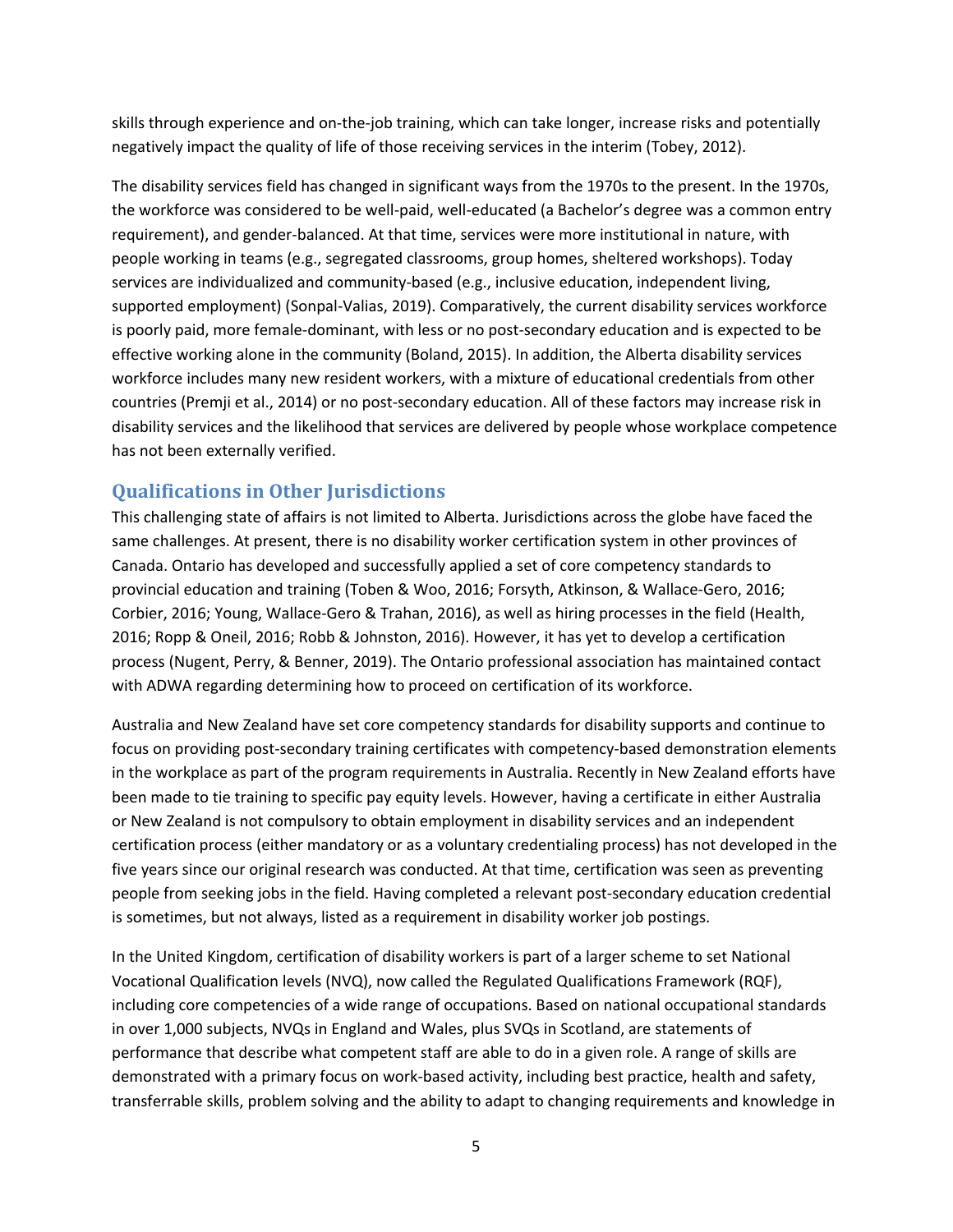the field. NVQs were first introduced in the mid 1980s and have continually undergone updates and national reorganization, including changes to the naming and regulatory body format, all with a focus on strengthening the workforce and workplace standards. Competence is measured in a variety of formats that has a focus on the individual seeking accreditation being the lead in the process of building a portfolio that demonstrates their skills and abilities. This type of work-based assessment can be used by both experienced employees seeking recognition for their skills and by people new to the field as a development tool guiding their training and experience opportunities.

In the United States, various states have established minimum qualifications for people working in disability services and voluntary credentialing processes (Biersdorff, 2014). Of these, the National Alliance for Direct Support Professionals (NADSP) has the broadest reach. It starts with a registration process that signals intent, supported by an employer letter verifying completion of all orientations and required training and 6 months of continuous, current employment. In order to advance to level 1 certification, candidates must submit proof of 100 related instruction hours, proof of 1 year of continuous, current work in the field, a letter of support from an individual receiving their support and a portfolio of work samples demonstrating competence and reflective practice in 4 of the 15 NADSP core competencies. Level 2 certification repeats these requirements, but with a portfolio related to an additional 4 competencies. Recently, completion of the requirements has been supported by the development of training E-badges that allow workers to demonstrate their knowledge, skills and values on the job in an alternative way. Employers in the field purchase an E-Badge Academy subscription which allows a specified number of employees to enroll in web "courses" in order to submit assignments that demonstrate specific core competence standards. E-Badges provide an alternative to the traditional portfolio requirement for NADSP certification. The NADSP have provided a comparison of the traditional and E-Badge methods of completing the certification process at various levels. While a disability worker could complete the traditional process independently, except for support letters, access to the alternative E-Badge process is controlled by service providers who may or may not choose to buy into the E-Badge Academy and who could choose which employees to enroll in it.

In summary, different jurisdictions have chosen different approaches to try to ensure that individual disability workers have the skills, knowledge and abilities required to support individuals with disabilities safely and effectively. Some have focused on developing coursework tied to core competency standards and then moving toward requiring workers to have those levels of education before hiring them or within a period of time after hiring them (i.e., credentialing via certificate or diploma). Others have recognized the value of education and training as means of developing expertise, but focus on demonstration of required knowledge, skills and abilities through a portfolio and/or workplace observation process. Demonstration of reflective practice is a key component of professionalism in all credentialing systems.

In order to establish disability work as a profession in Alberta and mitigate risks associated with its practice, a system of certifying the competence of the workforce is needed. In recognition of this, some employers across the province have attempted to establish a basic level of competency within their own organizations and/or regions. For example, some are supporting this by arranging for employees to take courses from post-secondary institutions or providing value-based training such as Open Futures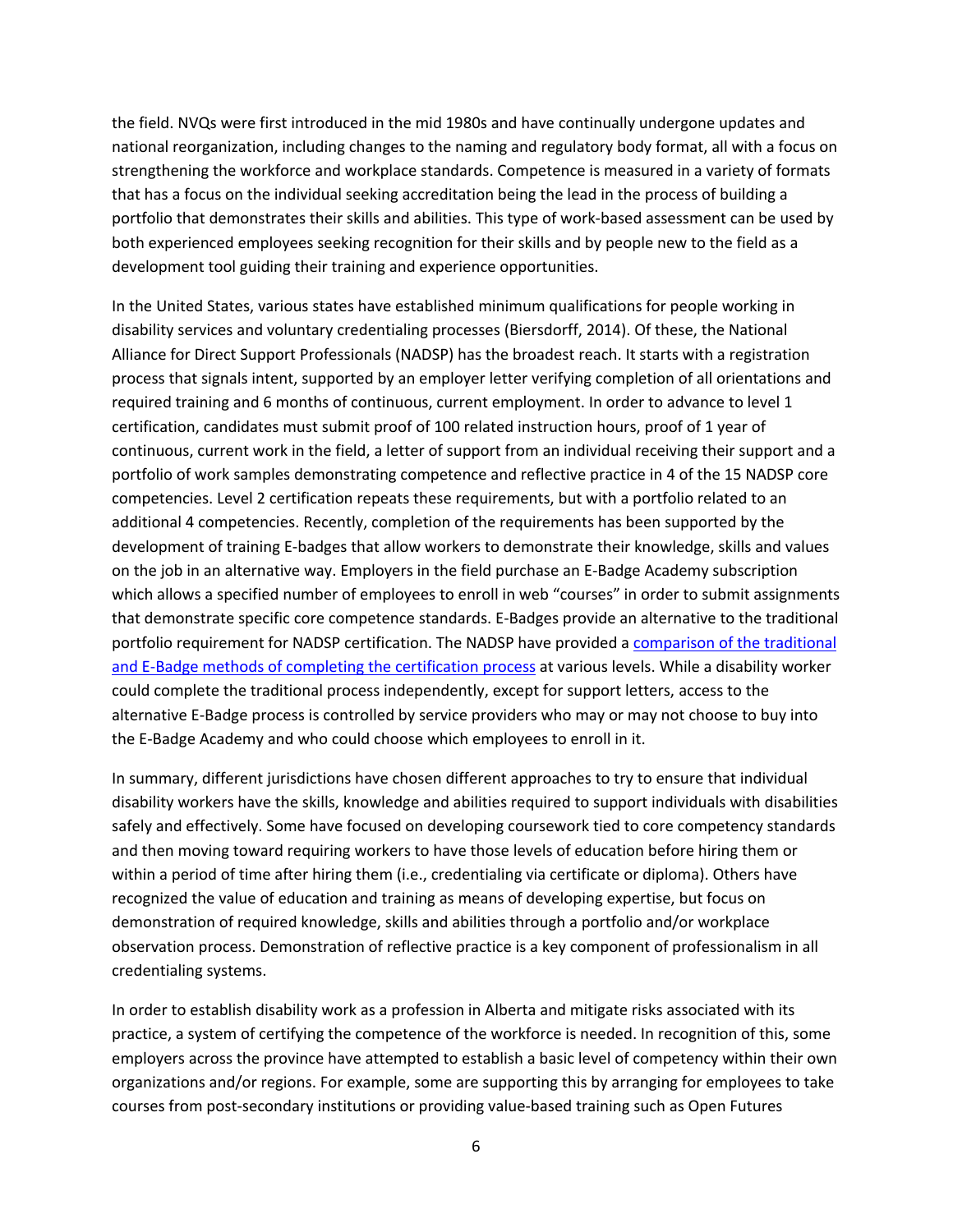Learning. Others are including the core competencies as part of their performance evaluation systems. While certification can never guarantee error-free service delivery (Knapp, 2000), a certified profession does assure government funders that public money spent to pay workers translates into services performed by staff who have demonstrated their skills at some point in time (Alberta Health & Wellness, 2001). Working with stakeholders in the sector, ADWA has developed a system of assessing members of the disability workforce against agreed-on core competency standards and now needs to ensure that the system it has developed is fair and flexible yet rigorous, and meets the needs of the sector, its funders and the individuals with disabilities who receive its support.

## **Preparation for the Pilot**

Much work was completed in preparation for the pilot over the past decade and more. The Alberta Council of Disability Services (ACDS), as part of its Workforce 2010 initiative (ACDS, n.d.), developed a workforce classification system with broad involvement of the sector. Included in standardized job descriptions was a set of core competencies and related standards for disability workers within the first year of work that had been developed for Ontario's Developmental Services by the Hays Group. An ADWA-commissioned review of core competency standards revealed that while different jurisdictions had different labels and ways of organizing the key skills and principles of quality disability service, they were consistent in the concepts included. ADWA took the ACDS standards, refined the wording for clarity and made some additions consistent with the ACDS workforce classification system. These revisions were reviewed in 2015, first by ACDS staff and the Provincial Workforce Council, before being made available for review by ADWA members, ACDS member service providers, Inclusion Alberta families and Persons with Developmental Disabilities (PDD) government staff. Feedback led to revisions to the standards. A plain language version was reviewed and endorsed by self-advocates who receive disability services. The most recent ACDS Workforce Classification System Manual has adopted the current ADWA standards for its Community Disability Services Worker classification.

Likewise, proposed methods of assessing whether disability workers met these standards were shared with members of our sector by means of E-Bulletins and presentations at Service Provider Councils disability service agency and Inclusion Alberta staff meetings, meetings with government officials and at the ACDS annual conferences. Disability workers were asked to express their interest in pilot participation in an E-Bulletin to ADWA members and at an ACDS conference, resulting in nearly 50 names.

A Certification Pilot Advisory Committee (CPAC) composed of representatives of service providers, PDD, ACDS, Inclusion Alberta, Government of Alberta staff and an elected MLA and post-secondary educators in the sector was created. In addition to broader advice and communication about the project to their members, specific CPAC members have contributed to the assessment methods, most notably the knowledge exam. Many of the questions from the knowledge exam have been drawn from tests used in the ACDS *Foundations* curriculum and post-secondary courses.

For the purposes of the pilot only, a variety of types of evidence were included, both to give disability workers with different levels and types of education and field experience a variety of ways to demonstrate their knowledge and skills related to the core competency standards, as well as to test the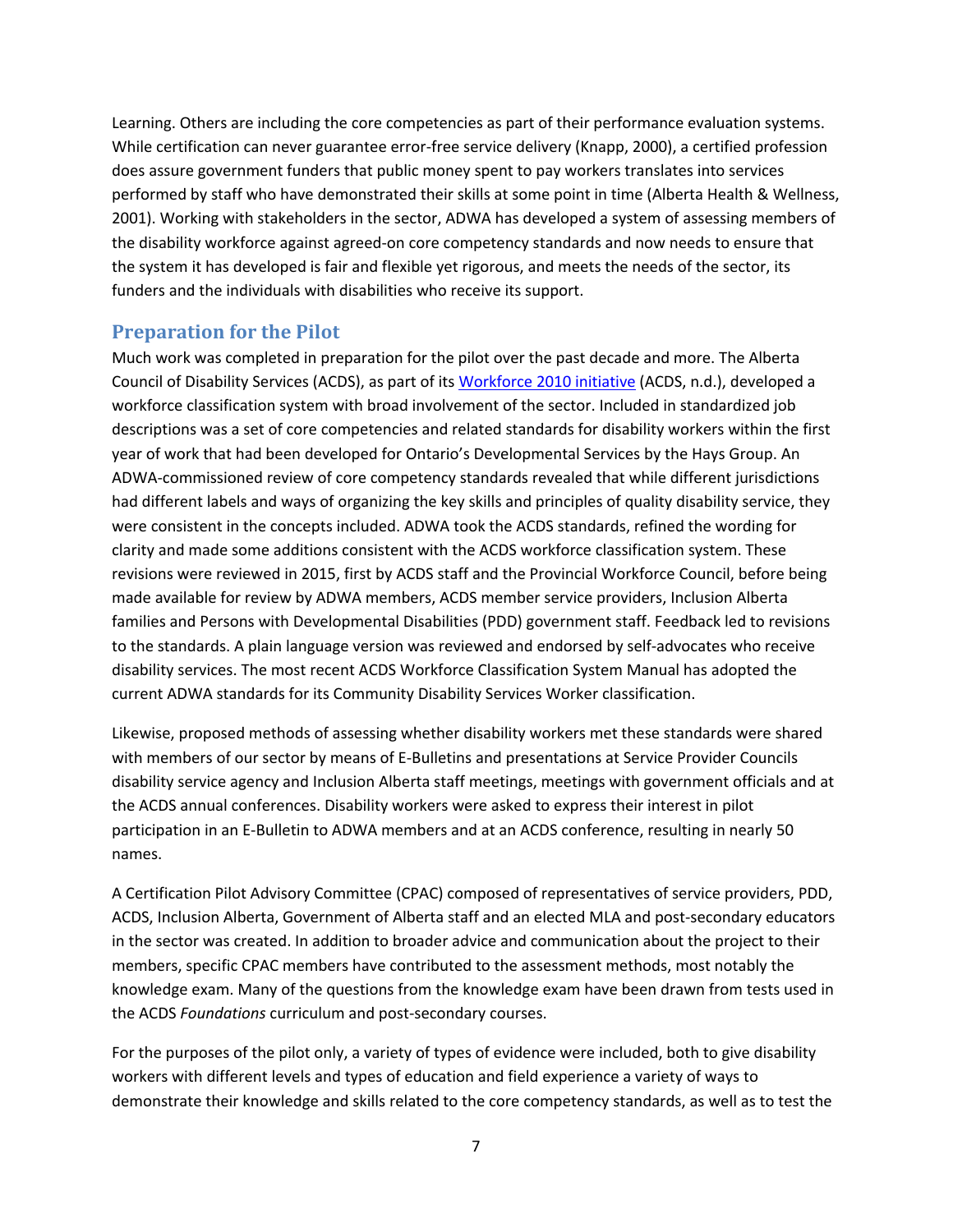consistency of the evidence for each candidate. Inspiration for conducting candidate evaluations during the pilot were drawn from both Alberta further education practices and the National Vocational Qualification (NVQ) system used extensively in the UK. The design and approaches used for observation and document assessment in the accreditation pilot have been based on the models used in the NVQ system which overlaps with existing Alberta further education standard evaluation practices. Some of the approaches used include:

- Live workplace and community observation
- Accreditation for prior learning
- Written examinations with the use of a proctor in the community
- Online scenarios
- Uploading examples of work
- Extensive supervisor feedback
- Supported individual feedback (support recipient)

We were aware from the beginning that we did not intend to include all of these assessment measures in our final certification process, but for the purposes of the pilot project we wanted to include as many as possible to be able to determine which methods would be part of our final process.

Specifically, from the United Kingdom, we used direct observation sessions by experienced observers. In addition to the evidence gathered by individuals, a trained assessor observed a range of work-based activities and reviewed all of the submitted work to ensure the occupational standards were being met. Observation was a key evaluation tool in the achievement of the qualification. Choosing a method that had a significant emphasis on work-based observation was a key design feature for the ADWA pilot. Evaluators maintain independent rigour in the quality assurance process, maintain occupational standards across all regions, minimize agency and individual bias and build a body of trained staff who are conversant in the language and requirements of work-based assessment.

Answering written scenarios served as a back-up to observation, allowing disability workers to describe what they would do and give a rationale that indicated reflective practice, a process consistent with the NADSP certification system in the US. Both the UK and US systems emphasized that the disability workers should take a lead role in gathering evidence to demonstrate their skills and reflective practice. An evidence upload system was developed as part of the ADWA website to support the upload of education transcripts, training certificates, commendations and letters of support by the certification candidates. The NADSP requirement of a letter of support from a person receiving services was also supported by Alberta self-advocates and included as part of the evidence.

Most certification systems for established Canadian professions with a core curriculum require graduates to complete a professionalism or ethics exam, therefore this was included as one assessment. Members of our sector from self-advocates to agency leaders expressed concern that disability workers should demonstrate proficiency in understanding and communicating in English, so a language assessment was included. We included a checklist that required supervisors to indicate what standards they had observed being met consistently and the actions they had observed reflecting those standards. Supervisor or employer support letters or forms are a common part of certification systems, although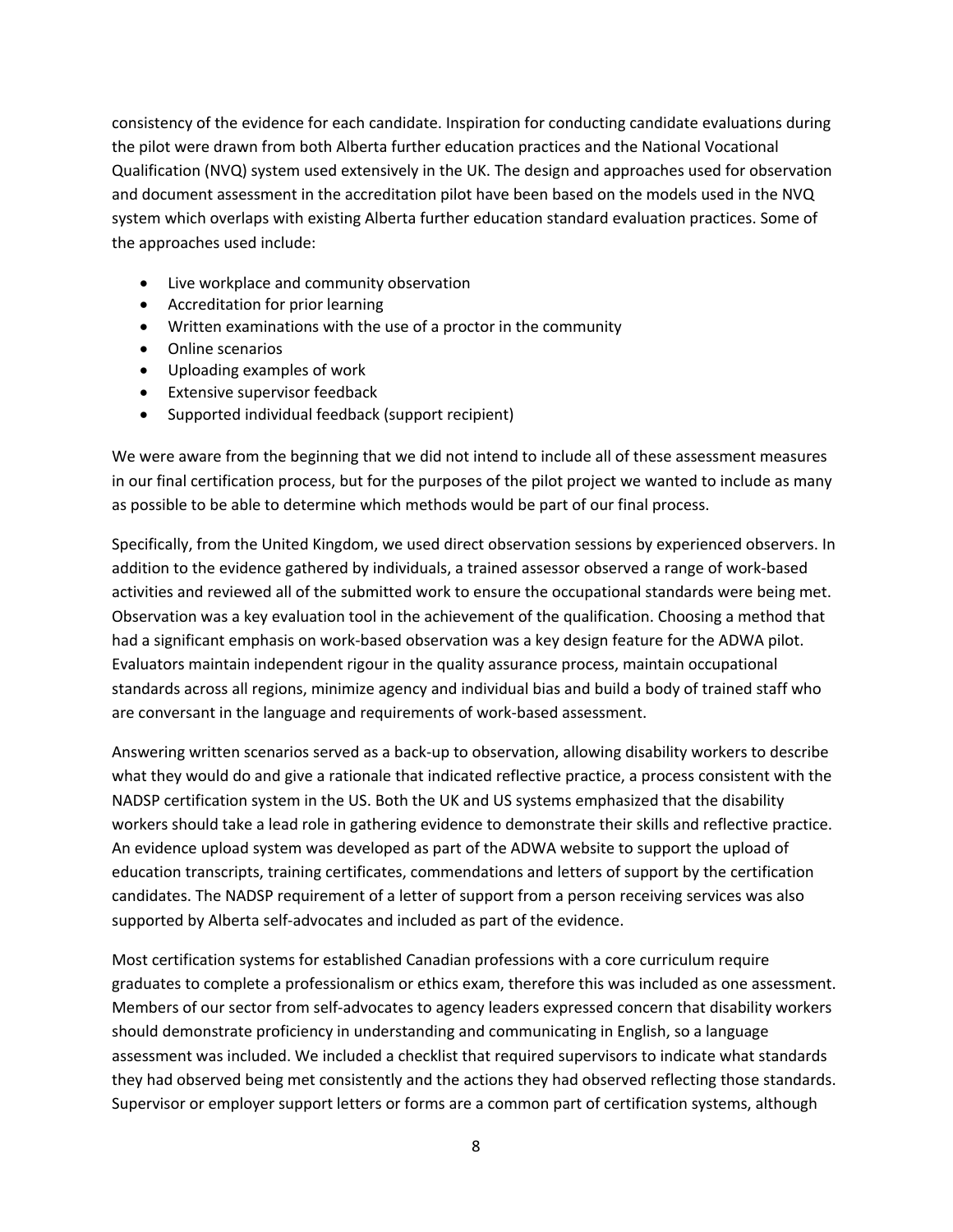their content varies from a statement of hours of supervised practice to a confirmation of skill sets. The assessment tools were developed, which included multiple scenarios and ethical dilemmas relevant to a wide range of service delivery situations.

Certification preparation manuals were developed for candidates and their supervisors with content based on those of the Child and Youth Care Association of Alberta (CYCAA), which has had a voluntary certification program for over 30 years. These manuals provided the principles behind certification and professional practice in disability work, plain language details and examples of each core competency standard, details of assessment tools with a sample question and model answer for each, the ADWA code of conduct and ethics, and a checklist to guide candidates through the steps of the certification pilot process. Appendices included the application, consent form for ADWA to interview the person they chose who receives support from them and a copy of the supervisor checklist.

In other professions, candidates would be credited for their education in terms of the number of requirements they needed to complete for certification. At ADWA's request, a course assignment was created where teams of Bow Valley College students evaluated each of their first year (certificate program) courses to identify which core competency standards were covered by which courses. Their analysis indicated good alignment with the core competency standards, suggesting that BVC graduates from recent years should have no difficulty demonstrating that they meet the standards in the pilot and might have an expedited certification process in future. A similar process of analysis could be set up in future for other educational and training programs. The Bow Valley College program has decided to use the ADWA core competency standards in evaluating practicum performance and in student goal setting which should make demonstration of core competency standards even easier for students in the future.

# **Scope of the Pilot Project**

The core purpose of the pilot project was to determine whether the certification system developed (i.e., core competency standards, evidence structure and process) are fair, rigorous and flexible enough to determine the competence of disability workers with a wide range of education and experience working in a variety of settings across Alberta. The various measures in the pilot were intended to help identify any changes required for a viable certification system that meets the needs of the sector, its funders and the individuals with disabilities served. The pilot was intended to help ADWA answer the following questions:

- Are the core competency standards valid?
- Which measures are the most reliable indicators of meeting standards of effective practice?
- Does completion of an educational program tied to the core competency standards (e.g., Bow Valley College's current Disability Studies program) provide an equivalency to the piloted certification process?
- What certification system elements or processes are practical and supportive of an effective certification system for disability workers in Alberta vs. impractical and/or unsupportive?
- What is the cost to ADWA of implementing the proposed certification system or its components (and, therefore, the cost that must be charged to break even)?
- What is the level of investment in time and associated costs by candidates and their employers (including supervisors) in becoming certified?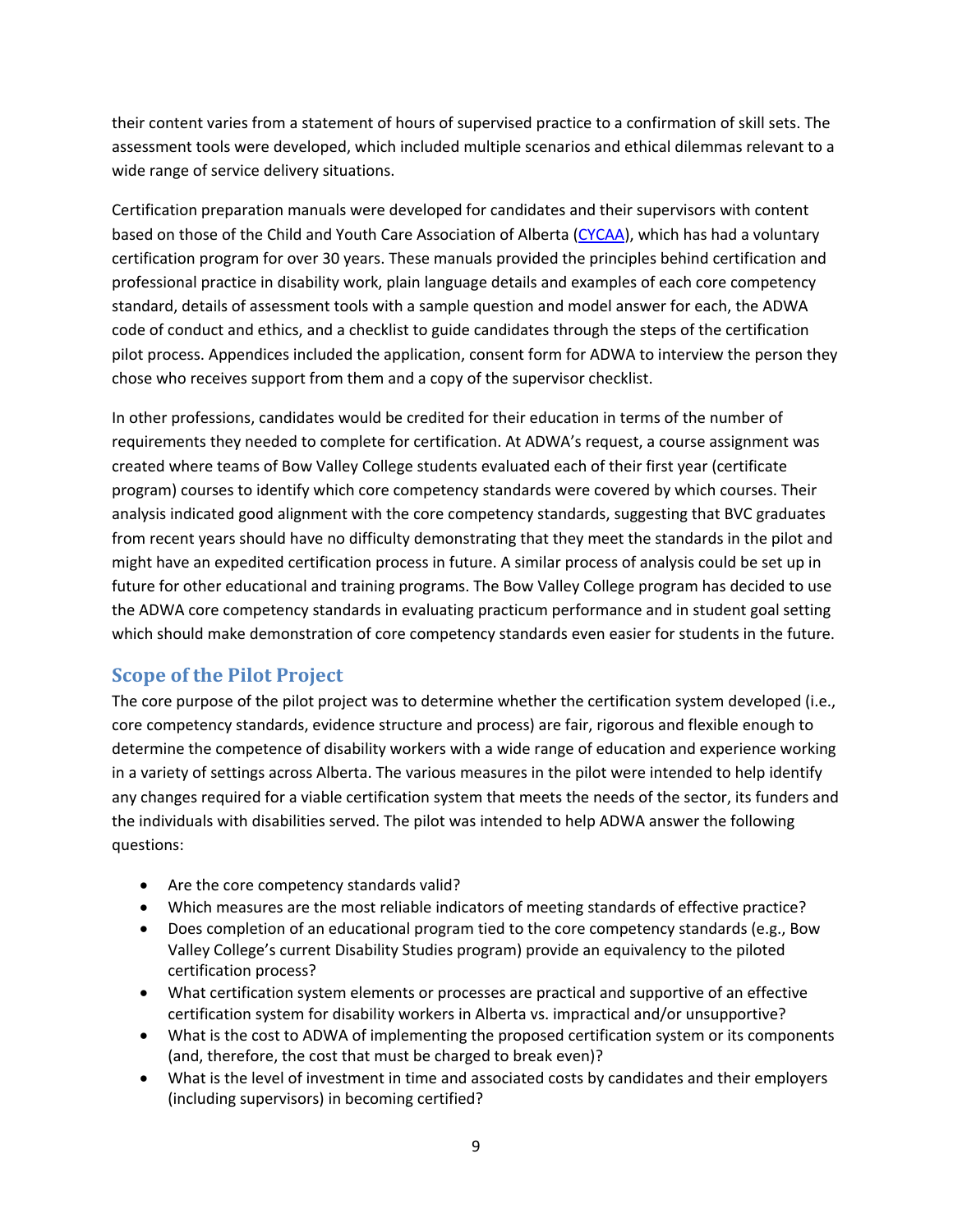# **Method**

## **Participants**

Initially participation in the certification pilot was restricted to ADWA members who had been in their current position with their current supervisor for at least six months. Individuals who had expressed interest in the pilot over the previous year were re-contacted and asked to complete the application form on the ADWA website. Of the nearly 50 individuals who had previously expressed interest, only 15 completed the application form. Some of the others had left the field, were on a leave of absence, or had changed employers or positions. As a result, significantly more time was spent on a plethora of recruitment activities to achieve our goal of 50 pilot candidates. We continued to add new candidates up to the start of March 2019. Early on ADWA recognized that it was more important to include participation by anyone interested rather than to adhere to requirements that were becoming barriers to some. Therefore, we opened participation in the pilot to people who were not members of ADWA and to those who are new to their positions. A total of 57 people completed the application form and were sent certification preparation manuals, pilot consent forms to complete and return and links to the pre-pilot survey. Of the 57 applicants, 8 (14%) formally withdrew later, 9 (16%) provided neither consents nor evidence beyond the application, 23 (40%) returned consent forms but submitted no evidence and 17 (30%) completed all or nearly all of the evidence requirements.

Candidates in the pilot reflected the diversity of disability workers in Alberta with respect to geographical distribution, community size, employer size, work focus, educational background, years in the field and hours worked. Candidate numbers reflected the distribution of ADWA members by region, with Edmonton slightly over-represented. The percentage of candidates completing the certification requirements was fairly equally distributed. Candidates came from small communities, medium cities and both major metropolises. Employer size also varied from large agencies employing several hundred individuals to family-managed services. Of the three candidates working in family-managed services, one completed the pilot requirements, which is similar to the proportion for larger employers.

Although the certification standards were those for frontline workers, 33% of those who completed

applications for the certification pilot were team leaders and program supervisors who didn't always engage in some direct service. It was sometimes difficult for individuals in the higher ranks of the organizations to complete requirements related to letter of support from individuals receiving services and supervisor checklists that are directed to core competency standards of direct service. While 32% of front-line applicants completed or nearly completed the requirements, only 25% of those in supervisory roles completed the requirements.



Among the candidates on the front line of service, all categories of service delivery were represented, including

employment support, facility-based programming, community access, residential support, community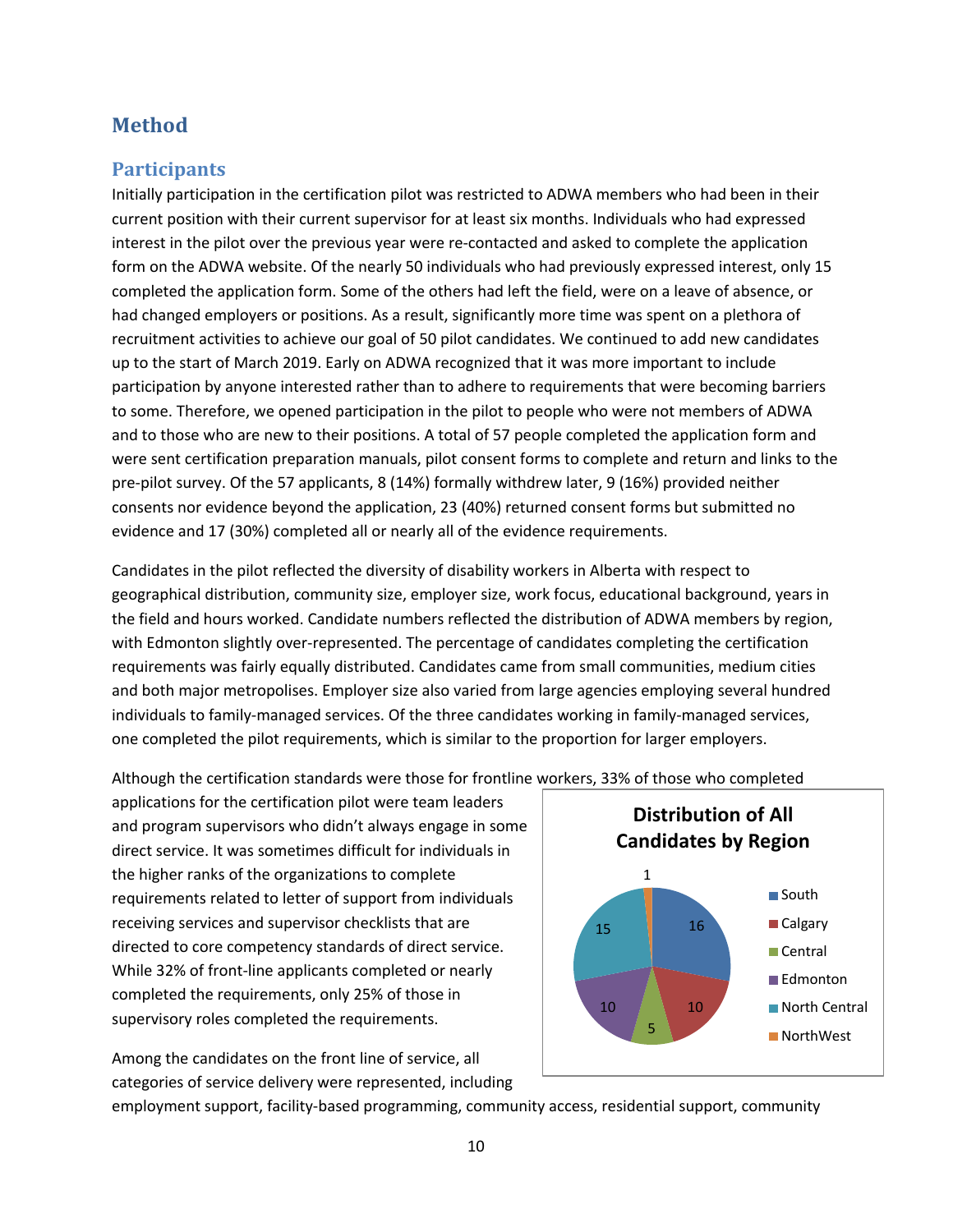development and self-advocacy support. While most worked with adults who have disabilities, a few worked with children or youth.

The application form asked candidates to indicate any education they had received, the institution, program, attainment and years. Some candidates may have chosen only to include education they deemed as relevant to their work, possibly resulting in an inaccurate picture of the post-secondary experience of the sample. Based only on reported information and/or uploaded documents, 14 of the 57 (25%) individuals who completed applications had no post-secondary education. A total of 19 candidates (33%) had completed a certificate, diploma or degree in a human services field (e.g., home care aid, rehabilitation services, disability studies, special education). A further 9 (16%) had begun but not completed a program in human services. Six candidates (11%) had post-secondary education in an unrelated area (e.g., accounting, bible studies). Finally, 5 candidates (9%) had completed the ACDS *Foundations* course and 4 (7%) had completed *Foundations* in addition to other post-secondary education. *Open Futures Learning* is an online (module) training program that some organizations are using instead of ACDS Foundations training. 7 candidates (12%) reported completion of some of this training. We had hoped to be able to look at how well completion of the Bow Valley program aligned with pilot performance. However, while four candidates had completed the BVC curriculum and three expected to complete the curriculum by 2019, only one non-graduate submitted evidence for certification. $1$ 

The pilot application form asked for details of current and previous employment. While, in principle, this could give information about how long an individual had been working in the sector, in practice it is hard to interpret. Previous ADWA research indicated that 25% of people work two or more jobs in the sector. The start and end dates of current and past jobs do not necessarily align. Candidates were given space to describe two previous jobs in the sector, which could be insufficient space for some candidates to describe their full work history. Therefore, the information on the application form is not necessarily an accurate picture regarding years of work in the field as would be provided by a complete résumé. The range of years worked in the sector reported by candidates was 9 months to over 39 years.

The number of hours currently worked at the time of application varied from 12.5 hours/week to 85 hours/week. Those completing the pilot requirements averaged 38.8 hours/week, while those who did not complete the requirements averaged 46.2 hours/week. These differences were not statistically significant (*t* < 1, *p* = .14)

## **Core Competencies and Assessment Tools**

**Core Competency Standards.** The ACDS Workforce Classification System Manual provides a job profile of a Community Disability Services Worker (CDSW) with the primary activities and tasks associated with the position, preferred qualifications and the standards of competency that the CDSW should be able to

 $1$  It is interesting to note that of these various educational categories, 56% of those who had started but not completed a program in human services substantially completed pilot requirements. Half of those with unrelated education completed the pilot requirements. Only 20% - 25% of the other education categories substantially completed the pilot requirements.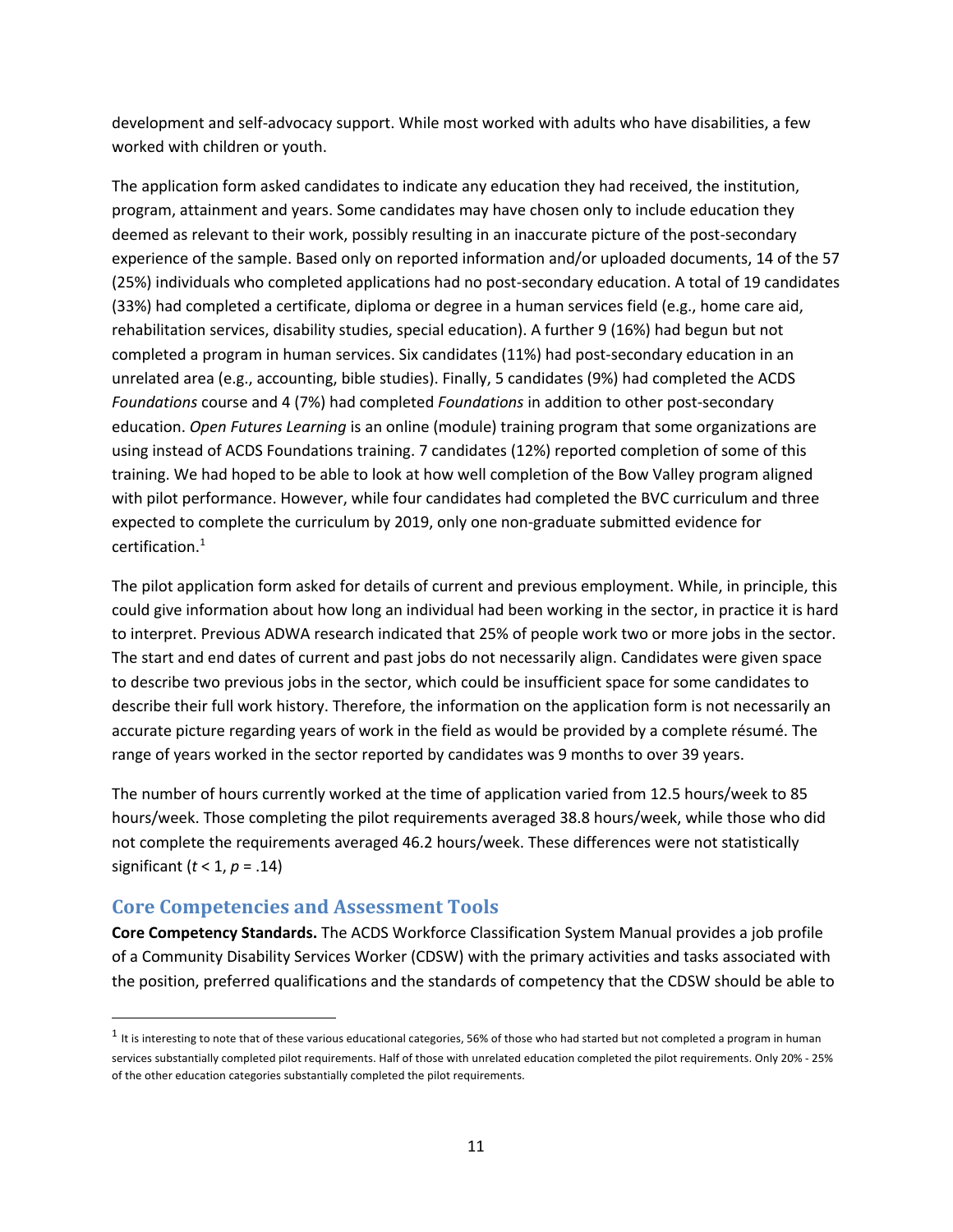display within the first 6 months in the position. In 2015, ADWA took the core competency standards described in the ACDS Workforce Classification System Manual and refined the wording for clarity and concreteness so that each core competency standard was measurable, while asking for clarity from ACDS when we were uncertain of a standard's meaning, intent or application. While the ACDS job profile described the CDSW as having roles in supporting community inclusion and risk management (safety), the list of core competency standards did not include these areas. ADWA reviewed core competency standards of those countries referred to earlier to inform us as we developed additional core competency standards to fill this gap.

The revisions were first sent to ACDS staff for review. After making a few recommended changes, the standards were sent for review to the Provincial Workforce Council, a body composed of executive directors, managers, HR and other professionals in the sector from across Alberta who had been responsible for the development of the Workforce Classification System with ACDS. The standards were then distributed to ADWA members who were asked to share them with colleagues to get the broadest feedback possible from our sector. At the same time, the request for review and feedback was sent to ACDS member service providers, Inclusion Alberta (families) and Person with Developmental Disabilities (PDD) government staff, as well as presented for feedback to PDD regional CEO's. Feedback led to some revisions to the standards. The standards and discussions about them were included on the ADWA website to allow members of our community to track the conversations and rationales presented and add their own thoughts. Finally, a plain language version was reviewed and endorsed by self-advocates who receive disability services and their supporters at a meeting of the South Region Self-Advocacy Network. The resulting 12 core competencies and associated standards are found on the ADWA website at https://www.adwa.ca/certification/standards.html.

**Assessment tools.** The next step was to develop a variety of methods or assessment tools that would allow pilot candidates to be able to demonstrate that they met the core competency standards. We combined elements found in other certification or credentialing systems with the expectation that these tools have been found to provide a rigorous and valid method of assessment.

**Education and training.** Most certification systems for other professions make heavy use of education as a means of ensuring that practitioners have learned necessary knowledge or skills for professional practice because post-secondary programs include an assessment component in their courses. However, many training seminars, webinars etc. provide only a certificate of attendance, participation or completion without an assessment component, making them less useful as a means of evaluating competence. Candidates were invited to upload educational transcripts and training certificates as part of their evidence package.

**Letter of support from individuals receiving services.** The NADSP requires its certification candidates to provide a reference from someone the candidate provides or has provided service to as evidence that they make a positive difference in the life of someone they support. This reference can be in the form of a letter or alternative format (e.g., video upload) and can be either from the individual supported or their legal representative (i.e., guardian) if the individual lacks the capacity to evaluate or communicate that type of information.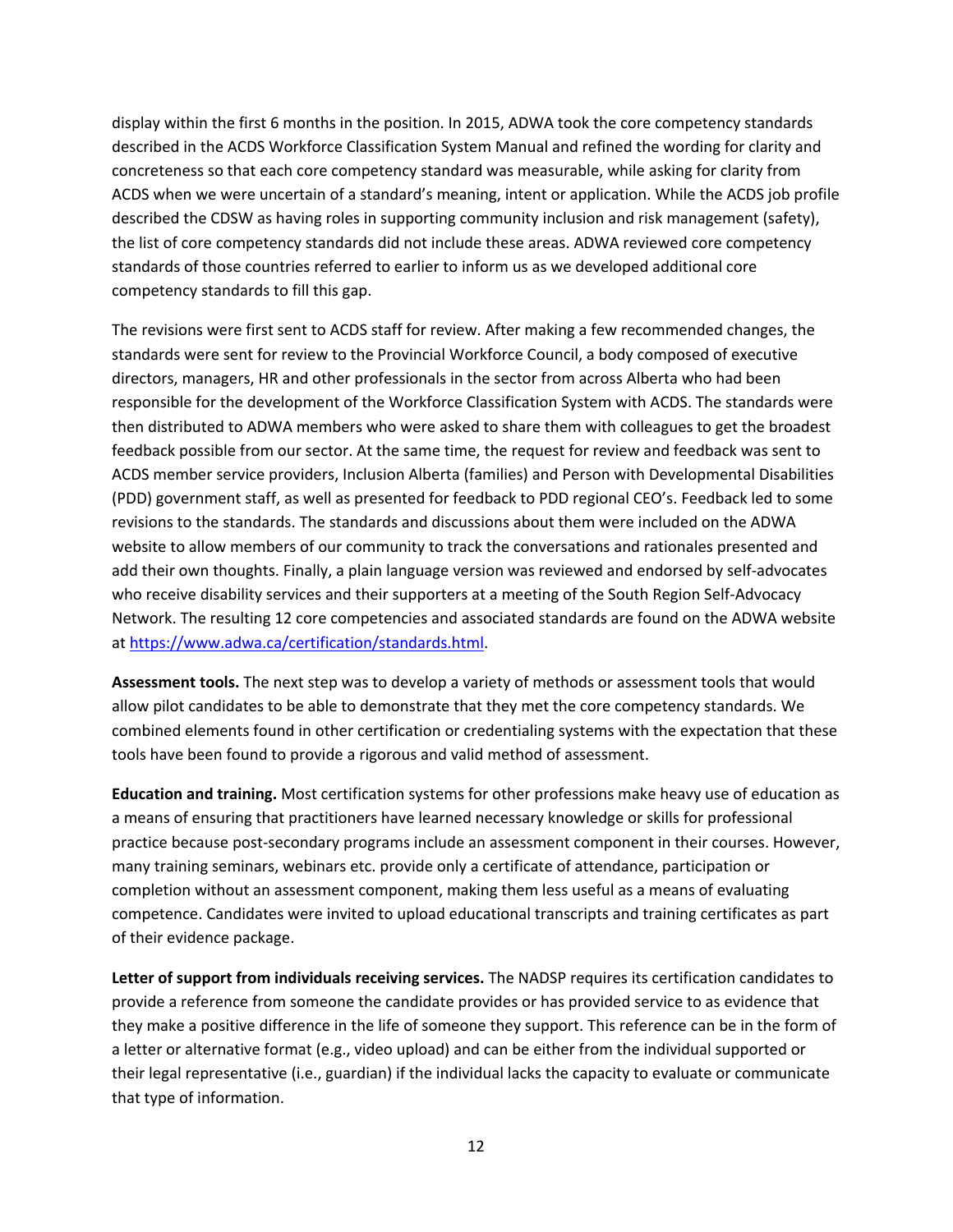Rather than soliciting a more traditional reference, we opted to request a letter of support. While a person could say negative things about a candidate, these were not actively solicited, in part to avoid creating a stressful situation for the individual. To prevent candidates from influencing what was included in this letter, candidates or their supervisor (depending on employer policies) were asked to obtain the individual's consent for ADWA to conduct a phone or face-to-face interview with the individual the candidate had chosen for the letter of support. In some instances, guardians provided a letter directly to ADWA in place of a phone interview. The questions answered were

- How is your (the supported individual's) life better because of this person's help?
- What does this person do that makes your (the supported individual's) life better?
- What makes this person stand out?
- Do you have anything else to add?

In addition to the global purpose of the letter of support, any examples given by the person or guardian could add to the list of core competency standards found present for that candidate. The questions and proposed protocol were reviewed by the council members of Albertans Advocating for Change Together, a provincial self-advocacy network, who were highly supportive of the inclusion of this element in the certification process.

**Direct observation.** The UK system relies heavily on observation in the workplace by trained observers to establish that core competency standards are met in practice. While people may say what they would do in a given service situation, it may not be what they actually do. Observation provides a gold standard of evidence; however, it is costly to incorporate observation into an evaluation process because of the time involved and the necessity to have the observers trained to a consistent standard of observation and interpretation.

Early in the development of our certification process we established a working relationship with an individual in Calgary who had vast experience with the disability sector in the UK and its certification system. This individual was part of creating and designing our process for the observational assessment. Having a trained, experienced NVQ evaluator involved who helped develop, test and refine our process was critical to being able to observe and document the core competency standards. These were incorporated into the Evaluator's Manual. The direct observation was to occur after all other information had been submitted by the candidate. The rationale for this was to allow the time with the candidate to be used to fill in any gaps that had not be met by other pieces of evidence.

**Supervisor information.** In addition to relying on trained evaluators who might only observe the candidate at work for a few hours under limited circumstances, the certification pilot drew on the observations of the candidate's supervisor. While supervisors, or team leaders, do not necessarily spend much time in the field observing their staff supporting individuals, they would be expected to have observed their actions in team meetings (e.g., meeting Teamwork-related standards) or in individual supervisory sessions and annual performance evaluations reporting on and planning their own professional development (e.g., meeting Professional Excellence-related standards). The supervisor should be able to comment on the clarity of candidate's written reports (e.g., meeting Communication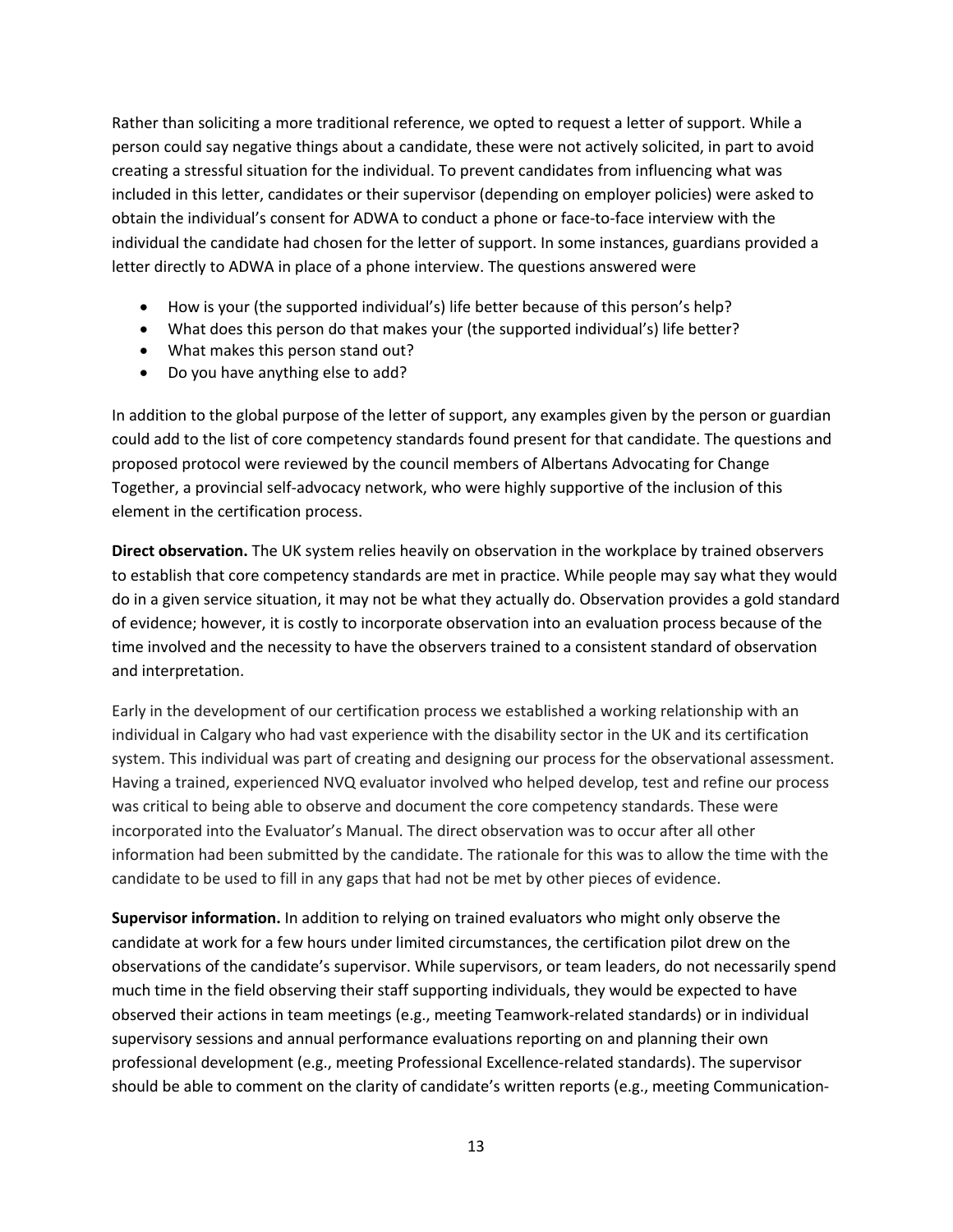related standards). While some certification systems only ask the supervisor to provide verification of hours worked and training completed or to provide a general letter of support for the readiness of candidates to complete the portfolio-based certification process, we chose to ask supervisors for evidence specific to the core competency standards for CDSWs that they had observed. A fillable pdfform was provided to supervisors which listed every standard and asked them to mark whether the candidate exceeded the standard, met the standard, was inconsistent in meeting the standard or did not meet the standard. In addition, the supervisor could indicate that they had not observed behaviour relevant to that standard. For each section of standards, they were given space to describe what they had seen that led them to indicate that the candidate met or exceeded the standard(s). Specifically, they should briefly describe the situation, the candidate's action and the result or impact on the individual of that action. This anecdote could provide evidence for more than one standard and supervisors could reuse anecdotes for other standards. The final item on the form asked supervisors to describe the candidate's goals for the last performance review period and actions taken to meet those goals. This provided evidence of a continuous learning approach to work, which is part of the Professional Excellence standards.

**Submission of a portfolio.** Both US and UK certification systems include the requirement for candidates to submit a portfolio of work that demonstrates how they have met each of the core competency standards. This requirement can lead to confidentiality concerns if documents are submitted which include identifiers or proprietary information belonging to employers. While course assignments are another common portfolio element, that would only be an option for candidates with post-secondary education and probably only for those whose education was recent enough to still have copies of the assignments. In the end, a series of assessments were developed that would give candidates a forum in which to demonstrate knowledge related to the core competency standards and the field generally. These assessment tools were a practice-based scenario, an ethical dilemma, a language assessment and a knowledge exam.

**Scenarios.** Six 2-part practice scenarios were developed, one of which was given as an example in the certification preparation manual. ADWA's internal Certification Committee identified several common situations that CDSWs face in their organizations related to a range of services. The assessment scenarios involved setting up service for a new individual in a family crisis, supporting a child in the community, supporting a senior with changing needs, intervening in an employment placement in trouble, and providing self-advocacy support. Each scenario gave basic information about the person and the situation and asked the candidates what they would do and why. A second part added follow-up information about what happened next and asked what the candidate would then do and why. In each case, candidates were encouraged to present experiences they had with that type of situation and describe what they actually did and what they learned from doing that. The rationales for actions would indicate reflective practice related to the standards and make it less likely that evaluators were reading in meaning based on their own responses. The candidate's scenario responses were to be evaluated simply in terms of identifying the standards met in the responses, not on pass-fail criteria. In addition, because the initial sample answer was not intended to reflect all possible good responses, answer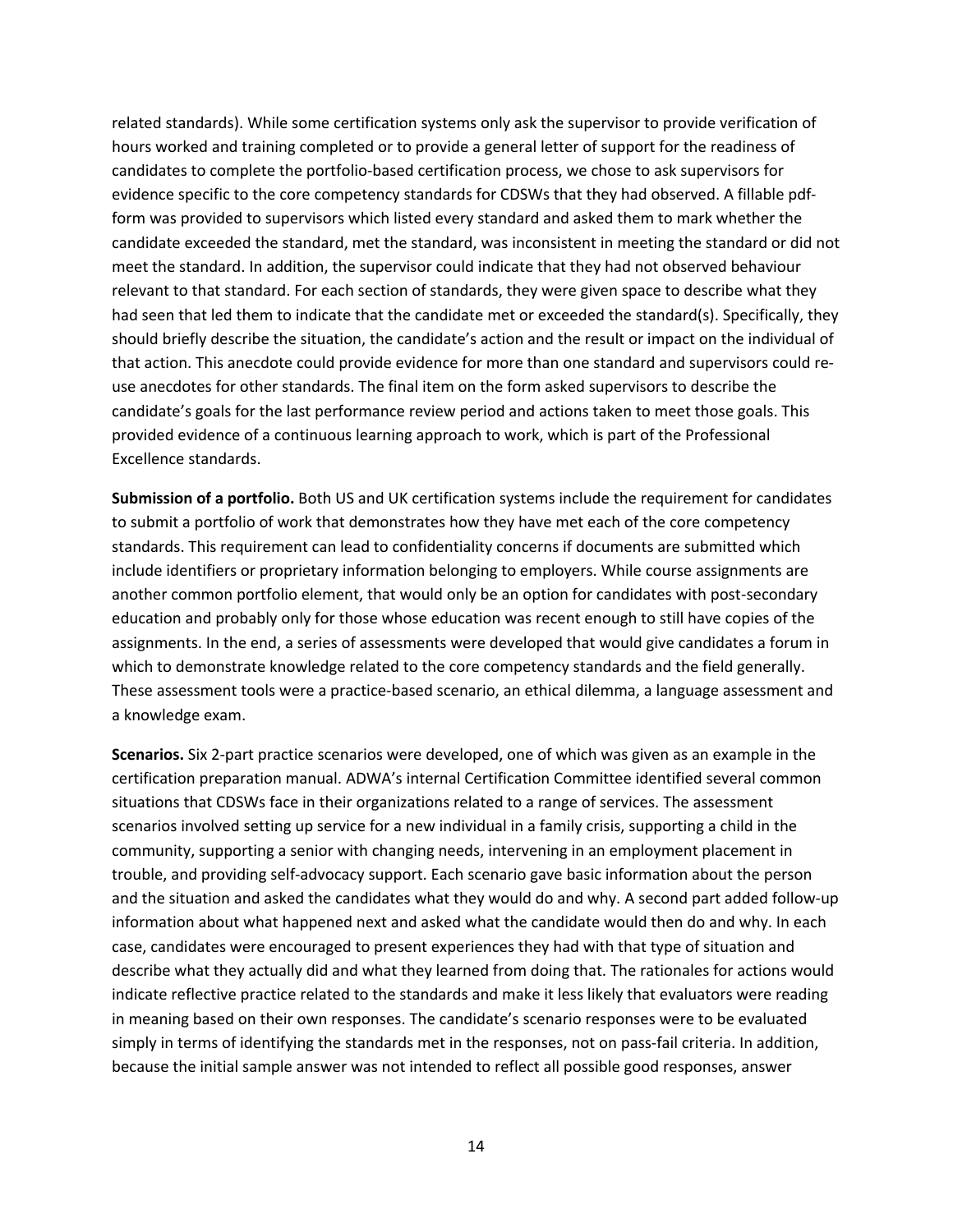elements not found in the model which met standards were to be added to the answer key by the evaluator.

**Ethical dilemma.** Disability workers often face situations where the appropriate response is not obvious given the policies or practices of the employer and do not involve applying basic skills such as safe lifting or medication administration. Often the ethical dilemma of a situation is missed as the worker is not initially identifying it as requiring more scrutiny. Even the moral principles of the profession are not always perfectly aligned with a particular solution. While referring an identified situation to a supervisor for a solution can be an option, ultimately disability workers need to be able to apply a sound ethical decision-making process based on the ethical code of their profession or workplace. Ethics exams involving ethical dilemmas are part of virtually every certifying body's requirements from engineering to psychology, physiotherapy to coaching. Eight ethical dilemma scenarios were developed. One of the dilemmas was used in the certification preparation manual presented with the ethical decision-making process and a model answer for the dilemma. The decision was made to design the question in a way that outlined the steps of the ethical decision-making process in the assessment. The topics of the dilemmas were working with a guardian who has an outdated view of the individual's decision-making skills, addressing requests for personal details of an individual seeking employment, observing poor support practices of a colleague in a mall, considering taking on residential support roles for an individual who you support for employment, addressing bullying by a sibling of a minor, managing cultural diversity on a team, and supporting self-determination of a senior who has serious health issues. The ethical decision-making process that was used to design the questions can be reviewed on the ADWA website https://www.adwa.ca/ethics/interpretation.html

**Language assessment.** Disability workers must be familiar with the way key terms and concepts are used in the workplace (vocabulary), as well as how to find and understand critical information for effective delivery of services or following policy (comprehension). The disability worker also needs to communicate key facts clearly to ensure that co-workers and employers understand and can make good decisions based on relevant and accurate information (writing). Therefore, the decision was made to have each candidate complete the assessment of vocabulary, comprehension and writing.

Several English language assessments commonly used in Alberta colleges were examined to identify suitability and structure (e.g., TOEFL, Canadian Academic English Language Assessment, Academic Pearson Test of English, EIKEN Test in Practical English Proficiency). While useful in ensuring that individuals were prepared to comprehend the types of materials they would read in academic courses, the content was generally irrelevant to the level and type of language found in disability service work. Drawing on the structure of existing language assessments, we borrowed from materials such as the *ACDS Staff Safety Toolkit*, personnel policies, ADWA E-Bulletins, medication administration instructions and similar materials that Alberta disability workers might be expected to encounter. Vocabulary, comprehension and writing assessments were developed.

**Knowledge exam.** Based on feedback from the sector, and especially from the advisory group, we decided to include a knowledge exam as part of the assessment. A knowledge exam is often a part of a certification process. Additionally, people in the sector felt it was an important part of workers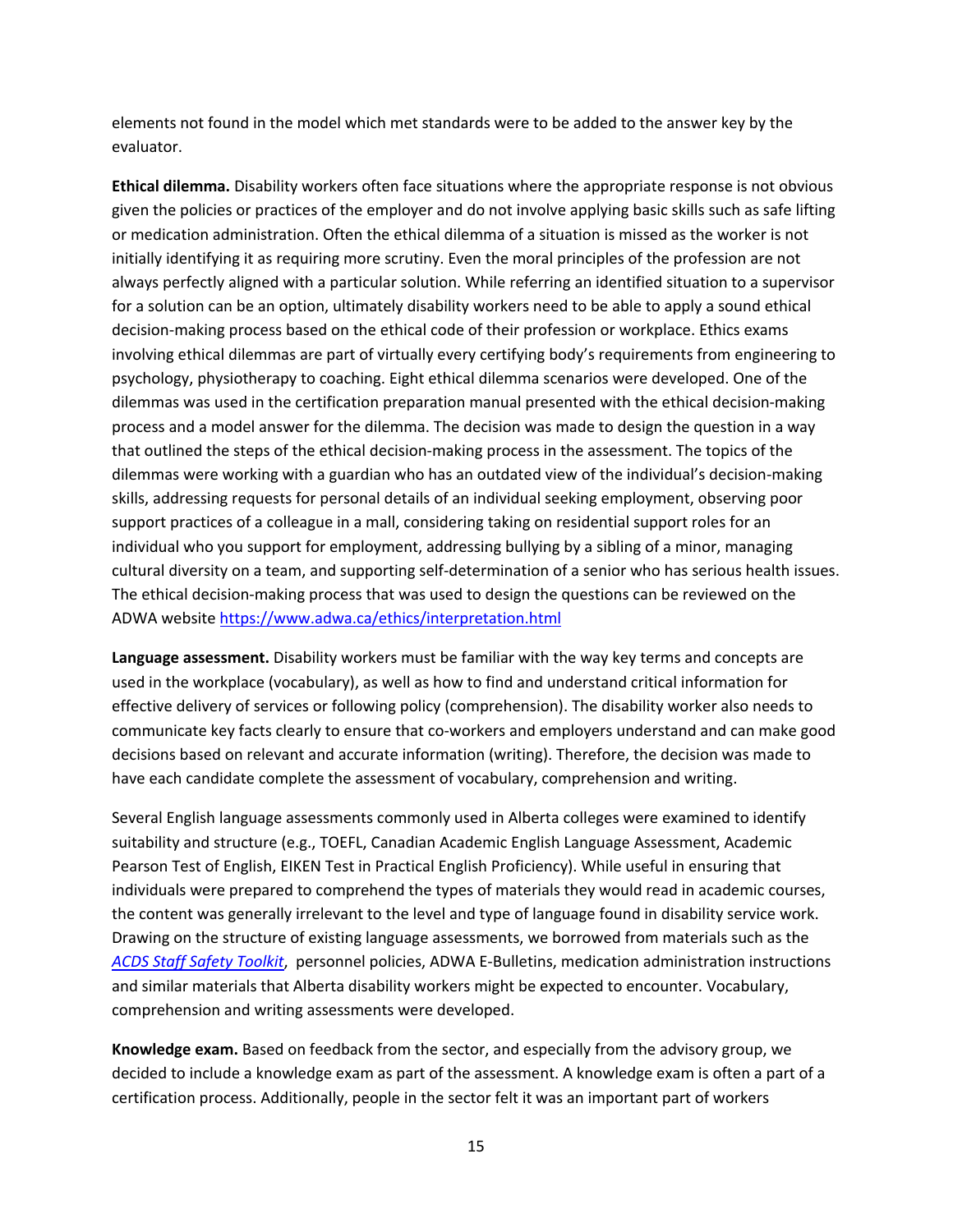understanding their roles (i.e., that workers should know the underlying reasons and values for the approach to work we do in our sector).The knowledge exam consisted of a series of multiple choice, true-false, matching and short answer questions drawn from a variety of educational sources including the ACDS *Foundations* curriculum, Bow Valley College courses in Disability Studies and MacEwan University courses in their Disability Studies program which is no longer offered. There was a total of 40 items which covered laws and rights, models underlying services, disability worker roles and responsibilities, disability characteristics, and best practices in general and with respect to presented scenarios. The exam was offered in an online format where candidates were given as long as required to complete it.

# **Certification Preparation Manuals**

Certification preparation manuals were developed for both candidates and for supervisors supporting them. These were modelled on the candidate and supervisor preparation manuals used by the Child and Youth Care Association of Alberta in their voluntary certification process. The body of ADWA's candidate certification preparation manual described the

- Certification program development
- ADWA code of ethics
- Conceptual framework for disability work as a profession
- Annotated list of the core competency standards with plain language descriptions and examples related to a variety of service types
- Certification policies and procedures (e.g., eligibility, process, appeals, maintenance and loss of certification and reinstatement)
- Certification process (e.g., role of supervisor, help available from ADWA, steps from application to completion)
- Examples of online assessment questions with guides to what we are looking for in an answer with model answers as illustration
- A description of how submitted evidence would be evaluated
- Checklist with the steps to take to complete the certification pilot process

ADWA's supervisor certification preparation manual described the certification program and eligibility requirements, the certification process (e.g., role of supervisor, help available from ADWA, steps from application to completion), the annotated core competency standards and the code of ethics. It also included a copy of the application form, consent form for an individual receiving services and the supervisor checklist form.

# **Procedures**

The start date for the pilot was communicated either through ADWA presentations and/or other forms of communication. From this we received many inquiries of interest from organizations or individual disability workers which resulted in their participation in the pilot. Disability workers registered their intent to participate in the pilot by completing and submitting an online application. Interested individuals were given a username and password so they could complete the application form online. Not everyone who asked for and was given access completed the application process.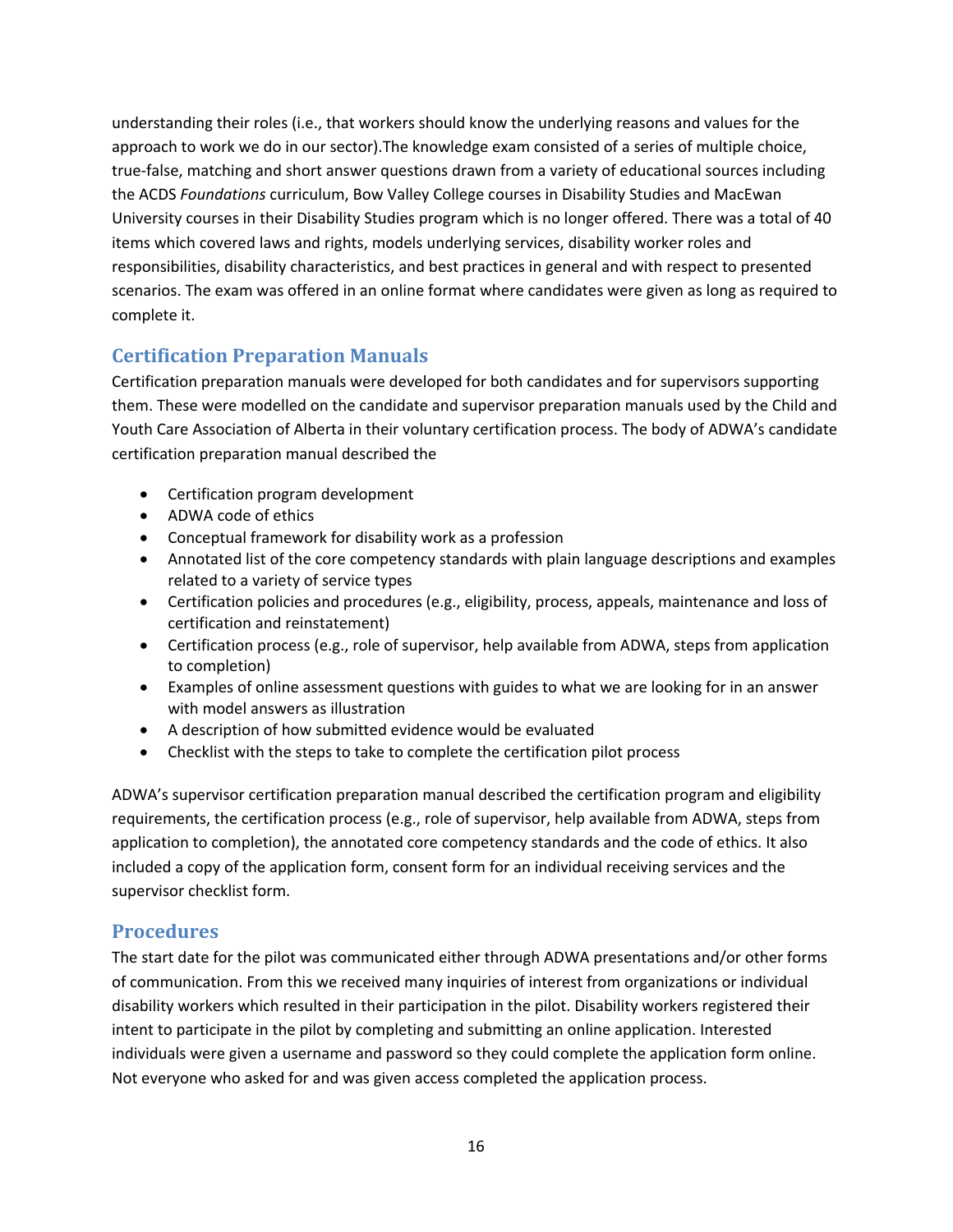Completion of the required information on the certification application triggered the administrator to send an email to the candidate welcoming them to the pilot with a description of next steps, a link to the online pre-pilot survey and attachments included a:

- Certification preparation manual
- Pilot consent form
- Time tracking sheet.

Candidates were to sign the consent and return it to ADWA, while the time-tracking sheet was used to indicate the amount of time spent on different certification tasks during the pilot to help us determine the time commitment involved in each element of the pilot process.

The pre-pilot survey asked about their reasons for pursuing certification, their expectations about the time involved, their concerns about the process, and what they hoped to receive as the result of certification from ADWA or their employer.

At the same time, a welcome email was sent to the candidate's supervisor (as identified on the application form) welcoming them to the pilot with a description of next steps, a link to the online prepilot survey for supervisors and attachments of a

- Supervisor certification preparation manual
- Pilot consent form
- Time tracking sheet
- Supervisor checklist form (fillable PDF)

Supervisors were to sign the consent and return it to ADWA. They were then to complete the pre-pilot survey about their expectations of time required of them, why they felt certification of their staff is important, any concerns about the certification process, and any recognition they would like to see of certification and the supervisor's role by ADWA and their employer.

After completing the consent process and pre-pilot survey, candidates and supervisors were expected to review their preparation manual. It was suggested to candidates to work with their supervisors or supervisors to check in with the candidate they supported to monitor progress, help interpret requirements and make suggestions to help the candidate move forward in the process. The method the supervisor used to complete the checklist form could include the candidate in identifying examples of how they had met standards in particular situations or could be completed independently by the supervisor based solely on past observations with input from other supervisors if needed. Supervisors could also schedule time to observe the candidate supporting individuals.

The candidate's certification preparation manual included a page with a checklist of all of the pilot requirements (see Appendix A) that the candidate could use to help them monitor their progress and guide next steps. In addition, the certification coordinator prepared and emailed an individualized visual summary of completed pilot tasks to each candidate to use to help them see what they had already done and what they still needed to complete. The certification coordinator also routinely sent emails and made phone calls to candidates and supervisors who had not yet completed the requirements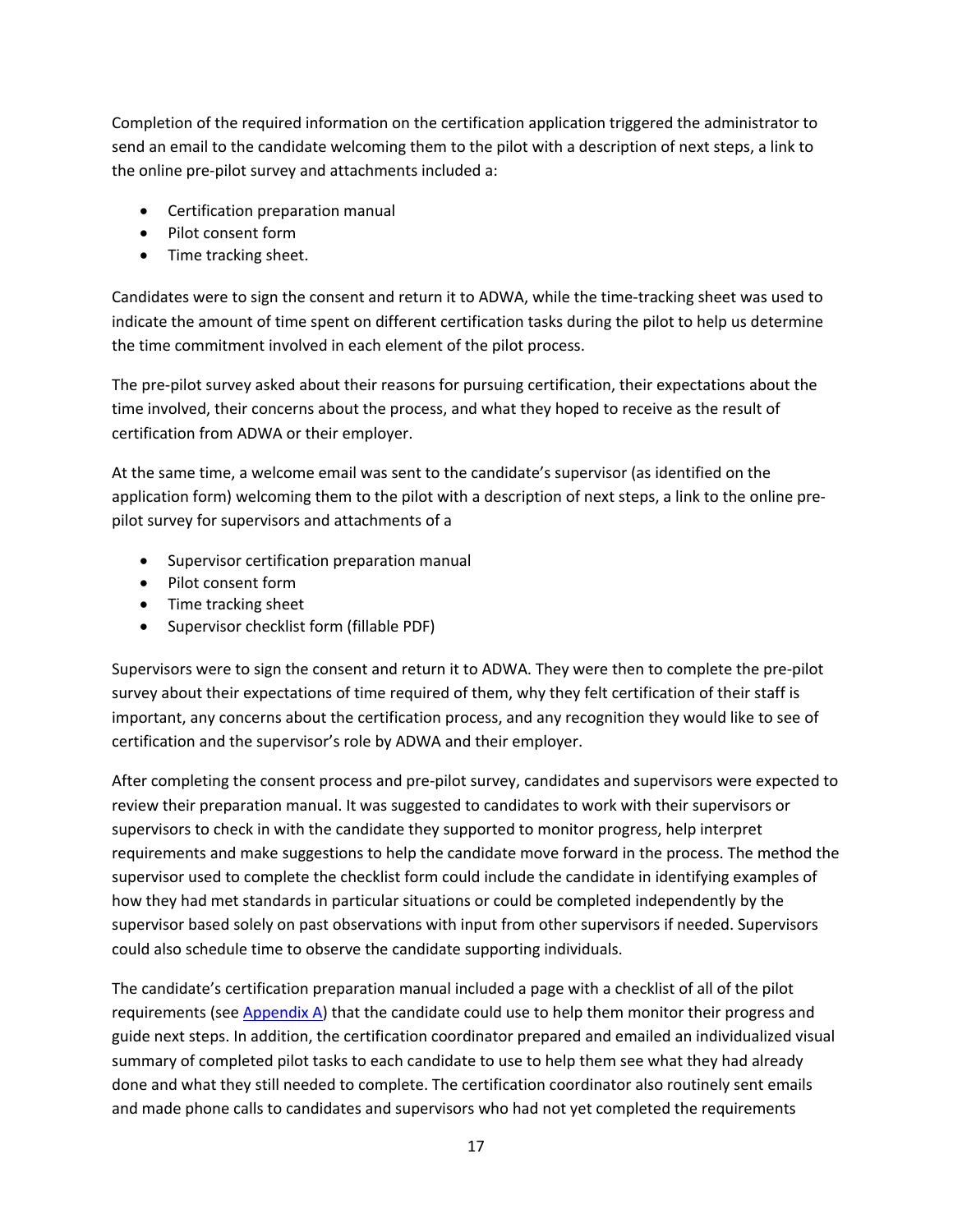almost monthly to provide encouragement and troubleshoot barriers. Throughout the entire pilot attempts were made to simplify the process, encourage and motivate candidates and supervisors and to maintain interactive communication. Every attempt possible was made to identify the barriers or challenges that were influencing progression and work to mitigate them. For example, visual progression checklists were provided and "how to" videos were created.

In order to ensure authenticity of the assessment process, the candidate was required to arrange for a proctor. Candidates were limited in their choice of proctor to individuals whose profession required them to uphold a professional code of ethics: educational administrators or teachers or post-secondary institutions, religious ministers, librarians or ADWA staff and board members. The proctor also could not be a relative or co-worker of the candidate. Candidates were responsible for any costs for this service; however, efforts were made to keep candidate costs down to zero by providing proctoring by ADWA board or staff members if they were in the same community as the candidate. Proctoring charges we heard about ranged from \$0 - \$50.

The scenario and ethical dilemma that was given to the candidate was chosen by the administrator and provided directly to the proctor. The proctor was also given a form to return to ADWA afterward identifying any irregularities and the date and time that the assessments were completed. Candidates were allowed as much time as needed to complete each online assessment, although the preparation manual indicated that one hour per assessment should be sufficient for most and that it was prudent to allow for two hours, in case extra time was needed. Accommodations were provided for any candidate that requested them.

When all of the required evidence (i.e., consents, letter of support from an individual receiving services, supervisor checklist, scenario, ethical dilemma, language assessment, knowledge exam and any other supporting documents) had been submitted, the evaluator assigned to the candidate contacted the candidate to arrange a time and place for a field observation. The observation session lasted between one and two hours and could involve direct observation, interviews with the candidate and sometimes a supported individual, or both.

The initial process included a minimum of two ADWA evaluator visits with each candidate and a list of what was considered "must" observe standards (see Appendix B). As time went on it became obvious that ADWA would not receive necessary evidence in time to evaluate it and to determine what would need to be demonstrated in each observation. It also was apparent that ADWA could no longer reasonably complete two visits in the timeframe allotted to complete the pilot. Therefore, the remaining (13) candidates were asked to review the competencies and choose a time/day where they were most likely to have opportunities to demonstrate the skills they would like to showcase. From the observations the evaluator was able to translate what was observed to what standards were met by demonstration at that given moment in time for each candidate.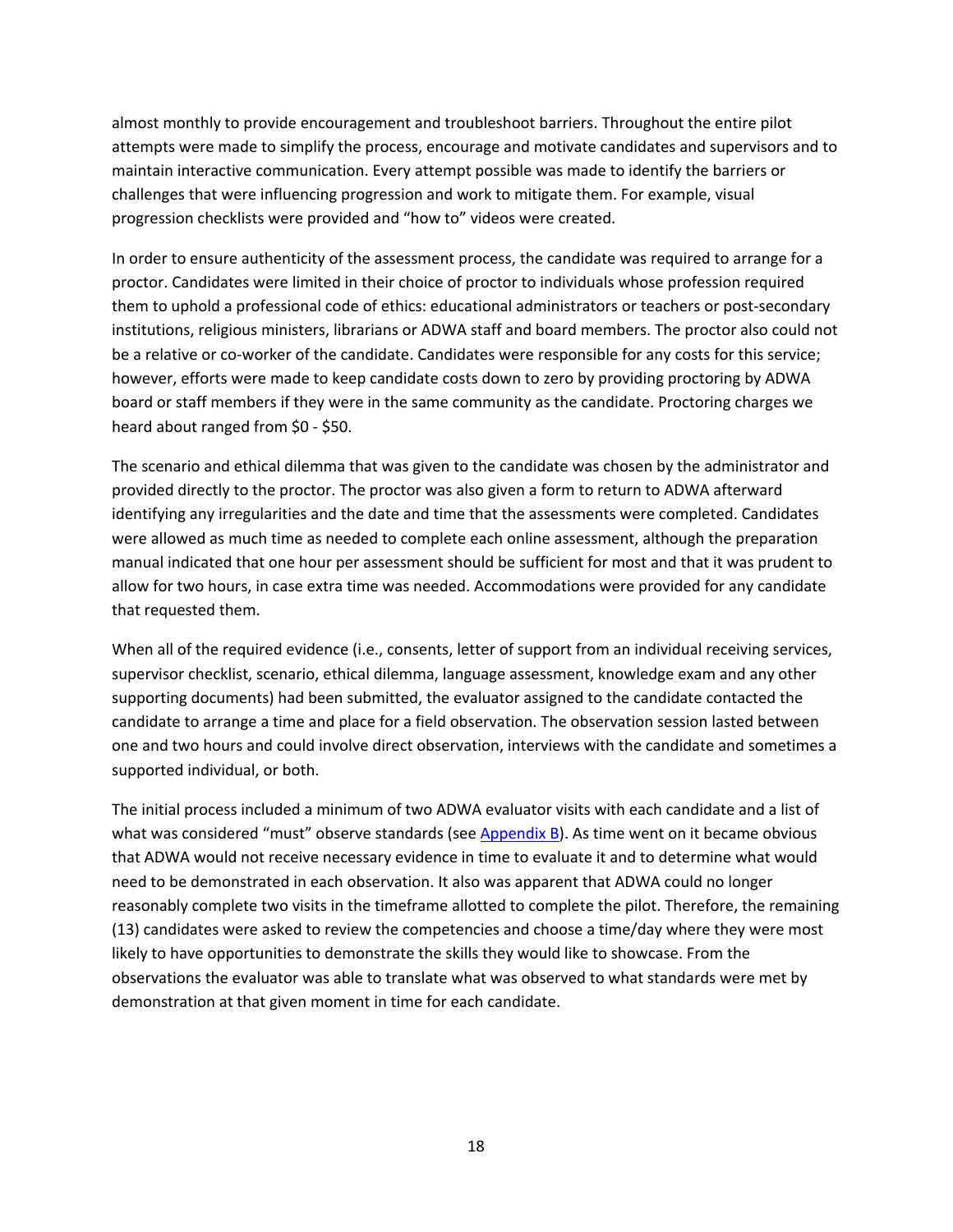# **Results**

## **Pre-Pilot Surveys**

**Predicted time commitment.** A total of 38 of 57 candidates completed the pre-pilot survey. Candidates were given a list of the candidate tasks involved in the certification process and asked to indicate the number of hours they felt was reasonably needed to complete those tasks. Thirty candidates expressed their answer in hours (Median = 60 hours, Range =  $8 - 4380$  hours), while five gave an estimate in months (Median = 6 months, Range =  $2 - 6$  months), two in hours per week and one in minutes. Candidates using hours per week expected to spend up to 5 hours per week.

A total of 17 supervisors completed the pre-pilot survey for supervisors. When given a list of the tasks a supervisor might be expected to spend supporting a candidate's certification process, 15 of the 17 gave their estimate in hours (Median = 15, Range =  $3 - 168$ ). Another supervisor expected that a few hours a week would be necessary, and the other supervisor said s/he would spend whatever time was required.

**Value of certification.** Both candidates and supervisors were asked why certification was important to them. The responses were classified by theme and are listed in the table in Appendix C. The two most frequent reasons candidates gave for the value of certification were that it would be recognition by the sector of the quality of supports and their commitment to the work, and that it would help to professionalize the sector and its image. Additional important reasons for candidates included that it would help them to attain knowledge and skills, it would create an accountability mechanism and proof of their competence and it would help with career advancement. The three most frequently identified values of certification by supervisors were that it would professionalize the sector, that it would help to achieve fair pay for skills and that it would provide recognition for quality staff. Also identified as important were staff accountability and the setting of standards for people working in the field to meet.

**Concerns about certification process.** Candidates and supervisors were asked what concerns or worries they had at present about the certification process. (For details see Appendix D.) The two greatest areas of apprehension candidates had about certification were the amount of time it would take and if they would have enough time to compete it. They were also concerned about whether they had enough knowledge to be certified and if the process would be recognized/accepted by the sector. Supervisors greatest worries were the amount of time it would add to their already heavy workloads and the time it would take for candidates to complete it.

**Recognition of certification.** We asked candidates and supervisors how they would like successful candidates to be recognized by ADWA and by their employer. In terms of ADWA recognition, candidates felt the two most important types of recognition would be a formal certificate/seal and a listing of those with certification status on the ADWA website. Supervisors also thought that a certificate recognized across the province and some sort of public acknowledgment of those who had achieved certification would be important. In terms of employer recognition, candidates felt the most important recognition would be a pay increase, career advancement and a formal congratulation (such as a letter on the employment file). Supervisors felt that a pay increase would be appropriate (if funding was provided to do so) and a formal congratulations would also be important. (See Appendix E for details.)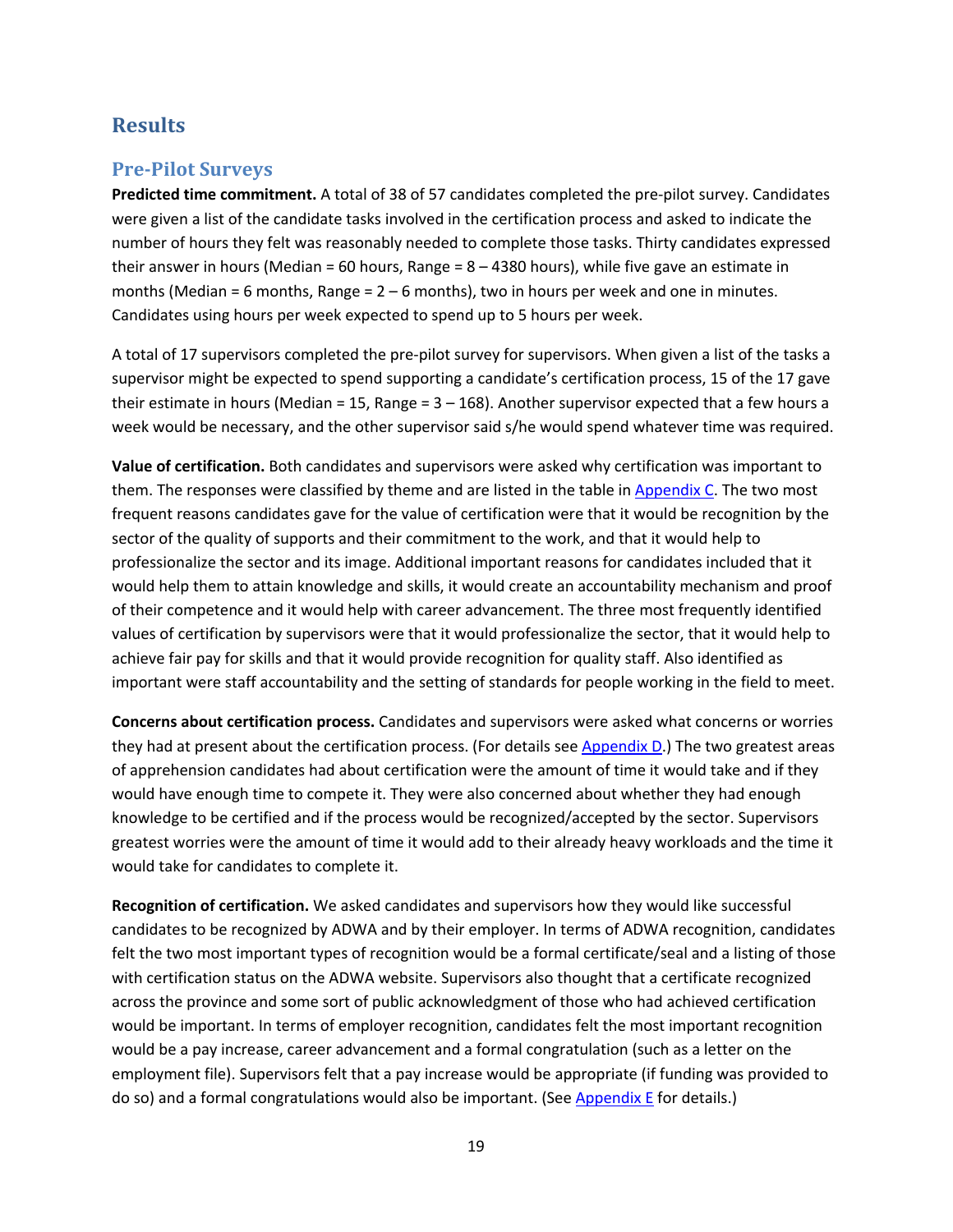We also asked supervisors how they would like to be recognized for their contributions by ADWA and by their employer. Most felt that no recognition was required. (See Appendix F for details.)

# **Post-pilot surveys**

Initially a single post-pilot survey was developed for candidates and another for supervisors. However, given the number of candidates who did not complete the process, we realized that we needed to ask different questions of those who completed and those who did not complete the process in order to provide valuable information about barriers and challenges, factors influencing completion of requirements and the overall experience.

Eleven candidates who had substantially completed the certification pilot requirements and the same number of candidates who had completed very little of the process responded to the post-pilot survey. They were asked why they had signed up for the pilot. For those who substantially completed the process, the most common reasons for signing up were to help the sector, to increase professionalism, to set expected standards for the workforce and to help workers evaluate their skills. The most common responses for those who did not complete the process were that they wanted to be credentialed and that they had been in the field for a long time (presumably wanting recognition as well). (See Appendix G for details.)

The responses of candidates who stuck with the pilot were more likely to talk about the benefit to the field than personal benefits to themselves. Here is what one candidate said:

> *"I signed up because I want to help uplift or change our sector's image. I want to let everyone know that we are not just ordinary workers but workers with standards equipped with knowledge, skills and attitude."*

By contrast, those who completed few if any certification pilot requirements were more likely to talk about seeking a credential as their motivation.

Candidates were asked about their expectations regarding their participation and whether those expectations had been met. The most common responses were that they thought certification would be more like a course (with study materials, exams and test results). (See Appendix H for details.)

Disability workers in Alberta have long-standing experience with training (i.e., learning opportunities) but most do not have experience with certification processes that merely evaluate a worker's current state of knowledge and skill. This created common expectations that there was a "certification course" that one must pass to become certified. Those who substantially completed the pilot requirements were more likely to understand the purpose and structure and work with it. $2$ 

 $2$  Furthermore, a few are now implementing what they learned about the standards in their workplace.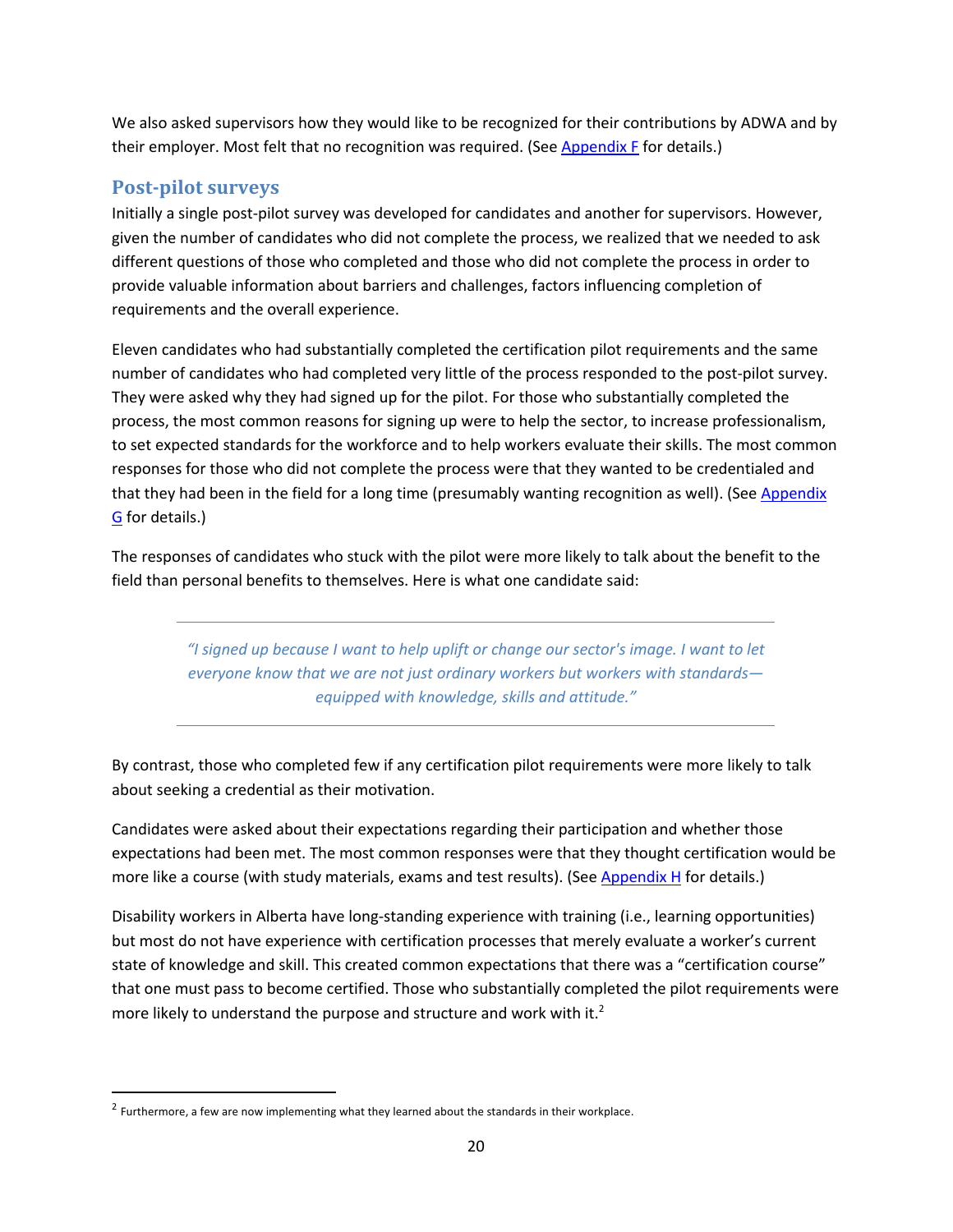Those who did little to complete requirements were just as likely to grasp the steps in the process but ran into difficulties making them happen. While data on the candidates indicated that their workload was not significantly greater than that of the completers in terms of hours, they often reported lacking stability in supervisors or caseload. As one respondent put it:

> *"As a big chunk of the process rests on my supervisor, which is not in my control and resulted in so much delay, as I had three supervisors in the span of six months. So, there's no continuity in the process, and I'm always in the mercy of my supervisor's left-over time as they're busy in their main job."*

Even when there was consistency of supervisors, current workload requirements of this position make it difficult to reasonably count on significant contribution to the process.

> *"My supervisors have an excessive amount of responsibilities in their jobs already, and they were overwhelmed by the amount of work they were expected to complete so I could be certified. They openly admitted they wished I never signed up to take this pilot project. I eventually just informed them that this project is not worth the stress, and to discontinue the work. My supervisors were relieved they would not have to complete the excessive workload placed on them by the pilot project."*

Feedback from supervisors confirmed that workload played a factor. Five supervisors of candidates who substantially completed the pilot requirements and seven supervisors of candidates who completed little of the process responded to our surveys. While both groups recognized that they would be asked to provide feedback about candidate skills and to support their participation, they reported surprise at the amount of time involved. A supervisor of one of those who did not complete the process indicated that with a caseload of 21 staff to manage, it was challenging to devote so much time to one. Another from this group had expected the candidate to seek his/her support, but it had not happened, even when the supervisor probed on multiple occasions. Two others cited confusion about the process and technical difficulties with completion.

Candidates who substantially completed the certification pilot requirements were asked additional questions about those experiences. The steps most likely to be completed were

- Consents from the candidate, supervisor and individual receiving services
- Uploading of supporting documents related to training or support letters
- Online assessments (scenario, ethical dilemma, language and knowledge).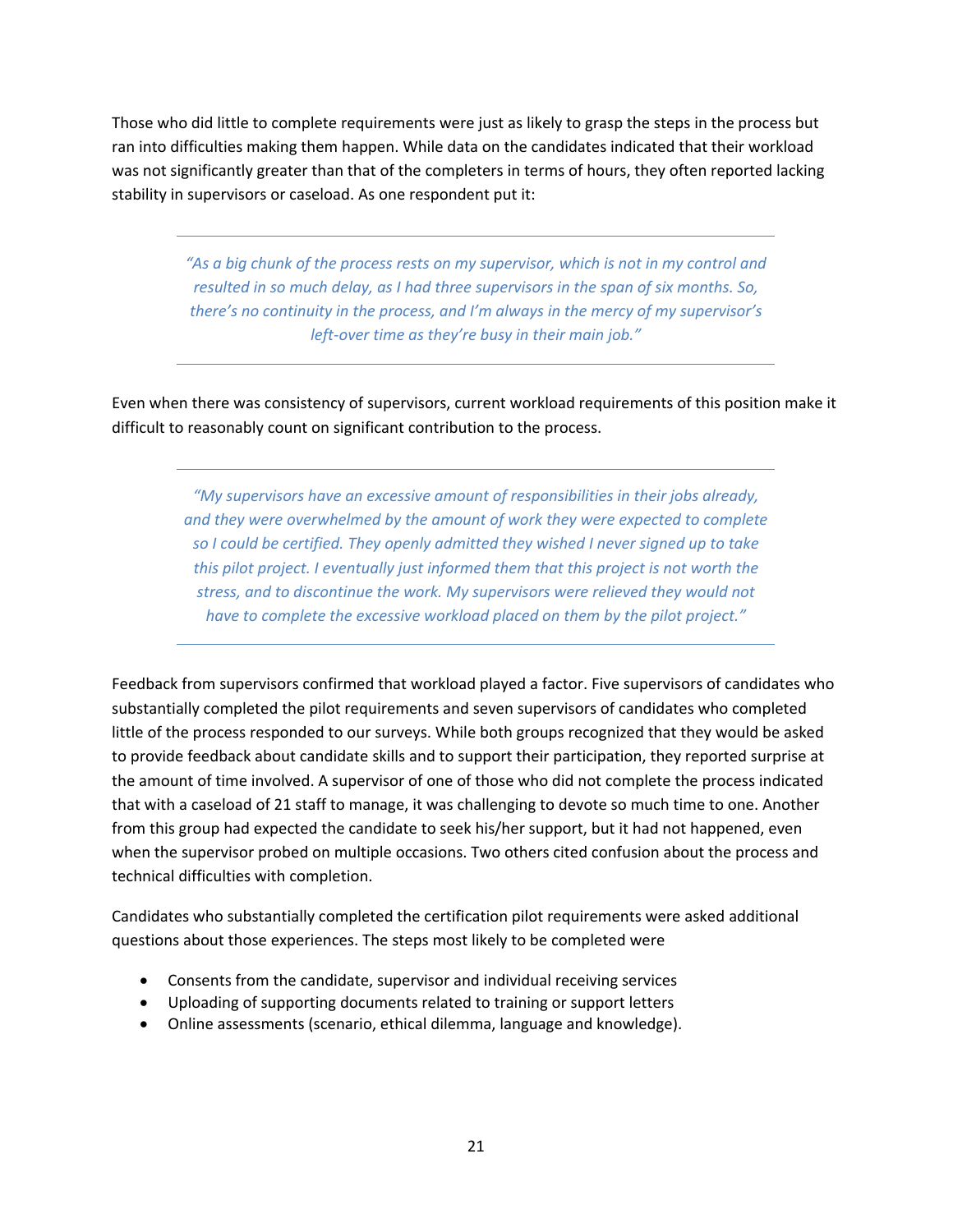On-site observation was arranged for all but one of the respondents and all but two had a supervisor checklist submitted on their behalf. The step least likely to be submitted was a professional development plan.

When asked how the amount of time spent on the certification steps compared to their expectations, six (55%) of the respondents indicated that the time taken matched their expectation, four (36%) indicated that it took longer than expected and one (9%) indicated that it took less time than expected. Explanations commonly indicated that work on certification stalled due to work commitments or waiting for instructions about the next step. One candidate indicated that the knowledge exam was too long (Median time = 1 hour 15 minutes) and choosing to do the other assessments in a single sitting was too long.

Among supervisors, 60% responded that their role took more time than expected, with 20% indicating that it took less time than expected. In terms of pilot activities, 60% of respondents completed the supervisor checklist, 40% helped the candidate arrange for assessments (e.g., find proctors), 20% obtained consent from an individual receiving services and helped upload supporting documents, and 20% did none of those tasks.

Eight (73%) of the responding candidates indicated that they had difficulty getting started. When asked what helped them move forward, they typically indicated that they found the size of the certification preparation manual daunting. Once through it, some found it self-explanatory after they broke down the steps. Others appreciated the individualized checklist of tasks left to complete prepared by the certification coordinator. Speaking with the certification coordinator or their supervisor also helped them make a plan. One other respondent indicated a need for specific deadlines for each step to stay on track.

Among supervisors of candidates substantially completing pilot requirements, 60% had difficulty getting started. Three supervisors identified strategies that helped them move forward:

- Breaking the intimidating length of the manual into bite-size steps
- Thinking of the checklist like the CET agency accreditation standards, which have the same structure and number of elements
- Setting deadlines.

We asked candidates who had substantially completed the pilot requirements whether the certification preparation manual was helpful and what changes we should make in future, the majority of respondents (67%) indicated that it was helpful. A quarter (25%) indicated that it was somewhat helpful and 8% found it unhelpful. The manual was typically described as comprehensive and detailed, and helpful in explaining and answering questions. However, its size could make it challenging to search. The single most valuable pieces were the flowchart summarizing the process and the checklist of steps. While several respondents indicated that it was fine as is and needed to be comprehensive, others recommended both condensing it and organizing it more like a course manual with sections describing it in a step-by-step way with recommended deadlines.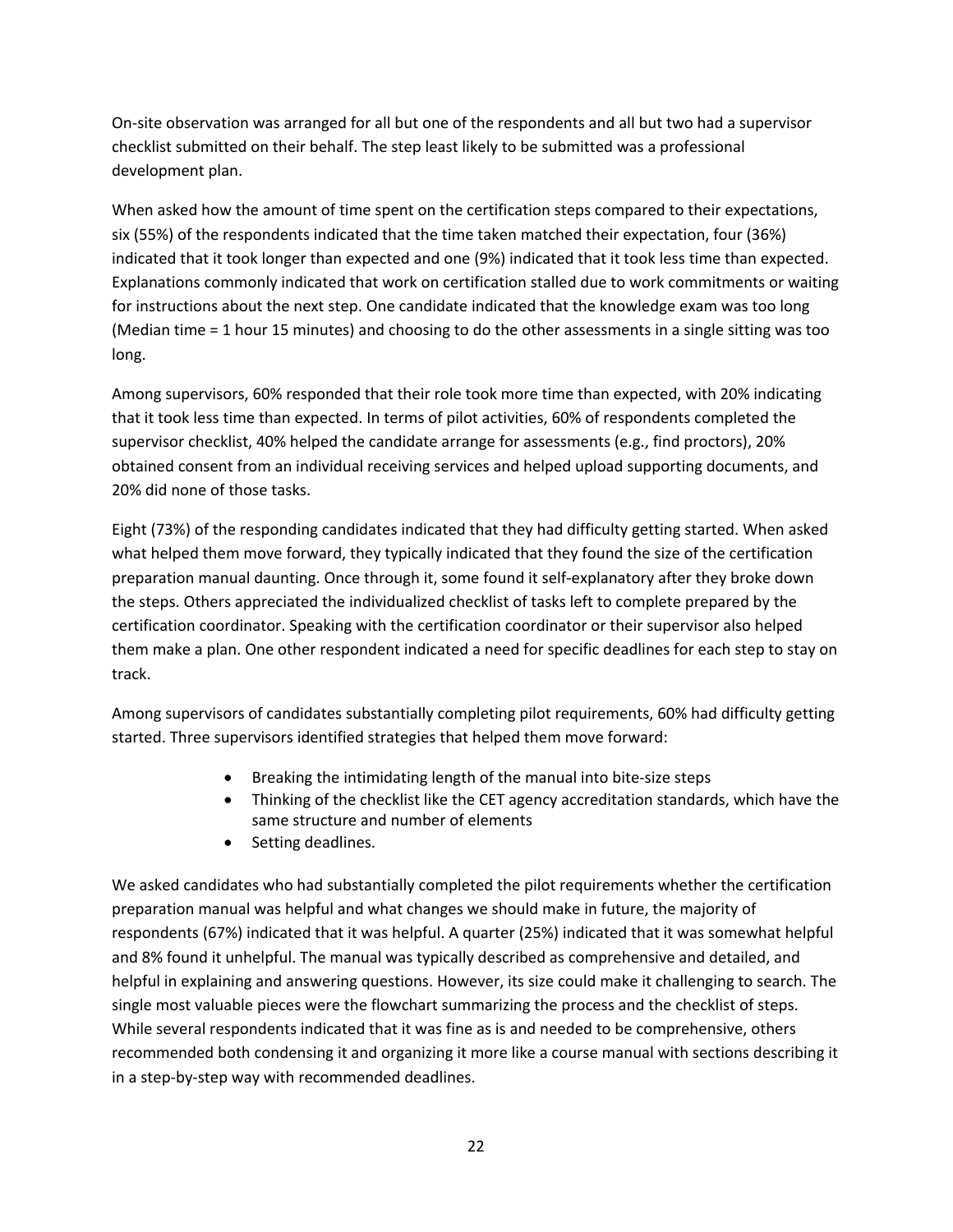Among supervisors, 40% found their manual helpful, 40% found it somewhat helpful and 20% did not find it helpful. While one reported that the manual was fine as it was, others made suggestions to distill it to its essence with the summary sheet and information on the checklist up front. Any detail could be left to appendices.

|                        | <b>Level of Assessment</b> |            |          | <b>Length of Assessment</b> |            |          |
|------------------------|----------------------------|------------|----------|-----------------------------|------------|----------|
|                        | Too Easy                   | Just Right | Too Hard | <b>Too Short</b>            | Just Right | Too Long |
| Scenario               | 11%                        | 89%        | 0%       | 0%                          | 89%        | 11%      |
| <b>Ethical Dilemma</b> | 6%                         | 88%        | 6%       | 0%                          | 88%        | 12%      |
| Language Proficiency   | 20%                        | 70%        | 10%      | 12.5%                       | 62.5%      | 25%      |
| Knowledge Exam         | 12.5%                      | 75%        | 12.5%    | 11%                         | 78%        | 11%      |

We asked whether the online assessments were at the right level and length. The following table summarizes respondents' evaluation of each assessment.

The general assumption in assessment is that if most test takers find the assessment to be at the right level and length, and the remainder are relatively equally distributed between the two extremes, that the assessment is balanced. In this instance, where numbers are out of balance, it is by a single respondent. Specific challenges with the assessments included computer issues with video being slow to load or of poor sound quality and an instance where answers needed to be re-entered because they were lost when submitted the first time. This could be due to glitches in the software, the result of using older hardware or Internet transmission problems. Sometimes questions were considered unclear or terminology was used that was not standard in the candidate's workplace.

Candidates were asked to indicate whether they felt the online assessments' content reflected their knowledge and skills needed for disability work. Respondents were divided into two camps. Most felt that the examples used fairly reflected the types of situations they face in their work. As one respondent put it:

## *"Yes. Exactly because when I read it, those are the jobs I do every day."*

A minority recommended that the examples have more variety to include examples of individuals who were more independent or more vulnerable. Also, written assessments inherently depend on writing skills and may not accurately reflect skills in working with individuals who have disabilities in the field. These respondents favour assessment based on field observation as being more predictive of the candidate's skills.

When asked about whether the on-site observation contributed to demonstrating their competence, 80% agreed fully and 20% said it did somewhat. Respondent explanations indicated that they were happy with the observation process and outcome in the pilot. One respondent said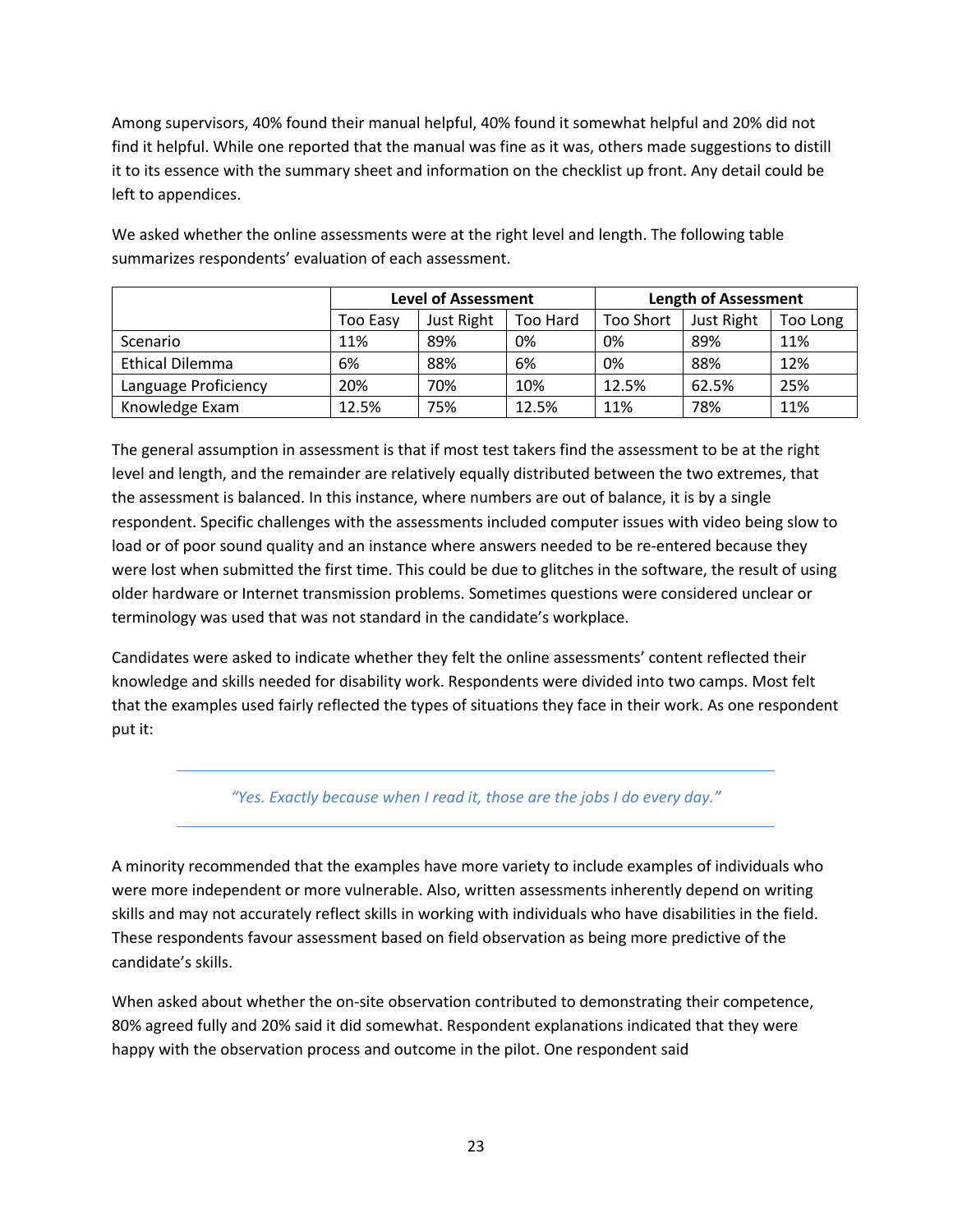*"I feel that the observation was a true reflection of my work. (The evaluator) made both the individual and myself feel at ease and we were able to have a meaningful conversation."*

The limitation pointed out by one respondent is that observations capture a partial slice of time and activity and do not give access to the full range of a candidate's support skills over a long period of time. We appreciate the nature of observation times not reflecting skill and/or not occurring as planned. It was quite difficult to arrange a time where the opportunity to demonstrate specific skills presented itself. We also recognize the ethical challenge of candidate attempts to prescribe what will be observed while an evaluator is present. Given these circumstances, observations were implemented in a way that allowed for a person's natural day to continue and hoped to be the least intrusive as possible.

The supervisor checklist was a time-consuming task. It required supervisors to recall what they had seen of a candidate's workplace behaviour and what core competency standards were reflected in that behaviour. Therefore, we had suggested that candidates and their supervisors could choose to work together to complete the form, with the candidate being able to supply instances of behaviour that the supervisor had witnessed. We asked the candidates who had substantially completed the certification pilot requirements whether they had helped their supervisor complete the checklist. Five of the 11 respondents did not collaborate on completing the tool. One of these did provide reminders about completing the tool. Another did review it with the supervisor before it was submitted. Most of the others reported brainstorming examples together or providing input. One candidate completed the checklist and gave it to the supervisor to review because it was too much work given the supervisor's schedule.

Supervisors reported that they often had difficulty recalling examples. Three of the five reported either having the candidate complete the checklist for their review or to provide examples. One supervisor indicated that they did the checklist together. Another indicated that there was no time to do the checklist together. If the checklist indicated 'not observed' or there were insufficient examples of specific standards an evaluator, when possible on an observation visit, would ask the candidate to supply an example.

We asked candidates who had completed most but not all of the pilot requirements what challenges they had faced in completing the entire process. The most three frequent responses involved

- Workload increases
- Certification having a lower priority with a busy life
- Not understanding what would be involved when they signed up for the pilot.

Other challenges that were mentioned included a change of employers, supervisor inability to complete the checklist due to newness or workload increases, lack of organizational support, being frustrated by not knowing what to do or who to ask and forgetting to work on certification tasks.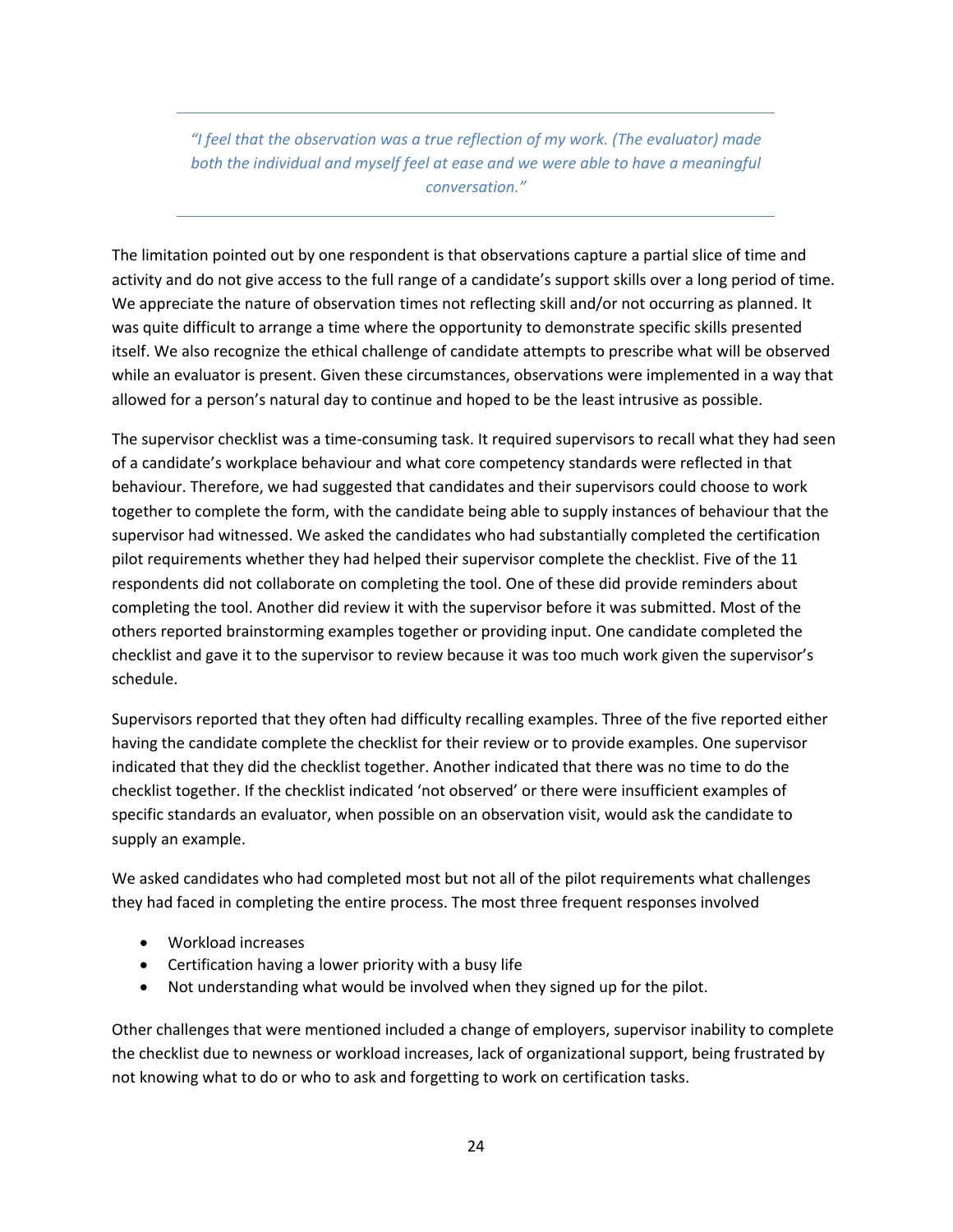Supervisors whose candidates had substantially completed pilot requirements were also asked to identify the challenges they faced. Three of the five reported challenges with

- Workload changes or increases
- Pilot tasks being a lower priority than other work demands
- The length of the checklist being demotivating.

Supervisors singly reported challenges due to no longer supervising the candidate, having to do candidate support tasks on his/her personal time and spending a lot of time coaching an individual who never followed through on certification.

**Candidate Recommendations.** We asked both candidates who had progressed and those who had not to think ahead to a future when certification was part of the disability sector and to make recommendations about what a successful certification process would look like. Respondents provided both practical suggestions and their vision for a future that includes certification. The most common suggestions from all candidates were to set timelines/limits for the process, reduce the workload for the supervisor and simplify the process/manual. (See Appendix I for details.)

In their vision for the future, one candidate who had substantially completed the process saw ADWA certification of disability workers becoming a criterion for accreditation and another saw it being a PLAR option for advanced placement into the second year of Bow Valley College's Disability Studies Program. Generally, they would like to see certification take place before employment in the field and see it as a way to weed out bad workers before they have a negative impact on individuals' lives.

Candidates in both the complete and incomplete groups look forward to a time when people in supervisory and management positions go through a certification process that is disability-services based, because these individuals are sometimes hired from outside with other professional backgrounds that do not reflect the values and skills of our unique sector. While risk management often focuses on the workers on the front line, two candidates noted that managers from other fields have been known to recommend actions that are not in keeping with field values, such as implementing unapproved restrictive procedures, without realizing it.

Candidates who completed few of the certification pilot requirements suggested that more practical training is needed in the field in areas such as mental health, dual diagnosis and drug addiction, areas relevant to future levels of certification at a practitioner/complex needs level. For certification to be viable, time must be allowed in contracts for staff (both front-line and supervisors) to participate in training and in certification without it affecting support time and completion of paperwork and other job duties. At present, candidates reported that turnover at all levels creates coverage issues that cut into any time that could be spent preparing for certification.

**Supervisor recommendations.** Supervisors of candidates who completed and of those who did not complete the pilot requirements were also asked to make recommendations for a certification process moving forward. Supervisors of those who substantially completed the requirements suggested the following: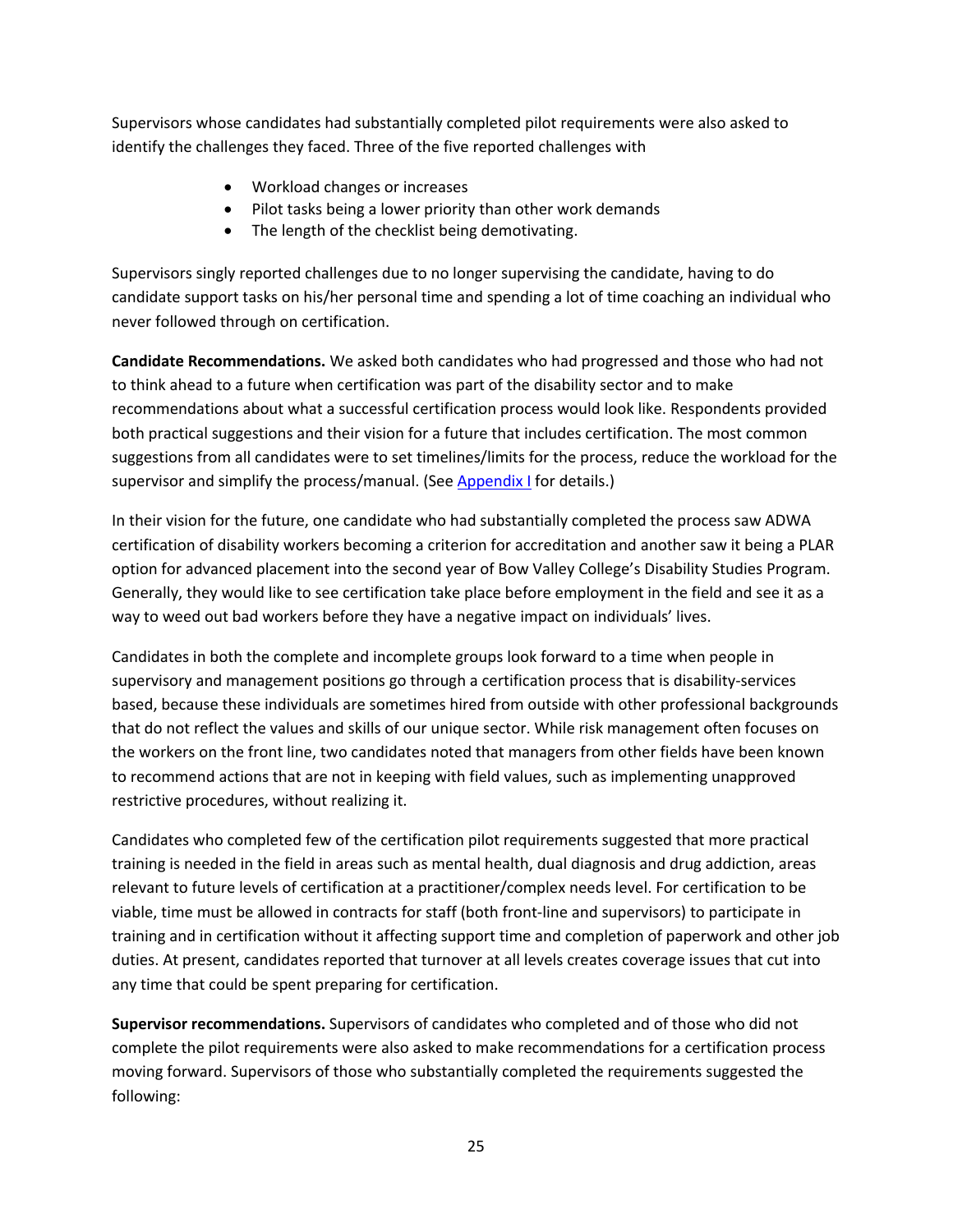- Streamline the process
- Clarify questions in terms of the desired outcome or correct response
- Have the candidate complete the checklist with the supervisor providing validation of it
- Set up the system on Moodle to include interactive elements
- Ensure that the executive director is supportive of worktime being used for certification tasks.

One supervisor said that s/he liked the variety of evidence modes in the current model. Another wrote,

*"…organizations could withdraw support, particularly if the supervisors are hourly employees. Overtime is very expensive."*

Among supervisors of candidates who did not complete requirements, suggestions were to

- Simplify the process and provide clearer instructions
- Set support requirements of no more than 30 minutes a day for supervisors
- Ensure that worktime would be allotted for supervisor support of candidates
- Embed certification into training
- Put the certification standards into the performance review process.

In fact, at least one Alberta service provider has the core competency standards in their performance reviews, but no one from that organization participated in the pilot. In addition, one supervisor suggested that *ACDS Foundations* and certification cover the same areas.

## **Time Spent on Certification Activities**

**Candidates.** We asked all those involved in the certification process to track the amount of time spent on certification activities. For candidates and supervisors, this information would help us give future candidates an estimate of the time they might expect to commit to the process. For ADWA personnel, it would be important to know the time required to set a cost for certification that covered expenses. In each case, the time estimates were broken down by task, as the final certification process would likely not include everything that was in the pilot process.

We received time estimates from 12 candidates who had substantially completed the certification process and one who had submitted educational transcripts and training certificates but had not completed online assessments or other requirements. Several candidates gave global estimates or focused entirely on the time to complete online assessments and the observation, without giving an indication of how long they spent reviewing the certification manual or setting up proctoring. These individuals, therefore, would underestimate the time involved in the overall process. In order to give the most accurate estimate of the time involved, only the estimates of those providing a number for that activity were factored into the average (mean) time. These are presented in the table below: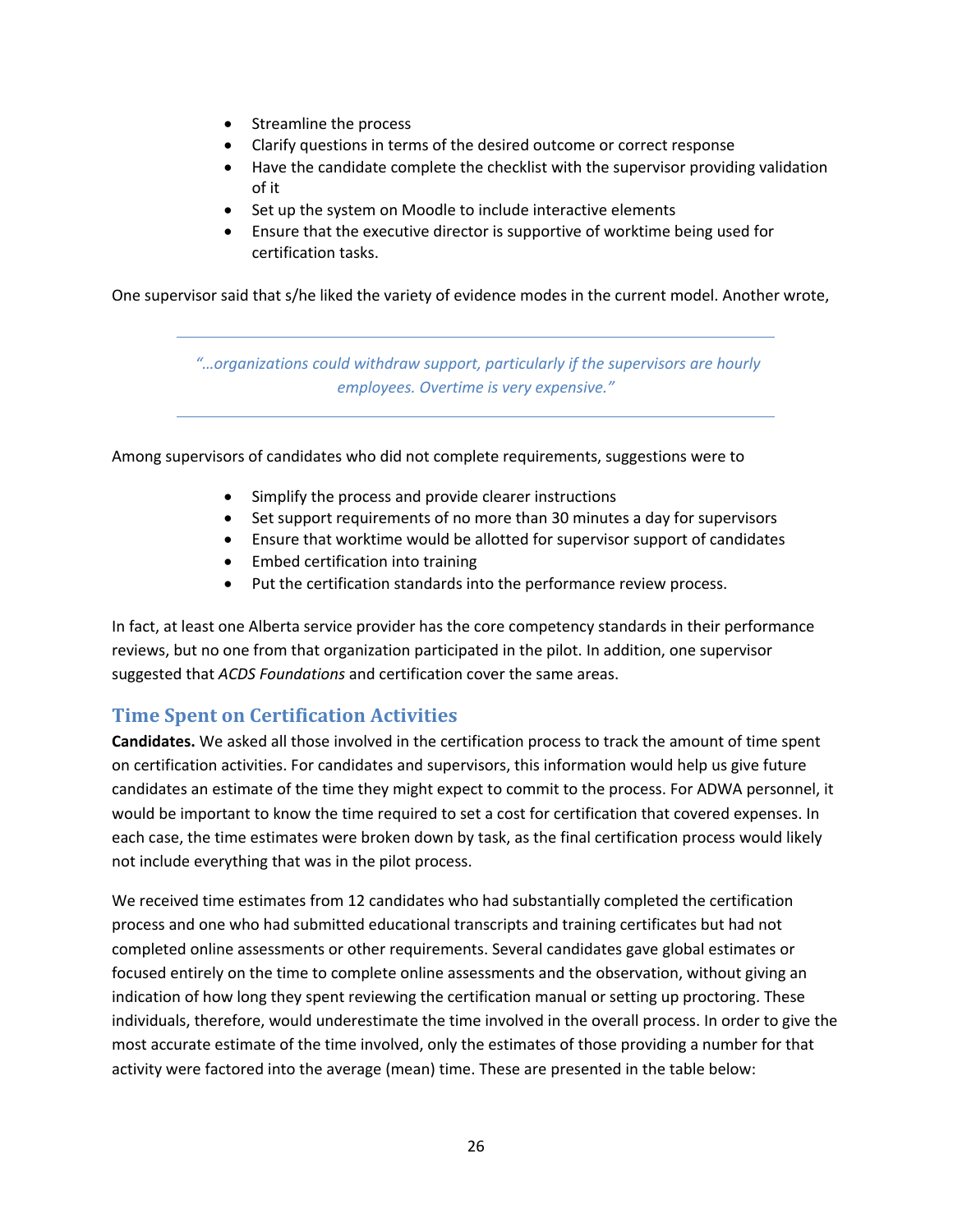| <b>Activity</b>                                                            | <b>Minutes</b> | <b>Hours</b> |
|----------------------------------------------------------------------------|----------------|--------------|
| Reviewing ADWA-provided materials (Prep Manual, FAQ, update emails)        | 195            | 3.3          |
| Posting/reading posts in the certification participant forum               | 48             | .81          |
| Searching for existing evidence documents                                  | 82             | 1.4          |
| Uploading evidence documents (including scanning/conversion)               | 60             |              |
| Making arrangements for proctoring/observation/transcripts                 | 82             | 1.4          |
| Completing online written exams or oral interviews                         | 400            | 6.7          |
| Obtaining consents from individuals for letters of support or observations | 47             | .78          |
| Responding to evaluator feedback                                           | 152            | 2.5          |
| Email correspondence to ADWA to follow-up                                  | 73             | 1.2          |
| Follow-up with supervisor to complete checklist                            | 60             |              |

Global calculations or estimates of overall time for those substantially completing the pilot requirements ranged from just over 7 hours (430 minutes) to just under 34 hours (2025 minutes) with a median of 16.5 hours (990 minutes). While this compares favorably with the median amount of time estimated in the pre-pilot survey (60 hours), the reality of trying to fit an additional 16+ hours into a full workload could be very challenging. While the amount of time spent taking the online assessments that were done in single sessions were probably more accurately tracked, activities that took place over multiple sessions, such as review of the certification preparation manual were probably significantly underestimated.

**Supervisors.** Supervisors were also asked to complete and return time tracking sheets, but we did not receive any. However, we did receive estimates of time for the supervisor activities either by email or in the post-pilot survey for supervisors of candidates who had substantially completed the pilot requirements. Global estimates among the five supervisor respondents ranged from 4 hours (240 minutes) to 46 hours (2760 minutes) with a median of 7.5 hours (450 minutes) and a mean of 16 hours (954 minutes). (Note that the arithmetic mean is more affected by extreme scores, whereas the median is the score at the midpoint of the group.) The most time-consuming task for all but one, who presumably looked at it but did not do it, was the supervisor checklist, where estimates ranged from 15 minutes to 2400 minutes (40 hours), with a median of 300 minutes (5 hours). The table below provides the estimates of how many minutes were spent on each of the identified tasks.

| Time-tracking estimates from supervisor post-pilot surveys               | <b>Minutes</b> | <b>Hours</b> |
|--------------------------------------------------------------------------|----------------|--------------|
| Reviewing ADWA-provided materials (preparation manual and update emails) | 105            | 1.75         |
| Searching for supporting evidence to complete the checklist              | 36             |              |
| Supporting the candidate to meet the requirements of the pilot           |                | 1.25         |
| Completing and submitting the supervisor checklist                       | 717            | 12           |
| Communicating with ADWA about the pilot                                  |                | .35          |

**ADWA personnel.** The three identified roles of certification coordinator, administrator and evaluator all tracked their time on specific tasks associated with their role. To determine the per candidate resource allocation, one must identify which tasks were relevant to all applicants (n=57) and which applied to only to candidates who substantially completed the pilot requirements (n=17).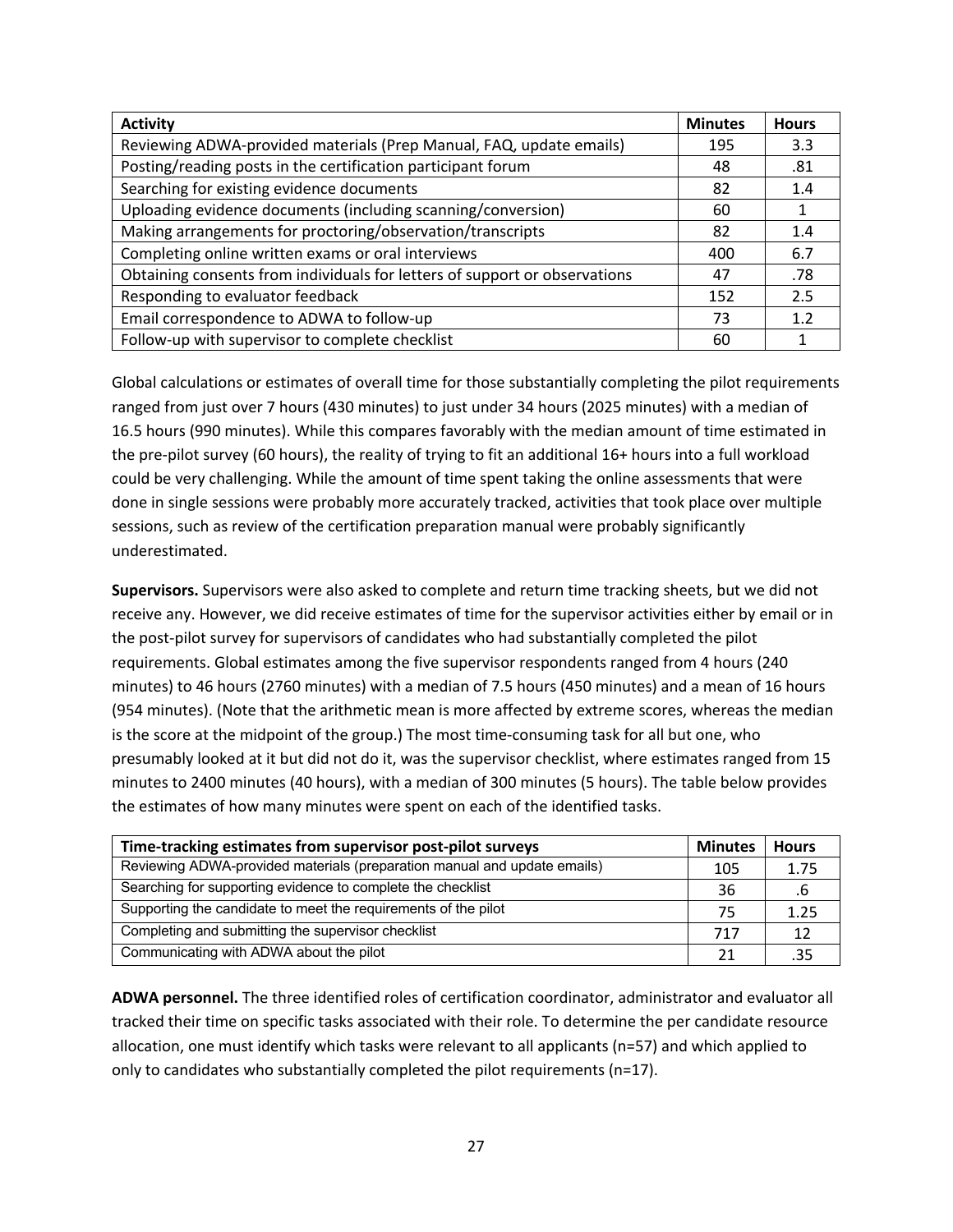Marketing activities (i.e., presentations to service providers, follow-up correspondence and phone calls) could be considered a separate and necessary process which sometimes resulted in certification applications. The marketing activities carried out by the certification coordinator were tracked, but similar activities carried out by ADWA board members were not. This function could be considered a core area of operations and the need for it is dependent on time, exposure and the ultimate position of certification in the industry.

The following table presents the amount of time in total minutes, per candidate minutes and per candidate hours for tasks of the certification coordinator (C), administrator (A) and evaluator (E). The number in parentheses with the actor code indicates if the task applied to the 57 candidates or the 17 completing candidates.

| <b>Activity</b>                                                                         | <b>Total</b> | <b>Minutes per</b> | <b>Hours per</b> |
|-----------------------------------------------------------------------------------------|--------------|--------------------|------------------|
|                                                                                         | minutes      | candidate          | candidate        |
| Application processing & prep manual delivery (A57)                                     | 1623         | 28.47              | 0.47             |
| Creating and maintaining candidate portfolios and records                               |              | 23.61              | 0.39             |
| (A57)                                                                                   | 1346         |                    |                  |
| Pre-application communications (A57)                                                    | 351          | 6.16               | 0.10             |
| Technical support to candidates, employers & evaluators (A57)                           | 853          | 14.96              | 0.25             |
| Updates prep manuals, FAQs & informs pilot participants (A57)                           | 462          | 8.11               | 0.14             |
| Communication with Coordinator (A57)                                                    | 426          | 7.47               | 0.12             |
| Communication with members (A57)                                                        | 10           | 0.18               | 0.00             |
| Liaison with candidates & employers re: process (C57)                                   | 2670         | 46.84              | 0.78             |
| Correspondence with candidates (details/interpretation) (C57)                           | 1505         | 26.40              | 0.44             |
| Monthly follow-up & tracking evidence submissions (C/A57)                               | 788          | 13.82              | 0.23             |
| Proctor letters and support (A17)                                                       | 191          | 11.24              | 0.19             |
| Download, close & replace completed assessments (A17) <sup>3</sup>                      | 353          | 20.76              | 0.35             |
| Proctor candidate assessments (C/A2)                                                    | 765          | 382.50             | 6.38             |
| Reviewing evidence with reference to standards & answer                                 | 4840         | 284.71             | 4.75             |
| guidelines (E17)                                                                        |              |                    |                  |
| Updating answer guidelines (E17)                                                        | 186          | 10.94              | 0.18             |
| Arranging observation visits (E15)                                                      | 135          | 9.00               | 0.15             |
| Travel to/from observation sites (E15)                                                  | 1691         | 112.73             | 1.88             |
| Conducting observations & note-taking (E15)                                             | 2280         | 152.00             | 2.53             |
| Consulting other evaluators (E17)                                                       | 1125         | 66.18              | 1.10             |
| Communication (internal) (C57)                                                          | 6760         | 118.60             | 1.98             |
| Complete general tasks and/or review/refine certification                               | 8100         | 142.11             | 2.37             |
| documents and process (C57)                                                             |              |                    |                  |
| Marketing (Communication, presentations, meetings not<br>specific to a candidate) (C57) | 5540         | 97.19              | 1.62             |

The cost to ADWA of the certification process if it continued to involve everything in the pilot, including marketing would be the equivalent of 26.4 hours per candidate. A structure that charged separately for the application process (based on admin and basic support costs for the 57 candidates) and the evidence

<sup>&</sup>lt;sup>3</sup> This task would change with implementation of suitable technology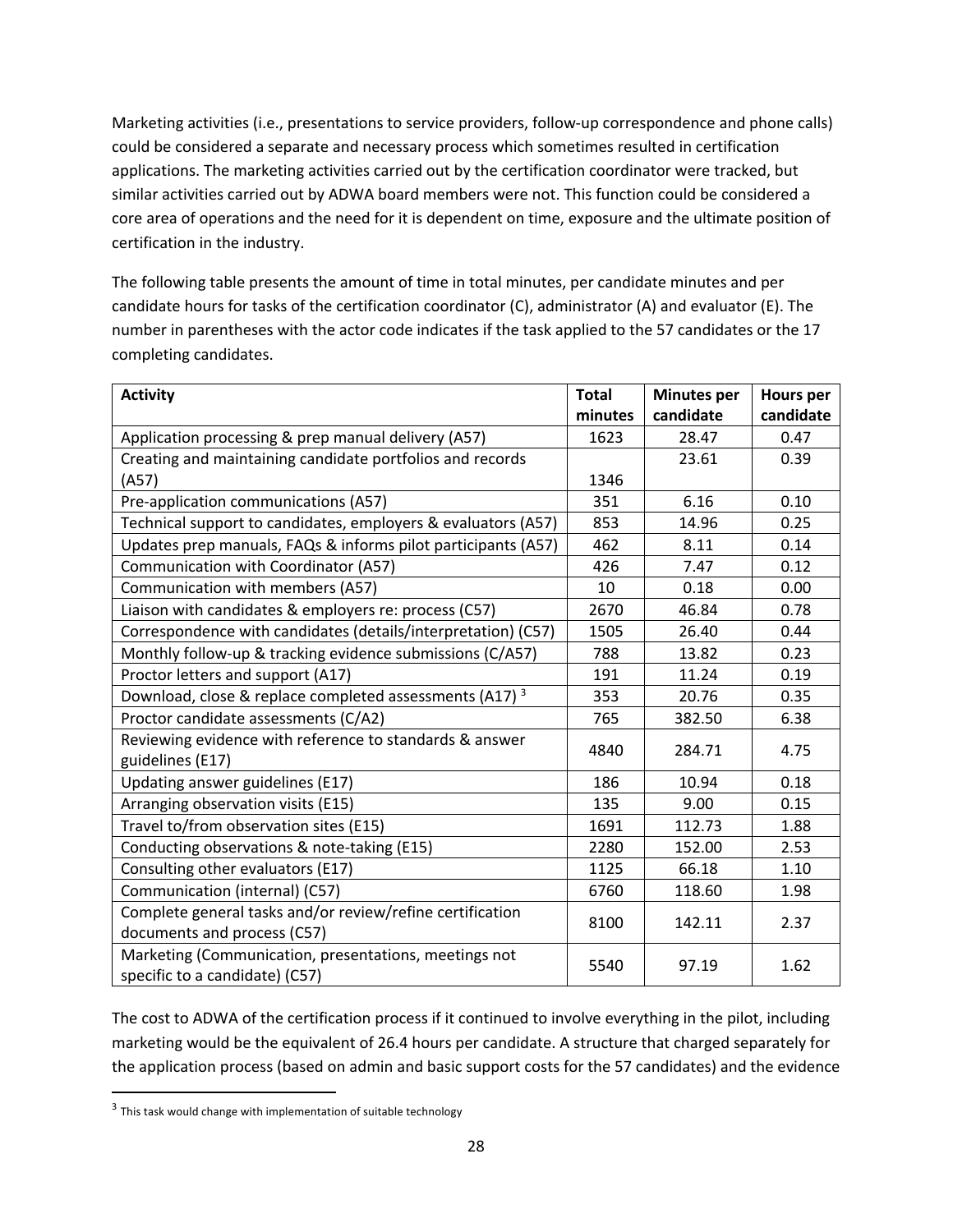evaluation process (based on costs for candidates who substantially completed the process) would be the equivalent of 3 hours for application (4.5 hours if marketing is included) and 13.1 hours for current evidence creation and review processes (including internal communication), if proctoring services are not included.

Time spent evaluating each of the forms of evidence were either individually tracked or estimated. In some instances, a particular assessment type was evaluated for all or a set of candidates in a single block of time. Where several assessments for a single candidate were completed in a block of time, the average of those assessments tracked individually and/or as a block were used to estimate how much of the candidate's evidence evaluation was spent on that particular assessment tool. The following table indicates the average number of minutes spent evaluating each type of evidence across candidates submitting that type of evidence.

| <b>Type of Evidence</b>                                                    | <b>Mean Minutes</b> |
|----------------------------------------------------------------------------|---------------------|
| Letter/interview of support from an individual receiving services          | 50                  |
| Supervisor Checklist (standards met)                                       | 65                  |
| Documents (transcripts, certificates, commendations, letters)              | 38                  |
| Scenario (standards met)                                                   | 52                  |
| Ethical Dilemma (standards met)                                            | 81                  |
| Language Assessment (% correct)                                            | 45                  |
| Knowledge Exam (% correct)                                                 | 15                  |
| Observation (standards met) (NB: does not include actual observation time) | 50                  |
| Observation time (specific to 14 candidates)                               | 130                 |
| Other activities related to certification evaluation                       | 31                  |

Because the individual's letter of support requirement was considered met if it was provided, times for this category include interview time with the individual and/or their guardian, where applicable. Time spent evaluating the individual's response is probably an overestimate, as the mean was skewed by one person's interview that was exceptionally long.

## **Assessment Results**

Results were analysed to determine the consistency of the picture of competence created by the various assessment measures (including observation and supervisor checklists). There were two types of measures, depending on the particular assessment of competence: 1) the number of core competency standards met by evidence provided (i.e., on-site observations, supervisor checklists, scenario response, and ethical dilemma response content) and 2) the percentage of answers correct (i.e., language assessment, knowledge exam, and ethical dilemma decision-making process). Pearson Product-Moment correlations were used to analyse the relationship between each pair of measures. The results are presented in the table below.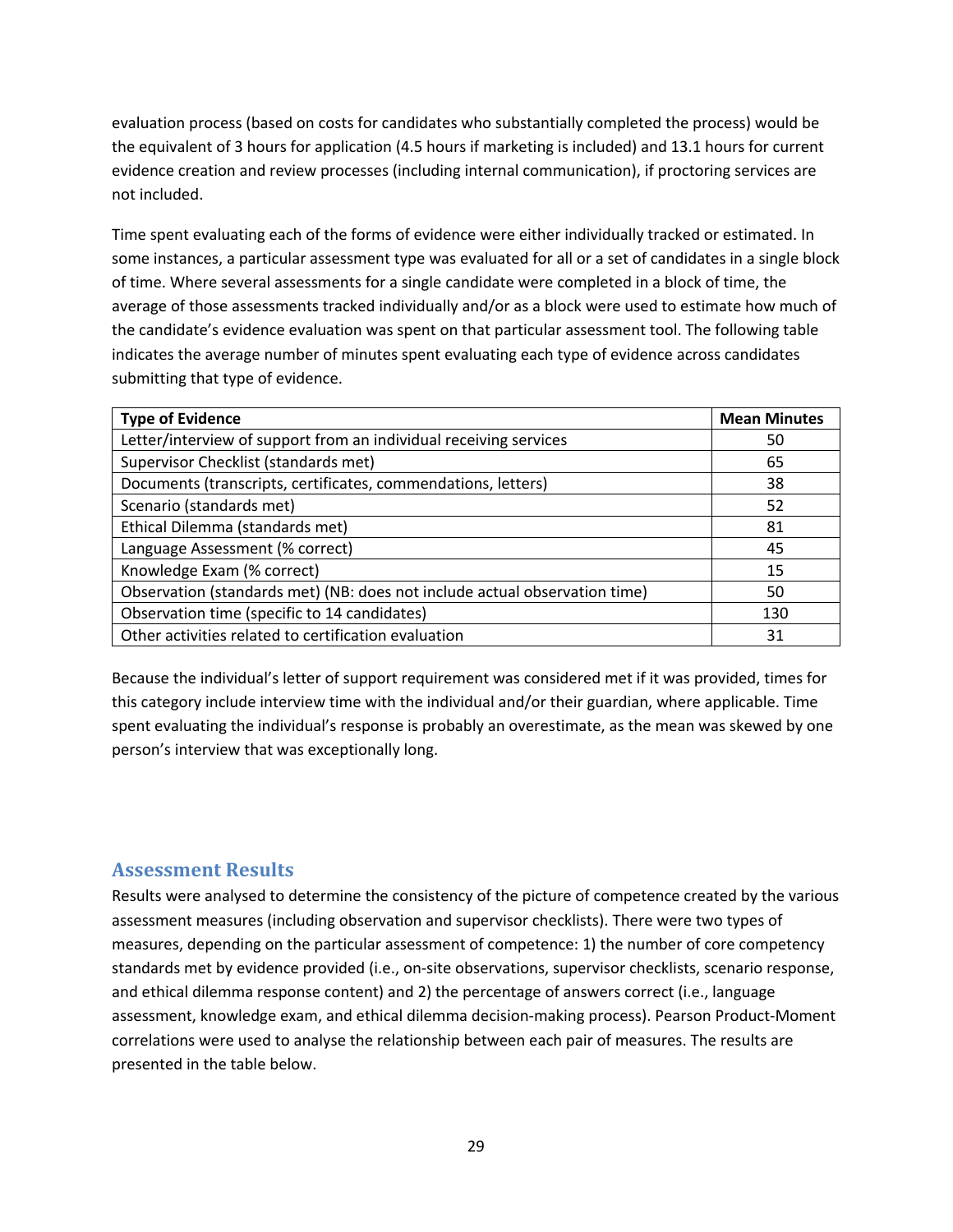|                                                                | Observation  | Supervisor   | Scenario     | Ethics       | <b>Ethics</b> | Language     | Knowledge    |
|----------------------------------------------------------------|--------------|--------------|--------------|--------------|---------------|--------------|--------------|
|                                                                |              | Checklist    |              | (standards   | (decision     | Proficiency  | Exam         |
|                                                                |              |              |              | met)         | process)      |              |              |
| Observation                                                    | <b>XXXXX</b> | $-.21$       | $.61*$       | .46          | .31           | .10          | $.60*$       |
| Supervisor                                                     |              | <b>XXXXX</b> | $-.34$       | $-.47$       | $-0.62**$     | $-.56*$      | $-.51$       |
| Checklist                                                      |              |              |              |              |               |              |              |
| Scenario                                                       |              |              | <b>XXXXX</b> | .42          | $.55*$        | .42          | $.53*$       |
| <b>Ethics</b>                                                  |              |              |              | <b>XXXXX</b> | $.80***$      | $.69**$      | $.68**$      |
| (standards)                                                    |              |              |              |              |               |              |              |
| <b>Ethics</b>                                                  |              |              |              |              | <b>XXXXX</b>  | $.69**$      | $.61***$     |
| (process)                                                      |              |              |              |              |               |              |              |
| Language                                                       |              |              |              |              |               | <b>XXXXX</b> | .48          |
| Proficiency                                                    |              |              |              |              |               |              |              |
| Knowledge                                                      |              |              |              |              |               |              | <b>XXXXX</b> |
| Exam                                                           |              |              |              |              |               |              |              |
| *** $p<.001$<br>Significance values: $* p < .05$<br>** $p<.01$ |              |              |              |              |               |              |              |

The strongest relationship between measures was between the two different analyses of candidates' response to the ethical dilemma. Those who demonstrated more core competency standards in their response were also more likely to follow a more exemplary ethical decision-making process with 64% of the variance accounted for (as measured by  $r^2$ ). Ethical dilemma responses were also strongly related to how well candidates did on the language proficiency assessment (47% variance accounted for) and the knowledge exam (37 – 46% of variance accounted for). The number of core competency standards met through the observation measure (either in the observation or interview process) were most strongly related to the number of standards met through the scenario and to how well one did on the knowledge exam with 36% of the variance accounted for by the relationship.

The most interesting result in this table is the inverse relationship between the number of standards supervisors said the candidate met using the checklist and all of the other assessments. There are two things of particular note with how supervisors approached the checklist. First, they tended not to use the "have not observed" option very often and were likely to indicate that candidates had met or exceeded standards where an opinion was offered. The result is that the range of standards met was 73 – 114 (all) with an average of 107 met standards. Second, examples demonstrating how the candidate met the standard were often absent or judged by the evaluator to be unrelated to the standard they supposedly demonstrated or marginal examples. When unsupported or poorly supported standards were eliminated, the average number of met standards was 56 with a range of  $0 - 113$ . Consequently, an analysis of the relationship between the number of exemplar-supported competencies on the supervisor checklist and other measures became neutral or positive (*r* = .56, *p* < .05 with the language assessment).

An effort was made to determine if some demographic characteristics were related to the certification performance measures. There were mostly nonsignificant positive relationships between the number of years spent in the current and most recent job (as a measure of tenure in the field) and how well they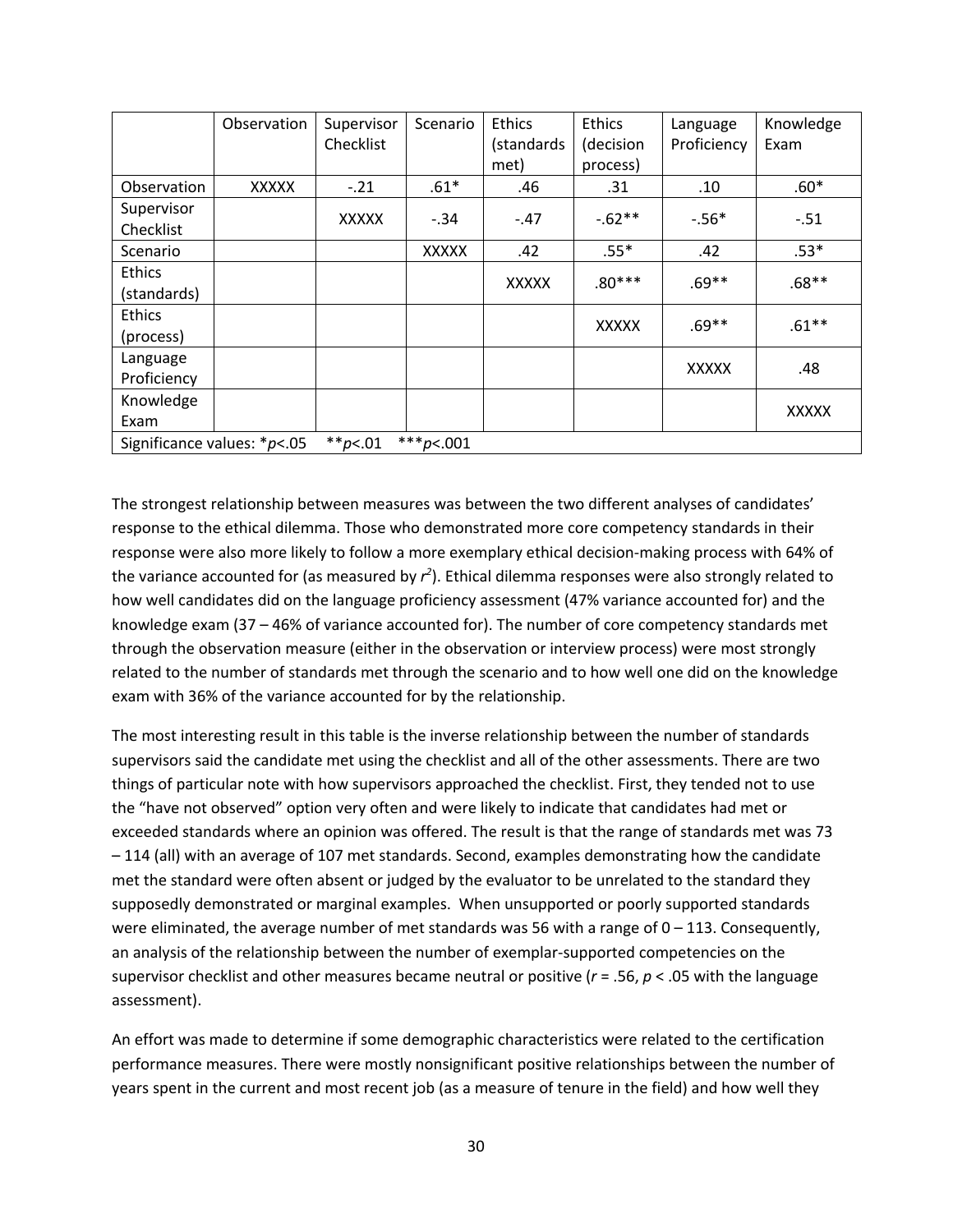did on the various assessment measures. The exception was a significant positive relationship between tenure in the sector and the number of core competency standards met in their response to the ethical dilemma (*r* = .55, *p* < .05). It was difficult to measure the relationship between performance and education simply because of the diversity of education in both number of years of post-secondary education and how related the area of study was to disability work.

# **Core Competency Standards**

The core competency standards have been worded largely in terms of the *behaviour* one would expect to see if the disability worker had the related competency. Some standards are likely to be demonstrable on a daily basis regardless of the support setting, characteristics of the person receiving services and demands of the situation. Others may be important in certain types of situations or while supporting individuals with certain characteristics, needs or desires, but not others. On this basis, one might expect to find some standards easier to demonstrate than others.

For each core competency standard, we looked at how often candidates were credited as having met that standard. Standards could be credited on the basis of

- Observation/interview
- Inclusion in a scenario response
- Inclusion in an ethical dilemma response
- Supervisor checklist example of observed behavior
- Letter of support or interview content from an individual receiving services
- Educational coursework and training.

As such, a candidate could be given credit for a standard up to six times, once for each type of evidence tied to core competency standards. Because of the tendency of supervisors to routinely mark standards as having been met, for the purposes of this analysis, we only considered a standard as met if a relevant supporting example had been provided. We identified a number of core competency standards that were met on average less than once by candidates. Refer to **Appendix J** for details.

In addition to the standards that were difficult to meet with the pilot methods, there were also standards that were easy to meet. Appendix K shows the standards that candidates met on average by at least three different methods:

Appendix  $L$  provides further information comparing the standards we had identified must be met in the observation visit to those that we were actually able to observe.

From this analysis we learned that the number of standards was very daunting not only for the candidates and supervisors but also for the evaluators to assess.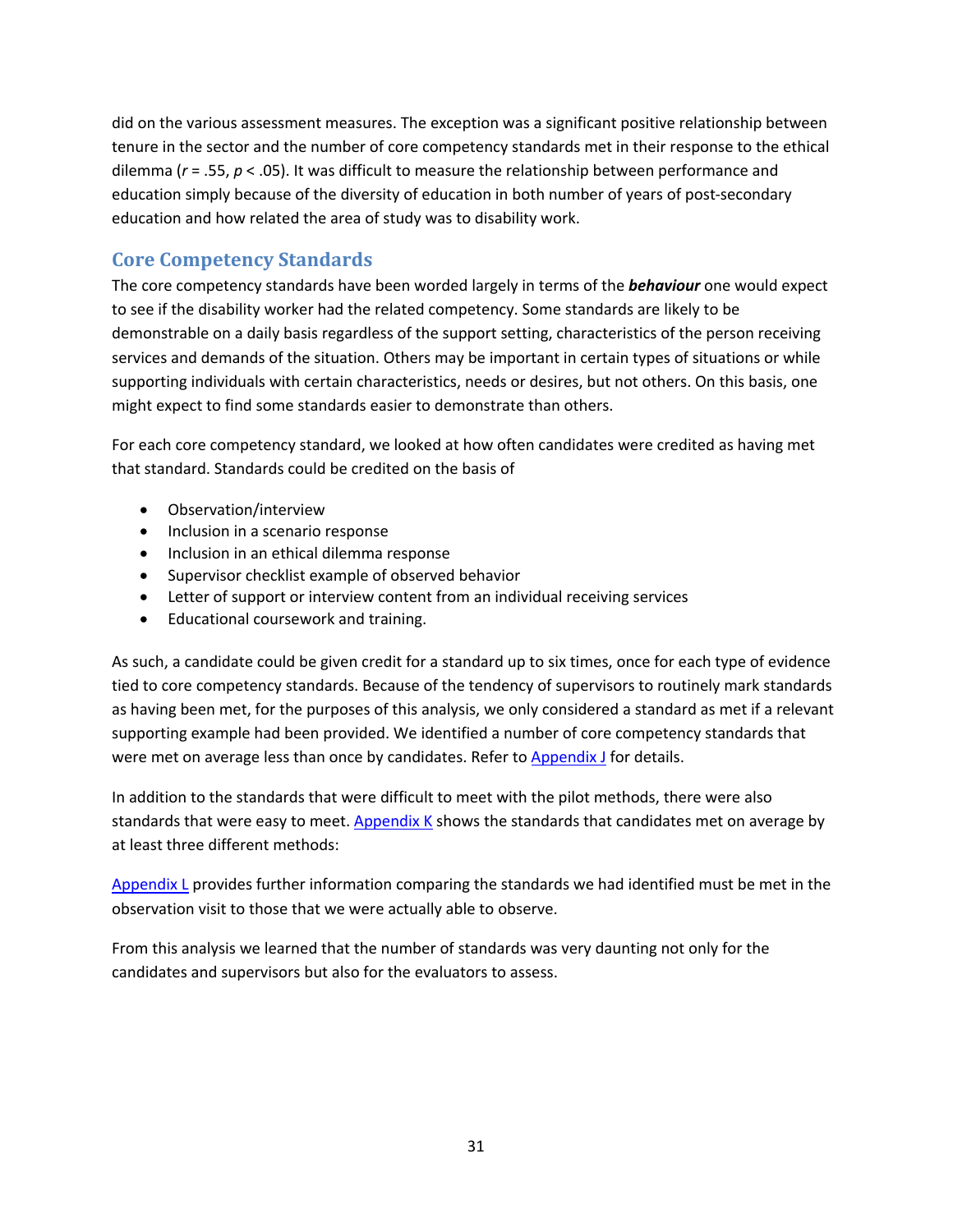# **Discussion**

Throughout the pilot process we encountered several barriers and challenges. Each of these barriers and possible solutions to them will be discussed below.

**Ability to generalize based on limited data.** Even though we were able to achieve diversity and provincial representation within our pilot project, we had a somewhat low number of participants who fully completed the process. While we were able to produce some statistically significant results, our ability to broadly generalize must take the small numbers into consideration. That being said, the pilot gave us the opportunity to try out a wide variety of measurement processes with some the candidates. We have used what we have learned to determine which measurement processes we would like to take forward and which ones we would like to eliminate.

*Solutions regarding generalizability of data.* Our pilot process gave us enough information to help us to hone in on how to develop the process for the future. We will use this information to redevelop our competency-based process and take it to our community for feedback.

**Technical challenges.** Our website designers were not able to meet our deadline of setting up a process on our website for this pilot. Therefore, we had to manage the process through other technical means. For example, there was no online area for candidates and their supervisors to receive individual communications and feedback, so this had to be done by emails. This made it very difficult to streamline question/answer and check-in type of communication. Communication via email for this kind of process is cumbersome. Additionally, the online assessments could not be integrated into our website, so we had to use different 'survey' tools to administer them. This may have interfered with ease of use and the layout presentation of assessments.

Another concern related to technology is that we have a sector whose employees are varied in technical skill levels and are not as sophisticated with technology as expected. Some had difficulty with even basic activities such as scanning and uploading documents. We would anticipate that a better-functioning website/database would help in this area, but for those with limited access to and lower skill levels in working with even basic technology, certification would present an ongoing challenge

*Solutions regarding technical challenges.* Going forward we have found a company to contract that will be able to provide us with the necessary technical requirements and support, so we do not anticipate the technical challenges faced in the pilot project to be significant barriers in the future. Additionally, we will need to prepare less technical solutions for those who work in the area who are less technologically proficient. This could include things like reworking the manual into those recommended "bite-sized pieces" or perhaps the preparation of detailed instruction videos to guide people through the process. (In the latter stages of the pilot we prepared instructional videos to guide people which they found helpful.)

**Candidate recruitment.** It took some time between our initial recruitment activities and the beginning of the pilot project. When the pilot finally rolled out, we no longer had the whole initial group of candidates available to participate; therefore, recruitment of new participants became our focus. ADWA communicated through various methods (e.g., ADWA website, ADWA Facebook page, direct-targeted emails, organizational meetings, sector events, etc.) with all stakeholders saying that we were looking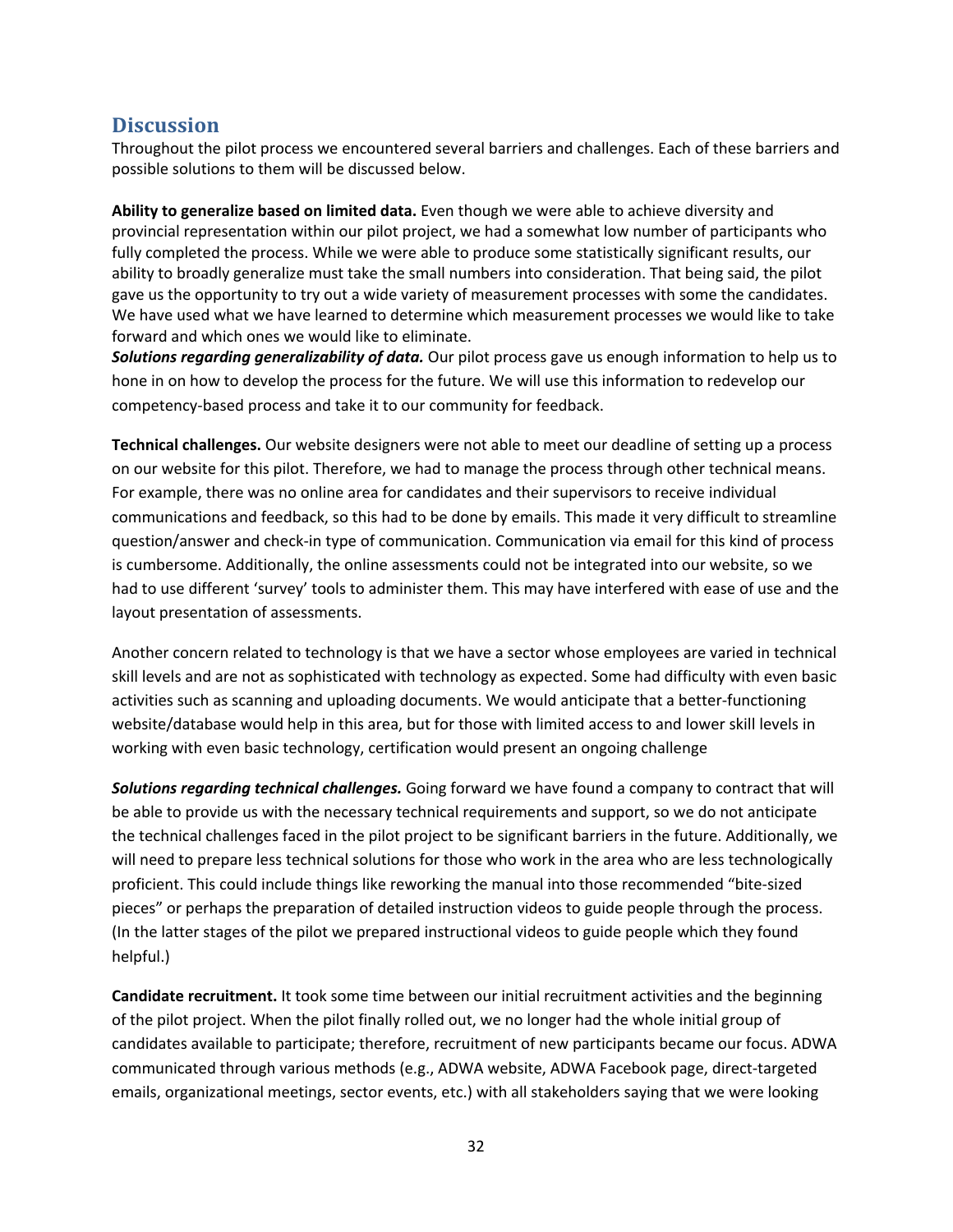for interested candidates. Emails were sent to executive directors, as well as presentations/discussions being made at regional service providers council meetings. Even with all the outreach and support, we struggled with low uptake of candidates signing up for the process. This is an issue that would need to be addressed should certification be desired by the sector.

What we have learned from the pilot project is that certification cannot be the responsibility of the individual worker alone. The process relies heavily on commitment from the employer as well. The involvement of the supervisor became a barrier to some completing the process due to heavy demands on supervisors' time and employers not having the resources for this to occur during work time. Some employers were also uncertain as to their role in the process. A few executive directors initiated discussions with ADWA regarding how they could influence their staff to become involved and/or show their support for certification. This resulted with various specific organizational strategies being implemented. ED's struggled with wanting their staff to make the decision to participate versus hand picking staff and asking them to apply.

*Solutions regarding candidate recruitment.* While this issue would not be present moving forward in terms of involvement in the pilot, it would be a concern if the sector decided to implement certification. Should a decision be made to support a certification process, we will have to work collaboratively with our partners to convince others of the value and importance of certification in general. We will also have to come to agreement on the role of all parties in this process. The issue of candidate uptake will be addressed further in other sections.

**Pilot candidates getting started.** We encouraged candidates to work through the process at a pace that they could manage. There were no pre-set deadlines other than we wanted the entire process completed, originally by October 30, 2018, and finally by March 30, 2019. We strongly recommended that candidates and their supervisor discuss and make a plan to complete the pilot process. After the first few months we found that the biggest hurdle to overcome was how to get candidates to begin the process. Different methods of contact and encouragement were tried. The certification coordinator sent numerous emails to them and their supervisor, developed different visuals to show where each candidate was in their process, called them and their supervisor, provided examples of how a description or story of what they did aligns with demonstration of competencies and even offered incentives for those who completed the process. Since candidates started at different points in time, some would have received only a few communications while others would have received many. Those who did respond in some way received more specific support in order to finish.

Since we were not sure why candidates were struggling with getting started, we speculated on some possible reasons and implemented strategies. For example, we wondered if candidates were worried about the assessments and more specifically the knowledge exam. To mitigate this we explained that, for the pilot, we are not looking at giving them a pass or fail, but that we are assessing the validity or appropriateness of the assessment. This seemed to ease concerns for some candidates. An outcome of this is that candidates did not receive individual feedback on their results for each of the assessments. In our communication to candidates and supervisors, we tried to anticipate barriers by stating a possible concern and then explaining what they could do. For example, if they were having trouble finding a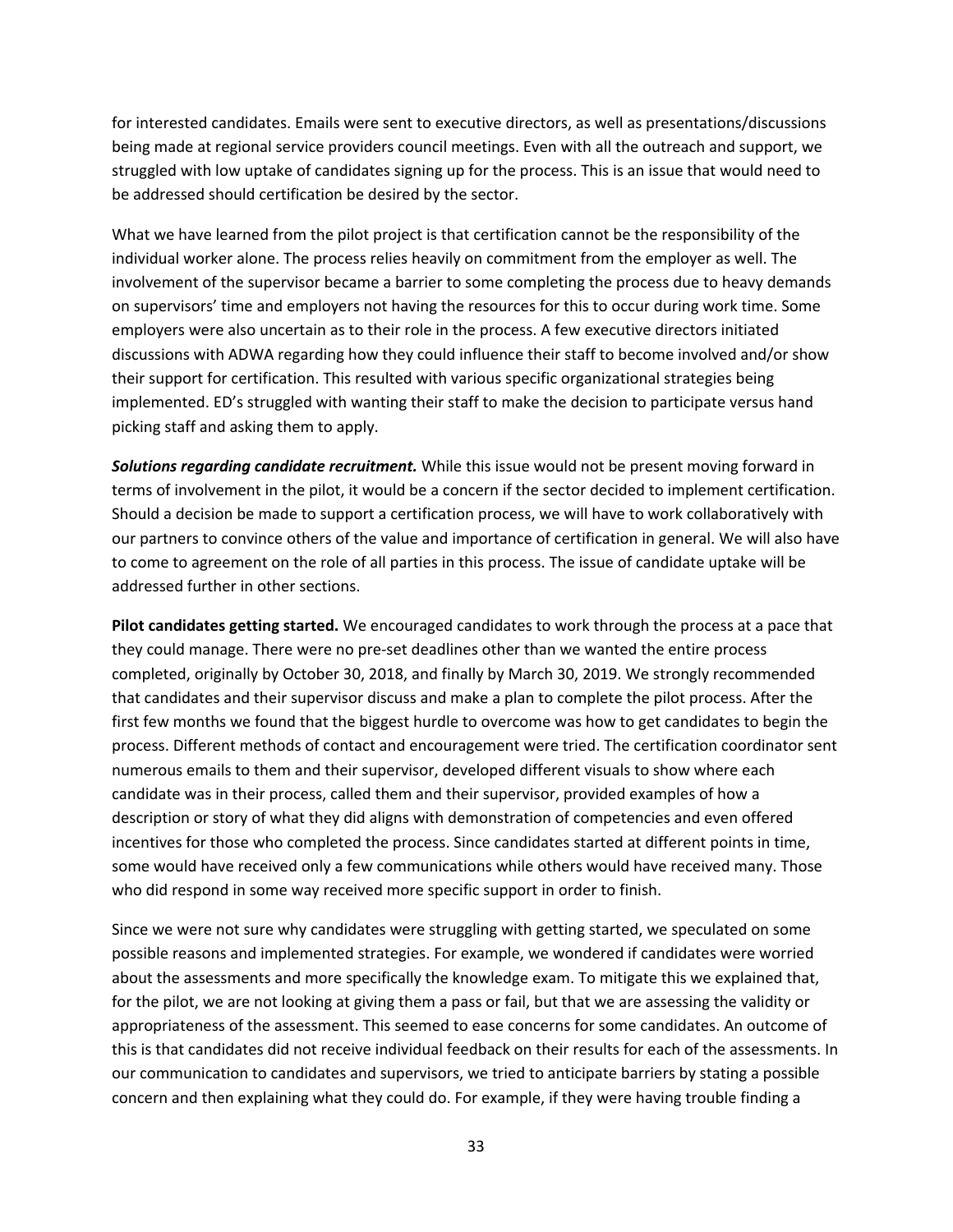proctor, they could email the certification coordinator and she would make arrangements for them. We considered any technical issues that may cause problems and changed some formats, links, etc.

*Solutions to getting started.* While we will no longer need to be concerned about people getting started in the pilot project, if we decide to proceed, we will need to make the actual process smoother for candidates. Many of the issues we have encountered can be taken care of with good technical development (see above solutions for technical challenges). The challenges related to motivation to get started will be addressed below.

**Lack of a professional identity.** The process of conducting the pilot confirmed our suspicion that many disability support workers in our province do not have a professional identity. There are many disability support workers who do not understand what a professional association is or what the benefits of being part of an association are, what certification is, or even what the purpose of a research pilot is. One of the goals of certification is to help build a professional identity, yet this lack of identity could impede the development of the certification process.

*Solutions to a lack of professional identity.* A tremendous amount of work will need to be done in this area for certification to be a success. This process has already begun in our attempts to reach out to the community to attract project participants. Many of the materials prepared to educate on both certification and the importance of a professional identity have been created. Anecdotally, we noticed as we were nearing completion of the pilot that more people were starting to understand both certification and the concept of creating a workforce with a professional identity. With the completion of the pilot, our organization is committing to take what we have learned back to our sector for discussion. We will need to decide collaboratively if and how to best move forward with certification of our workforce.

**Fear and lack of understanding of the pilot-project process.** We found that even up to the closing of applications (March 30, 2019) there were still workers inquiring about the pilot without understanding what was involved. For example, many people thought they were signing up for an instructional course. Lack of understanding may partially be a reflection of employee turnover within the sector as some of the earlier rounds of outreach would have been to people who left the sector prior to the pilot commencing. Also, much of the outreach was done with organizational leaders who may not have filtered the information down to frontline staff. Given that many people signed up but went no further with the process, additional information about the process found in other places such as the manual may not have been accessed. Finally, right from the beginning of discussion of certification within the sector there has been an expression of fear among some workers who worried that certification may result in job loss if they had no formal qualifications. This may have resulted in some actual resistance to participation in the pilot. While the whole competency-based process was developed to recognise the skills of workers who may or may not have formal qualifications, it seems that this information may not have been received or understood by many workers in the sector.

We provided updates on the pilot to our sector through presentations, inquiries, e-bulletins, Facebook and our Certification Pilot Advisory Committee (CPAC). At the CPAC meetings we discussed that workers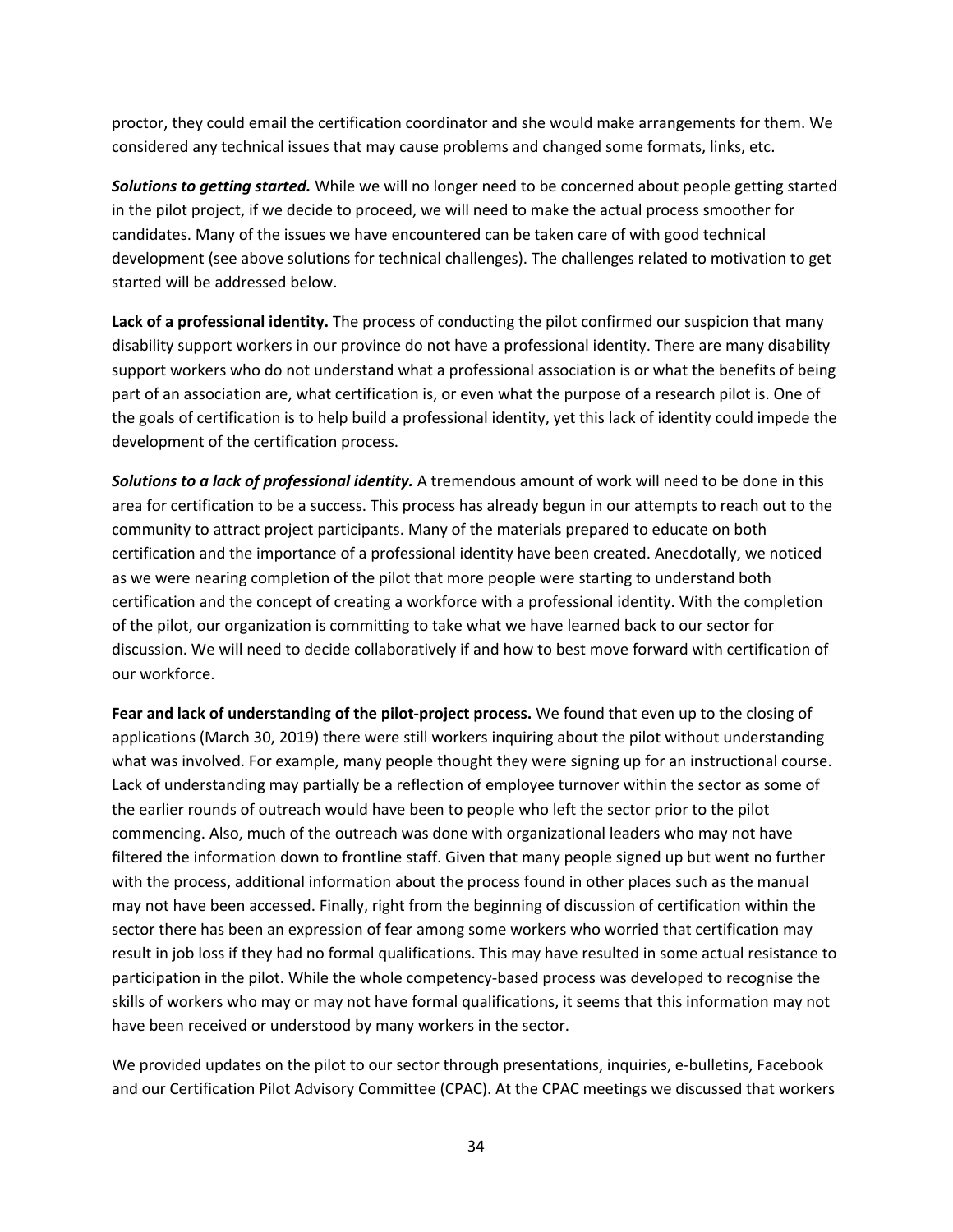in the field have a limited understanding of certification and still fear that it means many will lose their jobs. Some have gone as far to say that certification could be a barrier to people entering the field because they do not want to go through the process. Additionally, workers and employers may have difficulty envisioning a future that is different because they must focus on the day-to-day challenges and therefore are looking for stability and security rather than change. Change can induce fear. Interestingly, this type of thinking may reflect the need for certification as it sets the stage for people to approach their employment in the disability sector as requiring a level of skill that must be obtained and maintained. We have presented certification as a process that involves professional development. If a worker is found to 'lack' certain areas of skills, rather than lose their job, they can develop a plan with their employer on how they can obtain those skills. Employers and workers that we have discussed this with have been open and excited about the possibilities.

*Solutions to address fears and misunderstandings.* Our organization will focus our efforts on disseminating clear and accurate information on the certification process. We will compile what we have learned from the pilot process and work collaboratively with our community to chart a path forward. Given feedback over the last few months, we believe the sector is more interested and willing to receive and develop this information. Our hope is that we will work collaboratively with our sector to implement a process that we all believe can work, and will help ensure a minimum standard of competency required to provide services which, in turn, could directly address the level of risk that is inherent in the work being performed.

**Challenges with including Family Managed Supports (FMS).** FMS was a specific type of support that we targeted for inclusion in the pilot. Given services under this funding model can be set up by individual family members, this group can be difficult to contact. We sent out information, met with umbrella organizations and asked specific individuals who were active in the community to solicit participation. The individuals/groups we connected with confirmed their support and expressed the importance of certification. Unfortunately, we were only able to gain one candidate who completed the process. Interestingly, FMS probably have the most to gain from certification as many FMS models do not have the benefit of human resources services and it would provide them with the possibility of hiring employees who had already demonstrated significant competencies to do the work. Once again, a certification process will work toward ensuring a minimum standard of competency required to provide services.

*Solutions to address inclusion of FMS in the process.* We have begun to make inroads into the FMS supports. We will work hard to ensure they are active participants in the next phase of our development process. We will also explore other avenues of getting the word out through the family resource centres.

**Direct observation.** In the UK, certification includes quite an extensive observational piece in its process. In our attempt to assess whether this was viable in our sector, a list of 52 standards was identified that we believed could be observed in an evaluator visit (see Appendix B). Given the actual observation was to take place at the latter end of the process, additional standards were to be included based on missing evidence from other assessment tools. Both evaluators who conducted the observations found this a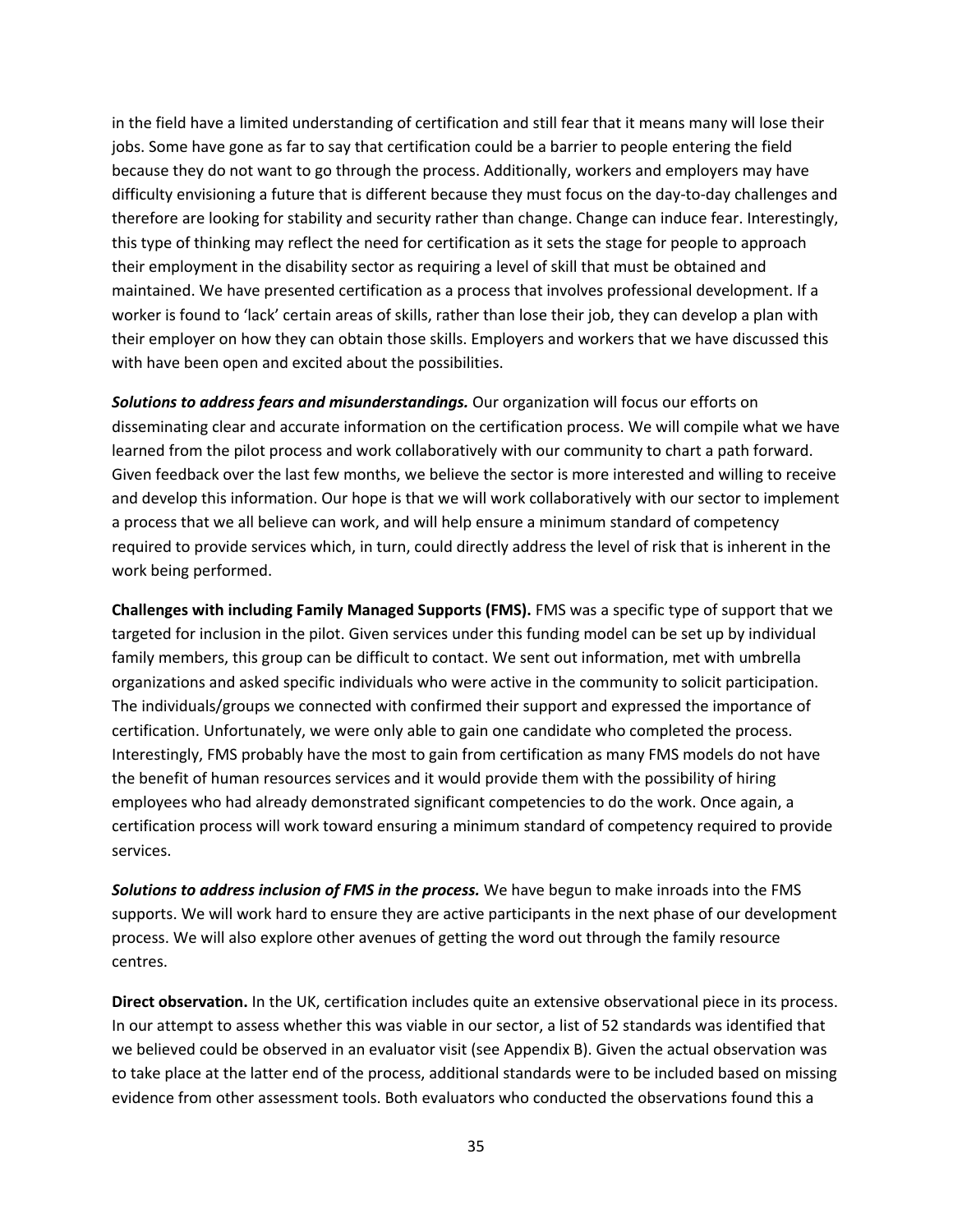difficult task for various reasons. First, most candidates did not get to this phase of the process in time to have a range of choice for an appropriate time/day for observations (i.e., we were left with what was available in a short timespan which may not have been the best option for viewing the particular standards in practice). Second, because of the time issue we were unable to fit in two evaluator visits as originally planned, which again limited opportunities to observe practice. Third, many of the visits did not lend themselves to observing the full range of standards or to freeing up additional time with the candidate when they did not have job responsibilities (as we were mostly observing people in one-toone support models). (Refer to Appendix XII for further details.)

Observations as a method of assessment presented us with other challenges.

- The way the competencies were written may have deterred us from being able to observe them e.g., "6.3.4 *Consistently and effortlessly adjusts behaviours to reflect current, unexpressed or poorly expressed thoughts, concerns or feelings."* It is almost impossible to observe what as support worker does 'consistently and effortlessly' in one or two visits.
- Visits ended up being arranged due to availability in schedules and involved other influences that made it impossible to observe what is required.
- If a candidate supported an individual in a one-to-one arrangement, then there was no way to meet privately with the candidate for any reasonable length of time to explore additional questions. To follow up on this problem, evaluators emailed questions to candidates, but they did not necessarily receive responses. It is also important to note that having a face-to-face conversation tends to lend itself to a more thorough understanding than conversing over email, as well as being more likely to ensure some type of response.
- A large geographic footprint and various weather challenges in Alberta also come into play for observations. If an evaluator traveled 5 hours to see a candidate providing support and it didn't turn out as expected, it was not easy to reschedule or 'come back tomorrow.'

Direct observations also presented us with a dilemma that may need to be discussed by our sector. Some organizations and care models provide services in ways that do not appear to be consistent with the competencies we have agreed upon as a community. Therefore, we observed candidate supports that were not compatible with our standards but appeared to be what the employer expected from the employee. Organizations and individuals' expectations of their staff, and the possible lack of consistency in expectations across different supports, are things we need to explore more with our service partners.

On the positive side, the direct observations revealed valuable information. Spending time with the candidates stressed the importance of the observing process. In many instances it allowed for a discussion to occur that helped the candidate understand certification at a different level. Candidates asked more questions and provided more detailed information than we were able to glean through other means. Additionally, seeing what the candidate does and where their 'job' takes place provides a clearer picture to the evaluator than what is provided through other communication and written assessments. Finally, observations allowed time to clarify and/or add examples of demonstrated competencies, as well as providing a way to see how the candidate interacts with others in their work environment. The quality of the information we received through direct observation has made us committed to figuring out how we can continue with this process.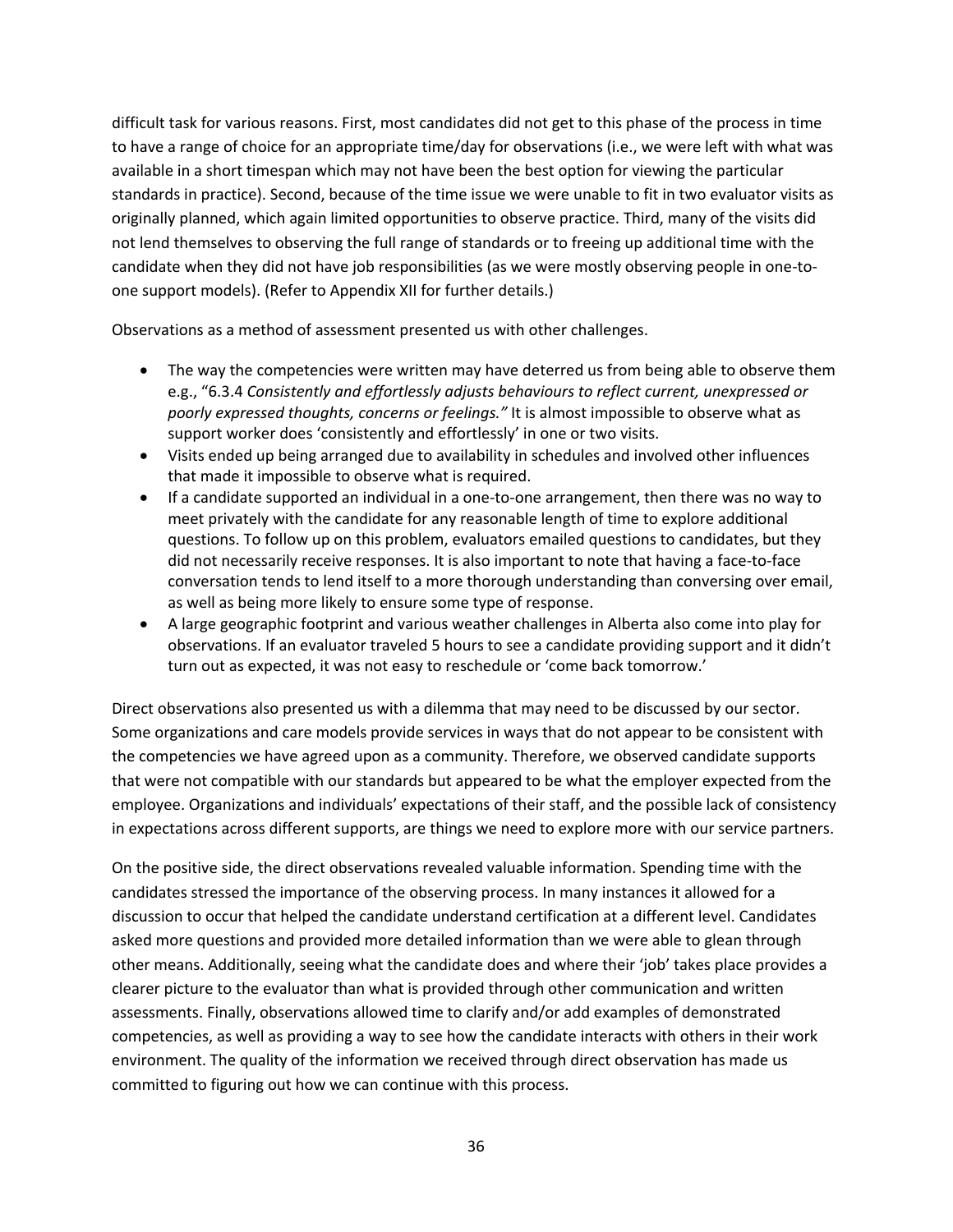**Solutions to address direct-observation concerns.** Human experience tells us there is frequently a difference between what people say and what they do. That being said, direct observations are costlier and take more time than other types of assessment. We will continue to work with our directobservation subgroup to explore ways to ensure this component is part of our certification process. This could include things like recruiting and training observers from across the province who can work more closely in their communities, or even within their organization, in processes similar to those used in the UK or by accreditation through ACDS, supporting organizations to build direct observation into their own supervision process, etc.

**Streamlining the process.** The purpose of the pilot was to determine which part of the process we developed were viable and what needed to be changed to make it so. Given that we had more assessment procedures than we ever intended to include in the final process, we also needed to be able to eliminate those parts which were either unnecessary, redundant or unreliable. Additionally, we wanted to be able to revise those parts we intend to keep based on what we had learned.

*Solutions to streamlining the process.* Based on our learnings we are proposing the following.

- Re-developing the preparation manuals primarily for online use to guide candidates through the process. Feedback from participants will guide this process. Make "workbook" version of manual available to those who prefer paper once the online process is developed.
- Put written assessment materials online.
- Revise the competencies based on what we have learned and feedback from stakeholders.
- Eliminate some assessments and reduce others, again based on the specific things we have learned through the pilot process.
- Develop or adopt an ethics/values course/curriculum. We believe it is important for people to understand our agreed-upon ethics and code of conduct, and to be able to implement ethical decision-making processes. At this time, we do not think it is safe to assume that the understanding of these are prevalent in the sector and that we are ready to just test for these related competencies. Additionally, other worker certification processes have included separate instruction and testing of ethics in their development phase (such as the Alberta College of Social Workers), so this would not be inconsistent with other professions. The information could be delivered through existing education options (Such as Foundations or Bow Valley) or be developed as a stand-alone training opportunity.
- Redesign the direct-observation process based on the learnings from the pilot process and feedback from industry partners.
- The level of supervisor responsibility in the process. The response to the pilot was clear supervisor involvement in the certification process needs to be reduced. The supervisor checklist, if properly completed, proved to be a daunting task. Supervisors of direct-support workers were clear that they did not have the necessary time available to complete the requirements of their involvement in the process. Additionally, the supervisor checklist was also not a reliable indicator of competencies. Some also expressed concern around the abilities of supervisors to advise on whether workers possessed competencies, especially if the supervisors had been hired from other sectors. Finally, if certification were to become an expectation in our sector, supervisors could also be placed in a conflict-of-interest situation if pressured to certify workers for employment.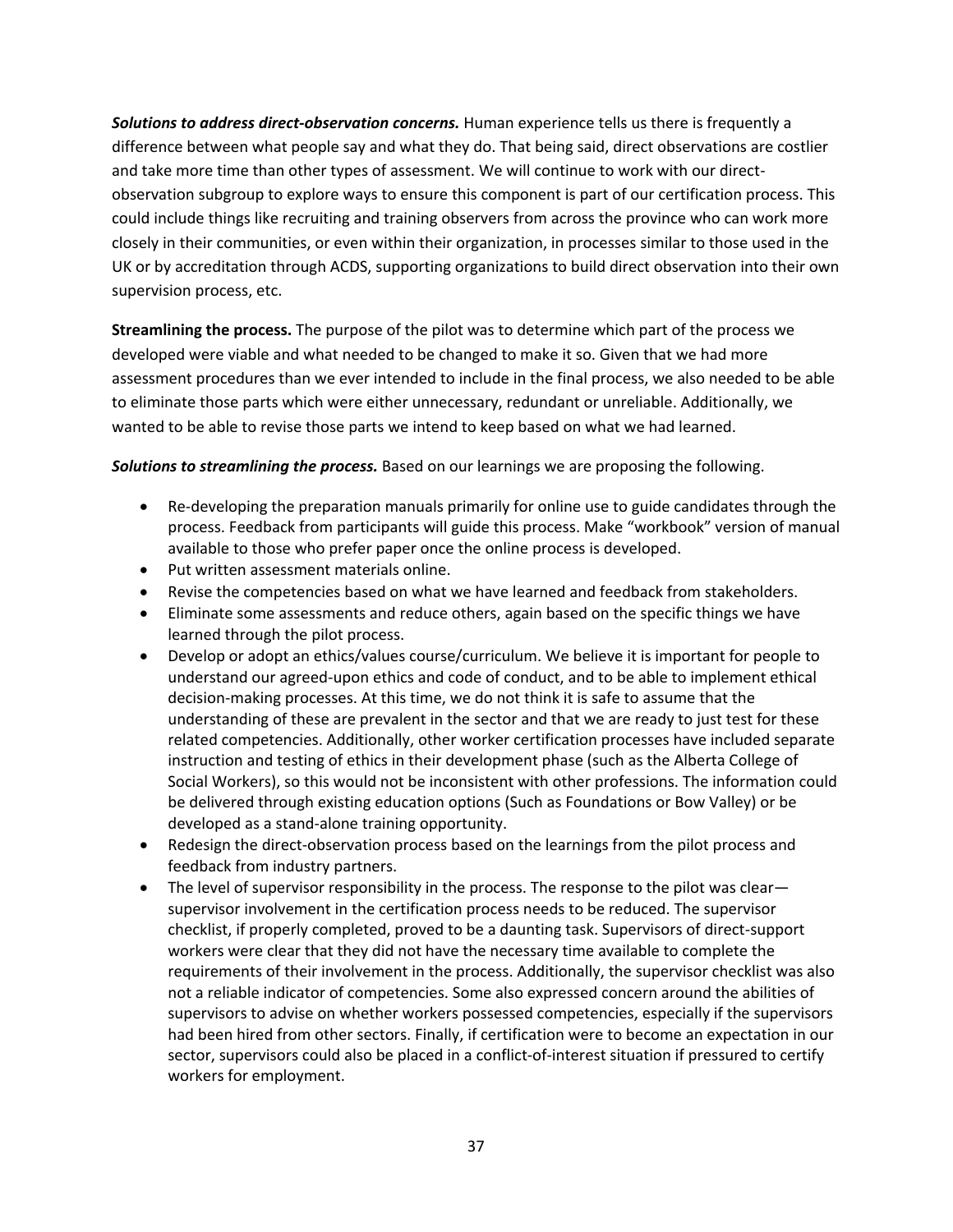**Solutions to level of supervisor responsibility in the process.** Unless additional resources were made available to allow time for supervisors to be actively involved in the process, it is unlikely supervisors would have the time or resources available to support a workforce being certified. The supervisor checklist in its current form needs to be eliminated. Perhaps a more traditional role in certification processes, such as a supervisor reference or letter of support, could be considered. Other approaches to getting the information could also be pursued (such as the candidate providing the examples and then discussing these with the supervisor). Alternatively, if supervisors could be helped to use the competencies in their evaluation processes (as some organizations have already done), their involvement in certification could be a win-win scenario as it would support them to complete their evaluation process. This is something that needs to be decided upon by the whole sector.

**Making a decision to support certification.** Certification processes either exist or are being developed in many parts of the world. They are a way to assess the knowledge and skills workers have, as well as a way to flag areas for improvement. Our sector often has to focus on the day-to-day challenges of providing supports. It can be difficult to find the time and the resources to invest in bigger-picture improvements. If we decide to implement certification of individual workers as a sector, all stakeholders need to be involved in deciding how we do this. As workers and employers have come to learn more about certification, we have received more support and encouragement from them to continue to develop the process. Our vision is to work in partnership with all segments of our sector to create a viable process for certification of disability support workers that would help ensure a standard of competency necessary to provide services which would greatly benefit all community members.

# **Conclusions and recommendations**

Overall, we believe the complete pilot process has allowed us to take a critical look at the certification process of disability support workers in other jurisdictions, the need for and interest in certification of disability support workers in Alberta and how we can move forward with the creation of a made-in-Alberta certification process if one should be desired by our sector. Without a certification process there is little to prevent the further erosion of skills in this sector. Additionally, without standards of professional practice applicable to the entire sector, there is a greater chance of individuals experiencing disabilities having less than optimal outcomes, as well as decreased ability to mitigate risk to supported individuals for organizations and the GOA. Going forward, certification will be critical in recognizing, developing and monitoring a competent and professional workforce within our industry.

Based on our learnings, we are making the following recommendations that should be carried out at the same time.

- Encourage further conversation with all industry/community stakeholders around how to best implement a certification process. Further discussion is critical both for buy-in from the sector, as well as to determine the best process to move forward; one that will be both achievable and sustainable. The following is the plan we will take forward as a starting point for community discussion.
	- a. Begin with registration. This would start with a simple application of the intent to register (could be included with membership), at which point ADWA would set up a database for the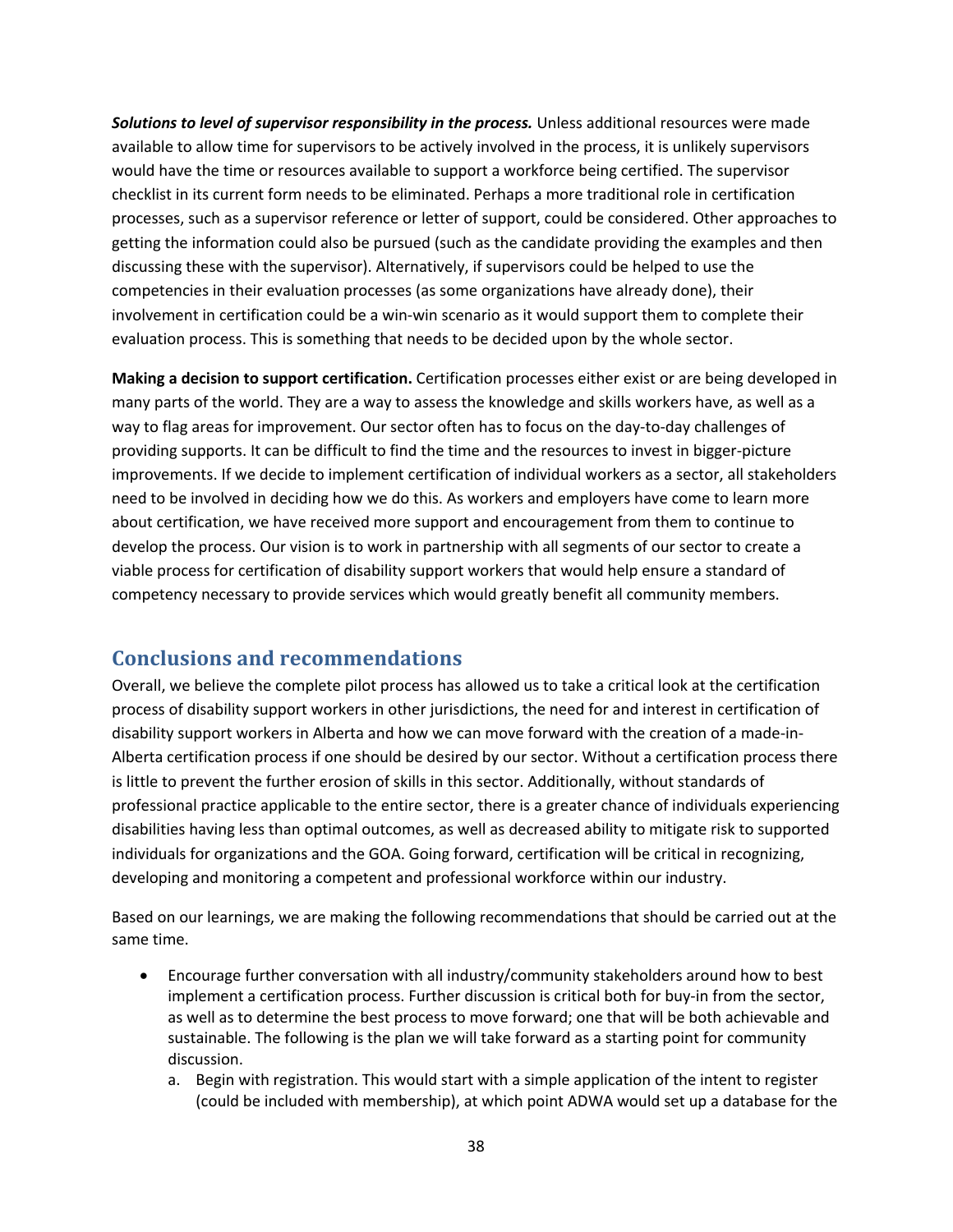candidate to upload information and to eventually guide the candidate through the certification process. It would include a letter of reference from an employer or educational program which verified/provided the following;

- . A minimum of 1000 hours of DSW work and/or completion of an education program,
- . Completion of the minimum education/training required for the current position,
- . A recommendation that the individual would make a good candidate for certification as a DSW (a letter of reference) from employer or educational program.
- . Completion of a letter of support from an individual receiving services and/a guardian (if appropriate).
- b. Certification Level 1 (CL1). The candidate would follow a step-by-step process guided by our database which would walk people through the evidence process (or a paper process for those without access to computers). This would include an upload of all evidence related to CL1.
	- . Current verification of relevant training uploaded.
	- . Examples provided of each of the relevant standards for CL1 (those standards identified in the pilot phase as easier to document and observe). Any standards for which examples have not been provided will need to be observed either in role play or in practice.
	- . Completion of the code of ethics training and examination.
	- . Successful completion of a knowledge proficiency/exam.
- c. Certification Level 2 (CL2). Examples provided of each of the relevant standards for CL2 (those standards identified in the pilot phase as more difficult to document and observe).
	- . Verification through discussion and role-play exercise.
	- .  $\frac{1}{2}$ -1 day training/observation to demonstrate competencies.
- d. Certification Level 3 Specialization (CL3S). Specialization and assessments be developed for identified areas of specialized supports. Those already identified include Employment and Complex needs supports.
- e. Re-certification at any level that a worker stays at for longer than 4 years without advancing would require submitting positive letters of support as well as evidence of ongoing professional development. As with all the above levels this requires further community discussion.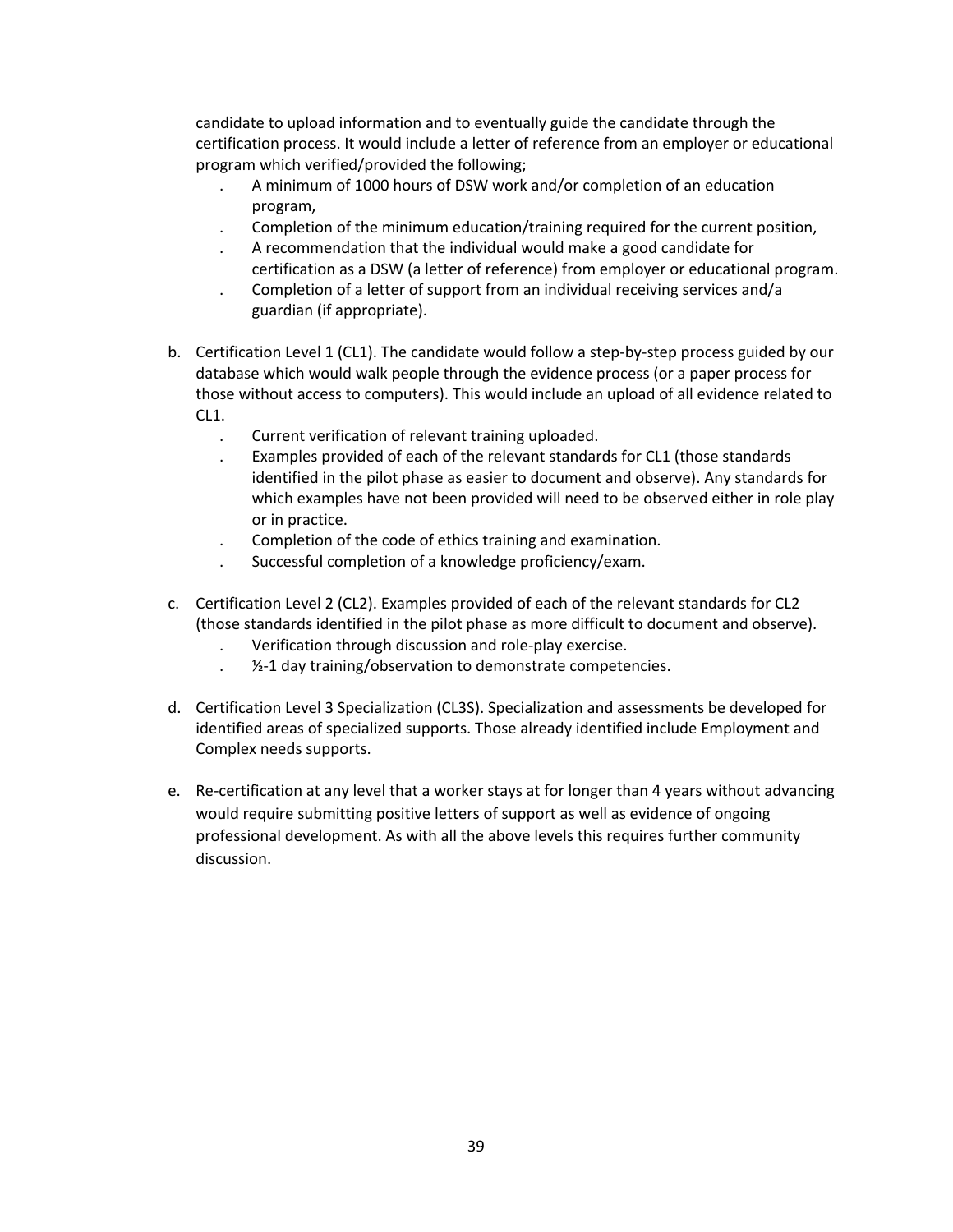#### **References**

Alberta Health & Wellness. (2001). Health care aide competency profile. Edmonton, AB: Author.

- Alberta Council of Disability Services. (n.d.). ACDS Workforce Council: A human resource strategy for the community disability services sector. Retrieved July 31, 2019, from https://www.acds.ca/index.php/divisions/workforce/human-resource-strategy
- Biersdorff, K. K. (2014, August). Certification for community disability workers: Literature review and recommendations. Unpublished manuscript submitted to Government of Alberta, ADWA.
- Boles Consulting. (2014). Extent of the 'Main Association Contracted Sector' Report. Copy of report provided by Alberta Council of Disability Services.
- Corbier, K. (2016, February). Using simulation to teach and practice core competencies for direct support professionals. Paper presented at the Ontario Disability Services Human Resources Strategy Forum, Toronto, ON.
- Forsyth, J., Atkinson, L., & Wallace-Gero, N. (2016, February). Workplace learning project. Paper presented at the Ontario Disability Services Human Resources Strategy Forum, Toronto, ON.
- Government of Canada. (2015). Regulated professions and trades. Retrieved July 31, 2019 from https://canadabusiness.ca/government/regulations/regulated-industries/regulated-professionsand-trades/
- Health, J. (2016, February). Hiring new employees: Strategies for effective hiring and avoiding legal pitfalls. Paper presented at the Ontario Disability Services Human Resources Strategy Forum, Toronto, ON.
- Knapp, J. E. (2000). Designing certification and accreditation programs. The Association Editor's Toolkit. Washington, DC: American Society of Association Executives.
- National Council on Measurement in Education. (2017). Glossary of important assessment and measurement terms. Retrieved from https://web.archive.org/web/20170722194028/http://www.ncme.org/ncme/NCME/Resource\_ Center/Glossary/NCME/Resource\_Center/Glossary1.aspx?hkey=4bb87415-44dc-4088-9ed9 e8515326a061#anchorC#anchorC
- Nugent, J. Perry, L., & Benner, M. (2019). A professional association of developmental services professionals – The launching of a work plan. Paper presented at the Ontario Disability Services Human Resources Strategy Forum, Toronto, ON.

Peter T. Boland & Associates. (2015). ACDS survey of salaries and selected human resource practices.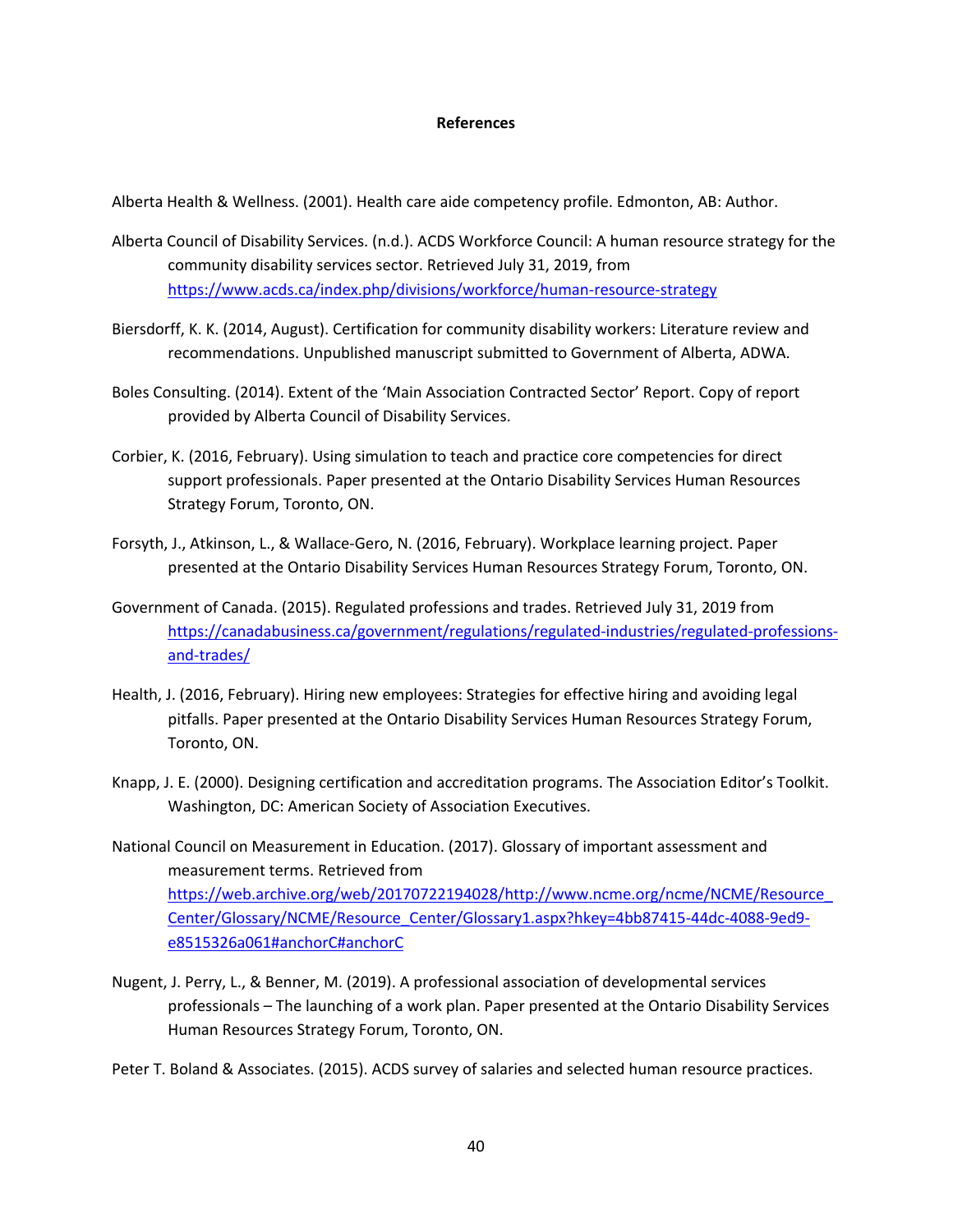- Premji, S., Shakya, Y., Spasevski, M., Merolli, J., Athar, S., & the Immigrant Women and Precarious Employment Core Research Group. (2014. Precarious work experiences of racialized immigrant women in Toronto: A community-based study. Just Labour: A Canadian Journal of Work and Society, 22, 122-143.)
- Ropp, S., & Johnston, T. (2016, February). It's all in the post. Paper presented at the Ontario Disability Services Human Resources Strategy Forum, Toronto, ON.
- Ropp, S., & Oneill, B. (2016, February). Behaviour based interviewing: Preparing the DSP for an interview! Paper presented at the Ontario Disability Services Human Resources Strategy Forum, Toronto, ON.
- Smith, D., Macbeth, J., & Bailey, C. (2019). Moving from crisis to stabilization: The case for professionalizing the direct support workforce through credentialing. Retrieved July 31, 2019 from https://www.nadsp.org/wp-content/uploads/2019/02/Moving-from-Crisis-to-Stabilization-Credentialing-Report.pdf
- The Canadian Council of Social Work Regulators. (2012). Entry-level competency profile for the social work profession in Canada. Canada: Author.
- Toben, S., & Woo, J. (2016, February). Making a difference: Core competencies and the developmental disabilities counsellor program. Paper presented at the Ontario Disability Services Human Resources Strategy Forum, Toronto, ON.
- Tobey, R. (2012, May-June). Formal vs. on-the-job training. Incident Prevention Magazine. Retrieved on August 2, 2019) from https://incident-prevention.com/ip-articles/formal-vs-on-the-job-training.
- Young, J., Wallace-Gero, N., & Trahan, J. (2016, February). Collaboration between workplace learning project and the community networks of specialized care Ontario. Paper presented at the Ontario Disability Services Human Resources Strategy Forum, Toronto, ON.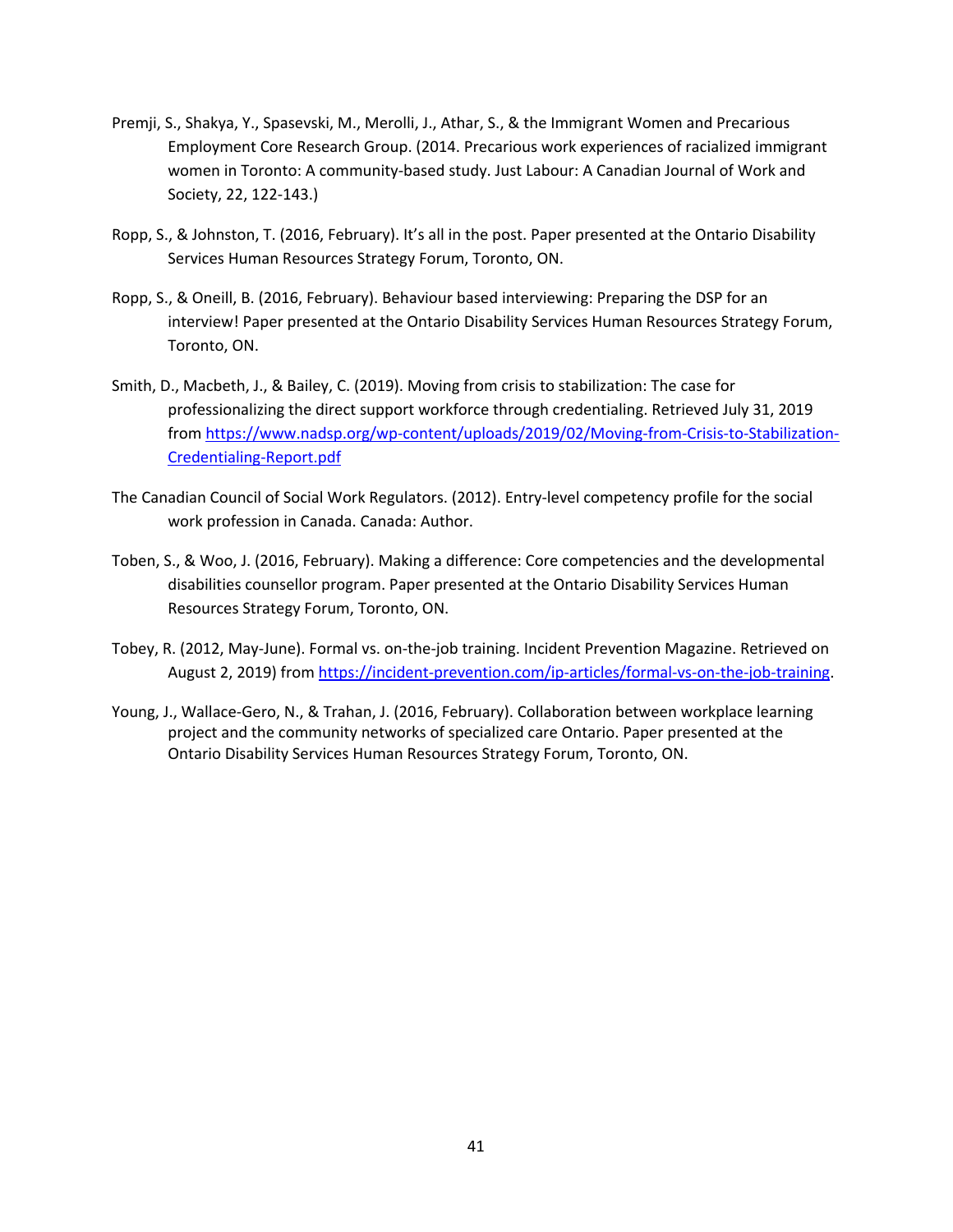# **APPENDIX A Candidate Checklist to guide completion of steps** *(return to document)*

| Complete pre-pilot survey online at http://www.smartsurvey.co.uk/s/3NUG7/.                                                                                                                                     |
|----------------------------------------------------------------------------------------------------------------------------------------------------------------------------------------------------------------|
| Complete and send pilot consent form to ADWA one of two ways:                                                                                                                                                  |
| by fax to 403-920-0585                                                                                                                                                                                         |
| scan/photograph the consent and email it to disabilityworkers@gmail.com                                                                                                                                        |
| Remember to complete the time tracking survey every time you are doing any of the tasks.                                                                                                                       |
| Meet with your supervisor to review the core competency standards and plan.                                                                                                                                    |
| Are there any standards you feel you don't meet now? If so, what do you need to do?                                                                                                                            |
| Do you have documents that may provide evidence that you meet standards (e.g.,                                                                                                                                 |
| references, commendations, thank you letters, college transcripts, term papers, project                                                                                                                        |
| reports, presentations you have made)?                                                                                                                                                                         |
| Decide which individual you have supported (or their legal representative) to ask for a                                                                                                                        |
| reference and work out together who will ask for their consent for the reference.                                                                                                                              |
| Gather any identified evidence documents from the supervisor meeting. Convert, as needed, to electronic                                                                                                        |
| format by scanning or taking a photo and upload it on the Certification Evidence Form page at the ADWA                                                                                                         |
| website.                                                                                                                                                                                                       |
| Download the Consent form for individual receiving services (http://www.adwa.ca/files/Service User<br>Consent.pdf) and, based on the previous discussion with your supervisor, ask the individual you have     |
| supported if ADWA can contact them for a reference. Send the completed form to ADWA one of three ways:                                                                                                         |
| by fax to 403-920-0585                                                                                                                                                                                         |
| scan/photograph the consent and email it to disabilityworkers@gmail.com                                                                                                                                        |
| scan/photograph the consent and upload it on the <b>Certification Evidence Form</b> page at the                                                                                                                |
| ADWA website.                                                                                                                                                                                                  |
| When you are ready, contact a proctor and arrange a date/time/place to take the online assessments. You                                                                                                        |
| may do more than one assessment in a single session, but you do not have to. While we think each                                                                                                               |
| assessment will take less than an hour, you may have up to two hours to do each assessment.                                                                                                                    |
| Online assessments: Scenario, Ethical dilemma, Language assessment, Knowledge assessment                                                                                                                       |
| Email ADWA at disabilityworkers@gmail.com with the proctor's name and contact information (e-                                                                                                                  |
| mail/phone) and the date/time you have arranged to do the online assessments. ADWA will contact the                                                                                                            |
| proctor prior to that date with access codes and proctor information. ADWA staff will upload the online                                                                                                        |
| assessment responses to your record using the Certification Evidence Form.                                                                                                                                     |
| At any time, meet with your supervisor to discuss progress or problems. Your supervisor is completing the                                                                                                      |
| Supervisor Reference Checklist and may need your help recalling your actions that they observed that you                                                                                                       |
| believe meet core competency standards. It may also be beneficial to arrange times for your supervisor to                                                                                                      |
| observe you at work. The Supervisor Reference Checklist must be submitted to move to the next step.                                                                                                            |
| You may check your progress by contacting the ADWA Certification Coordinator at ADWAcert@gmail.com.<br>You can phone the ADWA office (587-288-0909) if you have questions or would like to discuss any part of |
| the pilot.                                                                                                                                                                                                     |
| When you are ready to arrange the observation visits, contact the ADWA Certification Coordinator at                                                                                                            |
| ADWAcert@gmail.com. An ADWA Evaluator will contact you to start the planning process for your on-site                                                                                                          |
| observations. Think about                                                                                                                                                                                      |
| the settings that will provide the opportunity for you to demonstrate your skills                                                                                                                              |
| who will need to provide their consent to be part of this observation                                                                                                                                          |
| any workplace hazards that the evaluator needs to be aware of in that setting to maintain                                                                                                                      |
| her safety                                                                                                                                                                                                     |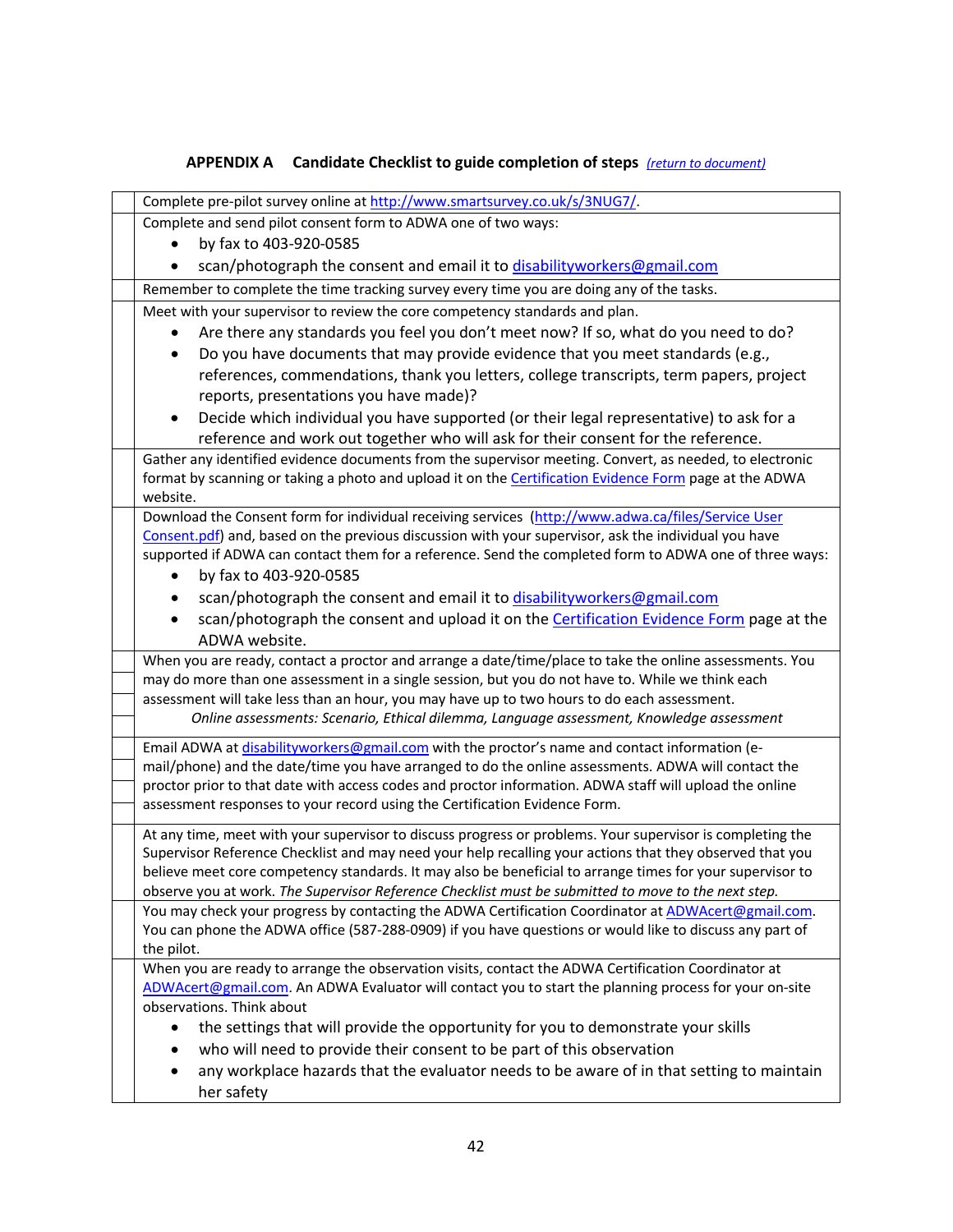| After the planning meeting (by phone, Skype or face-to-face) with the ADWA Evaluator, discuss with your<br>supervisor how to obtain consents from those involved and related workplace safety assessments. |
|------------------------------------------------------------------------------------------------------------------------------------------------------------------------------------------------------------|
| Using the consent forms that ADWA will provide, obtain the consents according to the plan developed with                                                                                                   |
| your supervisor.                                                                                                                                                                                           |
| Complete the observation(s) with the ADWA Evaluator. Observations will also include a conversation.                                                                                                        |
| Follow up with the Evaluator if you have questions regarding the feedback you have been provided.                                                                                                          |
| When you have completed the entire certification process, complete the online post-pilot survey at                                                                                                         |
| http://www.smartsurvey.co.uk/s/QAOVT/                                                                                                                                                                      |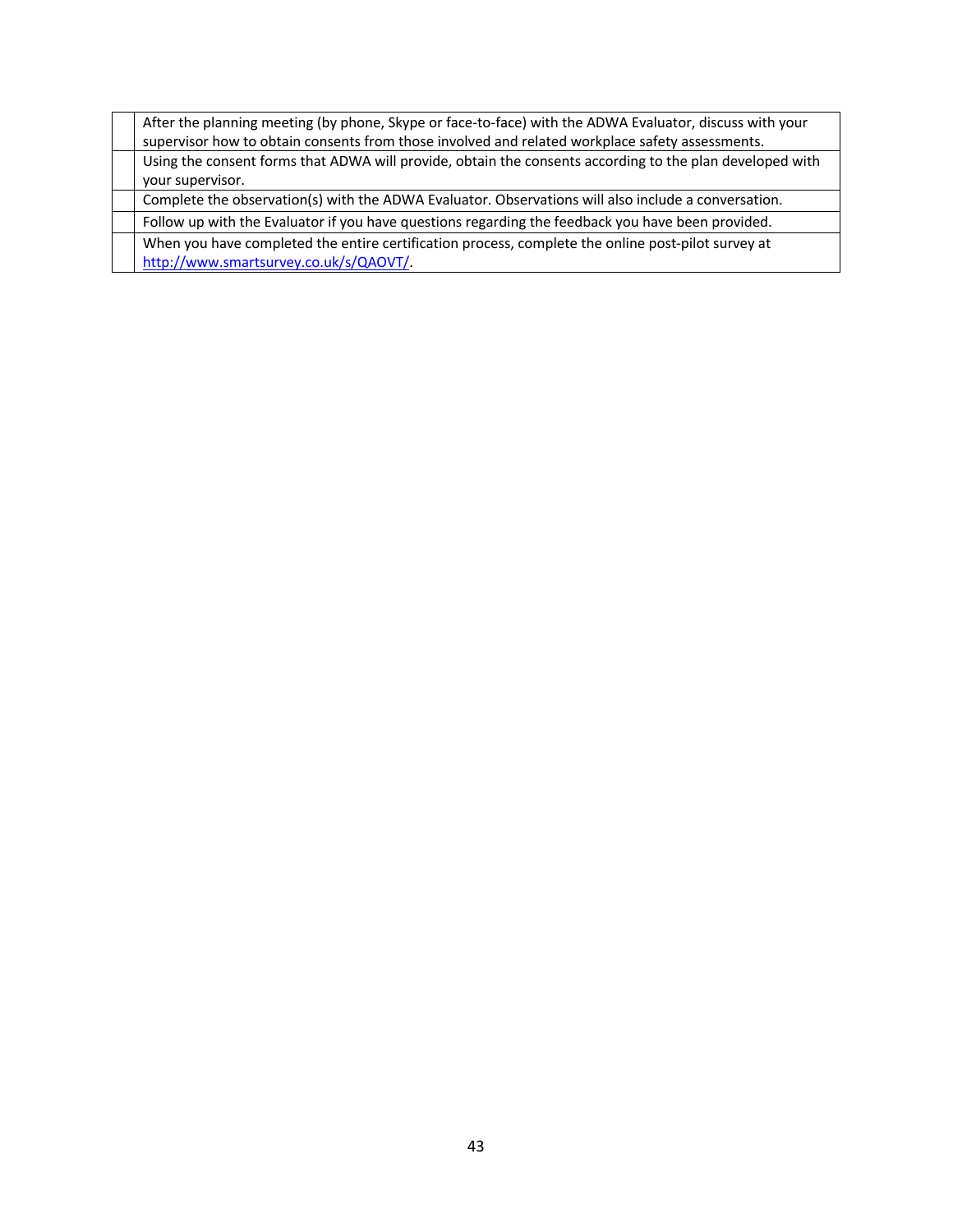**APPENDIX B CDSW Core Competency Standards** (*that MUST be observed by ADWA to be considered MET.) (return to document)*

#### **#1. Focus on Individuals**

1.1.1. Seeks input and feedback from individuals to develop a clear understanding of their needs and outcomes.

1.1.2. Responds to requests efficiently and effectively within the limits of the rules.

1.1.3. Meets individuals' needs in a respectful, helpful and responsive manner.

1.1.6. Uses appropriate methods to determine whether the individual is satisfied with the type and level of support the worker provides.

1.1.7. Adjusts service based on feedback from the individual within the limits of the rules.

#### **#2. Building Relationships**

2.1.1. Identifies groups and/or social, volunteer or work activities in the community that match the individual's interests and schedule.

2.2.3. Works with the individual and others in the planning team or support network to identify and implement strategies to overcome personal or practical barriers to development and maintenance of social relationships.

#### **#3. Fostering Independence in Others**

3.1.2. Provides instruction, guidance and support in a helpful and supportive manner.

3.1.4. Shows belief in and respect for others' (e.g., individuals, families) capabilities by speaking of them in positive terms.

3.2.2. Provides individuals with information, tools and resources appropriate to their level of understanding and capability so that they have what they need to make good decisions for themselves.

3.2.3. Considers health and safety issues in decision-making.

3.2.4. Recognizes and supports the choices of individuals within the limitations of the rules.

3.3.1. Assesses what an individual can already do before attempting to provide training or support on a task.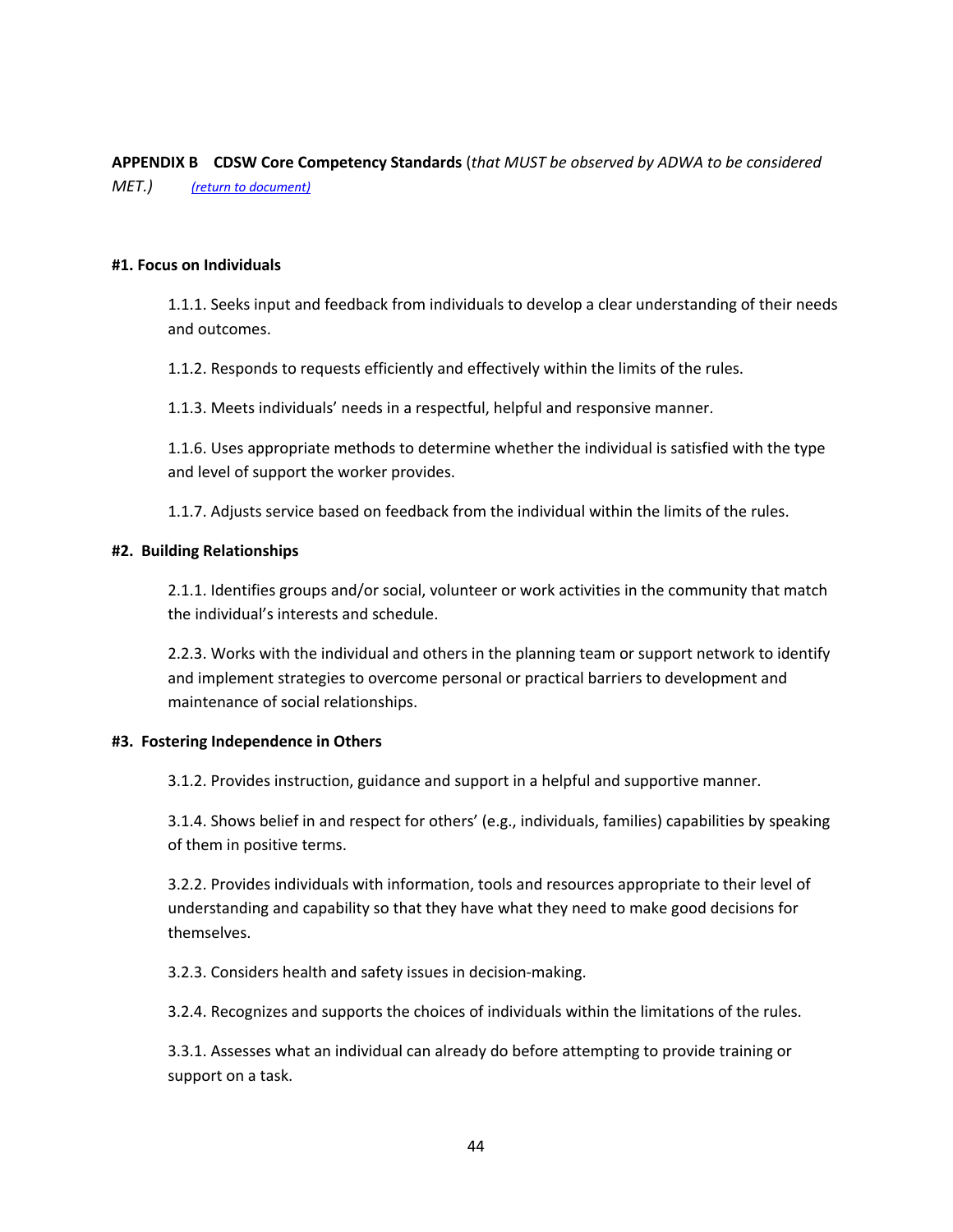3.3.2. Can describe the way the individual prefers to learn and the evidence on which that judgement is based.

3.3.3. Demonstrates how to complete tasks to acceptable levels of success.

3.3.4. Provides individuals with information, tools and resources appropriate to their level of understanding and capability to complete tasks.

## **#5**. **Flexibility**

5.2.1. Maintains the intent of policies, and exercises good judgement when deciding that circumstances require flexibility in applying a practice or procedure to fit a specific situation, to get a task done and/or meet goals.

## **#6. Interpersonal Relations and Respect**

6.1.1. Treats people with respect, dignity and courtesy in all situations by paying attention to the volume and tone of one's own voice, and interacting with them directly rather than through others.

6.1.2. Uses person-first language when communicating about individuals with disabilities.

6.2.1. Takes the time to get to know and understand the interests, concerns and objectives of others.

6.2.4. Pays close attention and accurately interprets others' behaviours (e.g., body language, tone of voice, facial expressions, nuances, questions) to determine their feelings and intent.

6.3.1. Can describe how another person views a situation and how it is different from their own viewpoint.

6.3.2. Demonstrates sincere caring for what people are experiencing with words, tone of voice, facial expressions and body language.

6.3.3. Carefully observes others to accurately anticipate how individuals and groups will react, and tailors approach accordingly.

6.3.4. Consistently and effortlessly adjusts behaviours to reflect current, unexpressed or poorly expressed thoughts, concerns or feelings.

## **#7. Communication**

7.1.1. Puts aside distractions and focuses full attention on those trying to communicate with you to encourage them to communicate.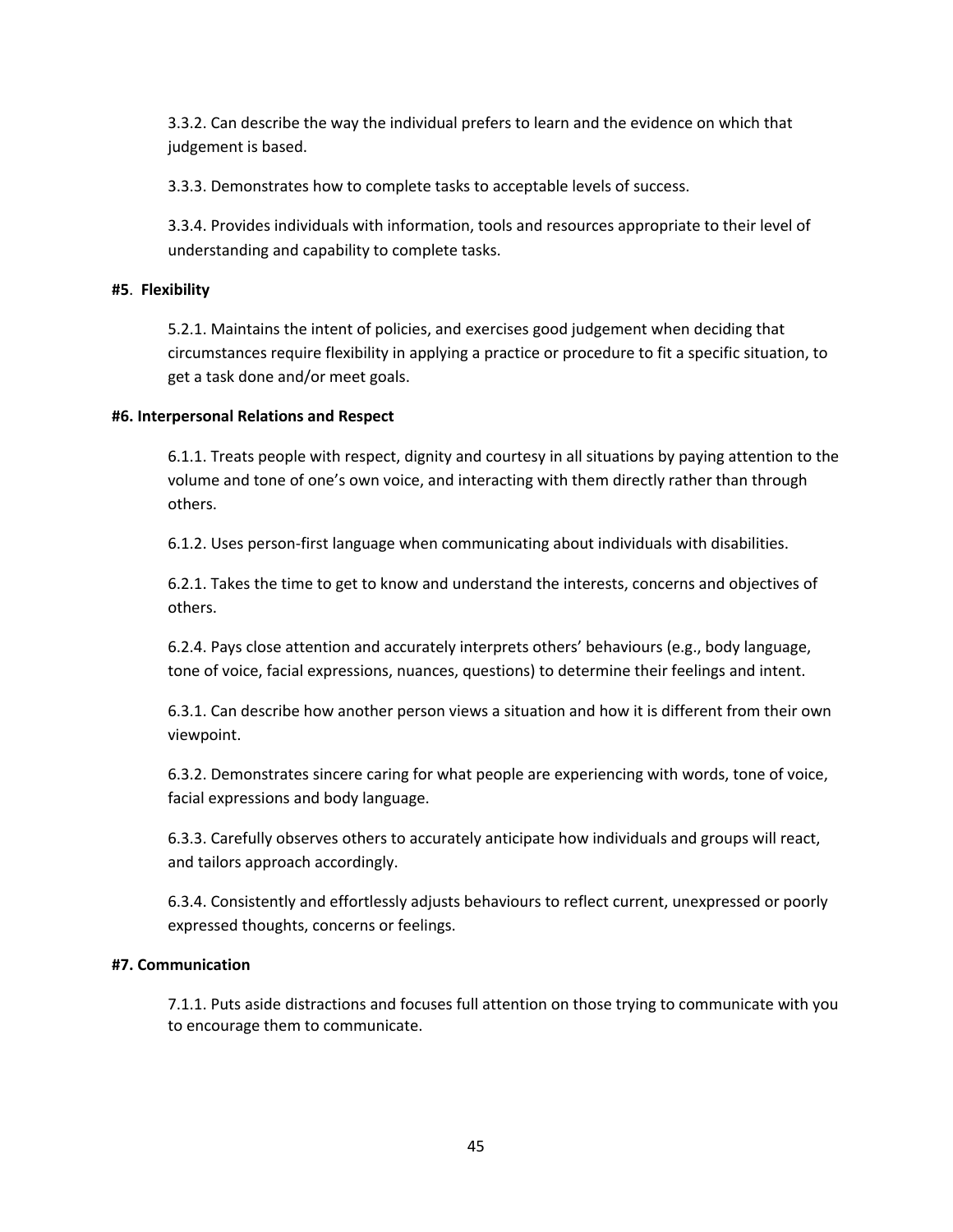7.1.2. Listens quietly and patiently to others' words and their emotional tone, and watches facial expressions and body language in order to communicate interest and build a better understanding of the other person.

7.1.3. Checks own understanding of others' communication by rewording, asking follow-up questions, etc., without interrupting what they are saying.

7.3.1. Following employer timelines and policies, documents what readers need to know in order to understand and take action in a timely way.

7.3.2. Uses respectful and easy-to-understand language to present facts and examples, and does not include personal judgments.

7.3.3. Writes in grammatically-accurate language with correct spelling, punctuation and word choices in order to reduce misinterpretations.

## **#9. Teamwork**

9.1.1. Understands the team's goals, each team member's role and how they interconnect.

9.1.2. Shares relevant experiences, knowledge, ideas and best practices with team members.

9.1.6. Meets commitments made to others.

## **#10. Values and Ethics**

10.1.1. Demonstrates good work ethic by being on time, being prepared and informing those affected in a timely fashion if unable to meet commitments.

10.1.2. Follows instructions, guidelines, procedures, policy, laws and regulations, asking questions if unsure of how to interpret and apply them.

10.1.4. Contributes to an open and safe workplace atmosphere in which individuals and coworkers feel they may safely raise, discuss and address ethical issues.

10.1.5. Demonstrates awareness of personal/professional boundaries and acts in accordance with workplace values and policies.

10.1.6. Demonstrates an understanding of the principles and limits of confidentiality in situations where personal information about others is involved.

10.2.1. Demonstrates a thorough understanding of the relevance of fundamental values and ethics of the profession to everyday work, and consistently attempts to apply them.

10.2.2. Identifies instances where professional values and ethics suggest different solutions to ethical dilemmas.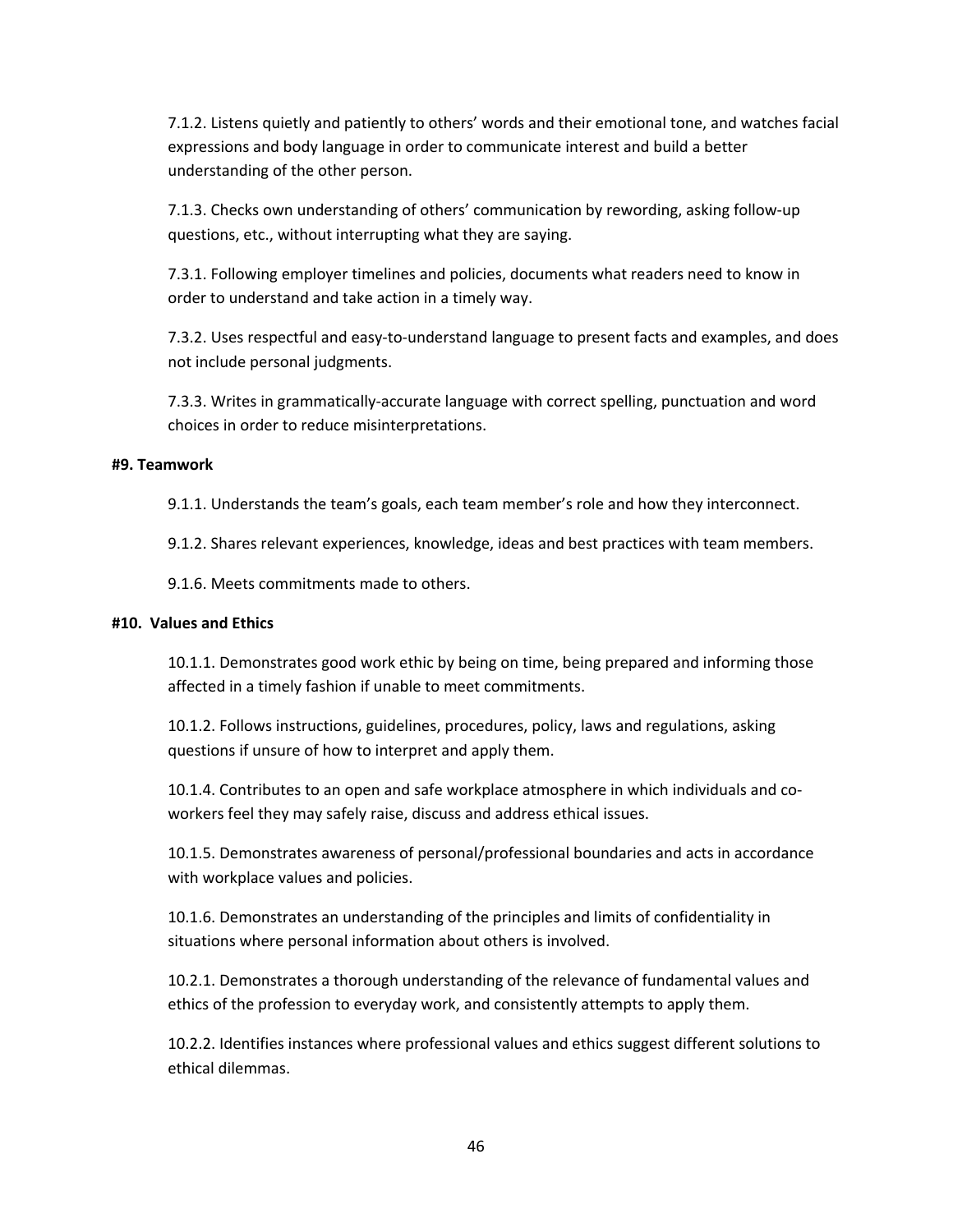#### **#11. Professional Excellence**

11.1.1. Makes an effort to do the job well or right, following employer policies and government regulations.

11.1.2. Expresses a desire to improve and may express frustration with waste or inefficiency.

11.2.1. When creating professional goals for oneself, understands the needs of others involved and gets buy-in from those affected for key elements (e.g., supervisor, co-workers).

11.2.2. Identifies new or more precise ways of meeting organizational goals.

11.2.3. Keeps track of and measures outcomes against a standard of excellence.

11.3.1. Knows job requirements and actively works to maintain and upgrade relevant skills.

11.3.2. Follows through from program or individual planning information to achieve desired outcomes.

#### **#12. Maintaining a Safe and Healthy Workplace**

12.1.1. Follows safety procedures and protocols set out in policy.

12.1.2. Practises universal precautions consistently.

12.1.3. Recognizes risks in the work environment and takes actions to manage risks.

12.2.2. Supports individuals to learn about safe and healthy lifestyles and pursue goals the individual may have related to wellness. (This may be in conjunction with other professionals.)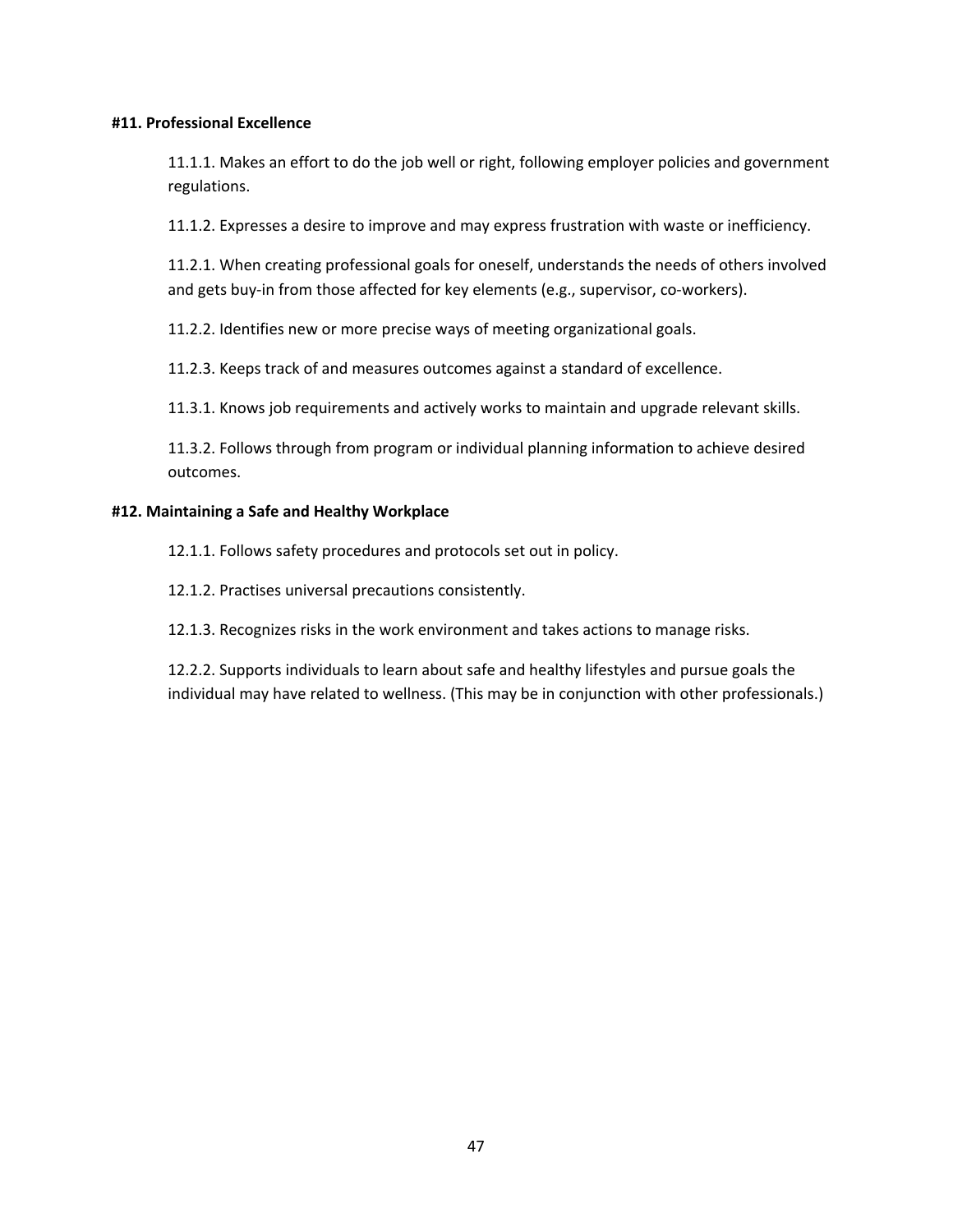| APPENDIX C Pre-pilot survey responses on What is the value of certification. (return to document) |  |
|---------------------------------------------------------------------------------------------------|--|
|---------------------------------------------------------------------------------------------------|--|

| <b>Value of Certification to Candidates</b>    | #              | <b>Value of Certification to Supervisors</b>   | #              |
|------------------------------------------------|----------------|------------------------------------------------|----------------|
| It would be recognized by people with          | 17             | To professionalize the sector                  | 5              |
| disabilities, families, employers and others   |                |                                                |                |
| as an indicator of quality work and            |                |                                                |                |
| commitment                                     |                |                                                |                |
| To professionalize the sector & our image      | 12             | To achieve fair pay for skills                 | 4              |
| Help me get the knowledge & skills I need      | 8              | Provides recognition for quality staff         | 4              |
| Provides an accountability mechanism/          | $\overline{7}$ | Provides accountability to standards for staff | 3              |
| proof of competence                            |                | that employers can use and rely on             |                |
| Helps career advancement                       | 6              | Sets standards for the field to meet           | 3              |
| Guides professional improvement & learning     | 5              | Guides professional improvement & learning     | $\overline{2}$ |
| Sets standards for the field to meet           | 5              | My staff want certification, so I support them | $\overline{2}$ |
| Gives alternative recognition for those with   | 5              | Achieves recognition within the health care    | $\overline{2}$ |
| no post-secondary education                    |                | field (for future regulation)                  |                |
| ADWA is an independent evaluator of            | 5              | Attracts more qualified workers                | $\mathbf{1}$   |
| quality                                        |                |                                                |                |
| Recognized by the government for ensuring      | 4              | Promotes the field to students                 | $\mathbf{1}$   |
| fair pay                                       |                |                                                |                |
| Improve outcomes for individuals with          | 4              | Guides development of needed learning          | $\mathbf{1}$   |
| disabilities via demonstrated skills           |                | opportunities                                  |                |
| To achieve wage equity                         | 3              | Proves to PDD that we are professionals        | $\mathbf{1}$   |
| Gives me more confidence in my own             | 3              | Provides individuals with qualified, skilled   | $\mathbf{1}$   |
| abilities                                      |                | staff                                          |                |
| Creates a core knowledge base for the field    | $\overline{2}$ | Ensures safety through training                | $\mathbf{1}$   |
| Improves work satisfaction & engagement        | $\overline{2}$ | Gives staff mobility                           | $\mathbf{1}$   |
| Serves as PLAR for college programs            | $\mathbf{1}$   | Provides more knowledge                        | $\mathbf{1}$   |
| Hopes it will be treated as equivalent to a 2- | $\mathbf{1}$   | Wants to see if the pilot benefits our agency  | $\mathbf{1}$   |
| year diploma in disability studies             |                |                                                |                |
| For work                                       | $\mathbf{1}$   |                                                |                |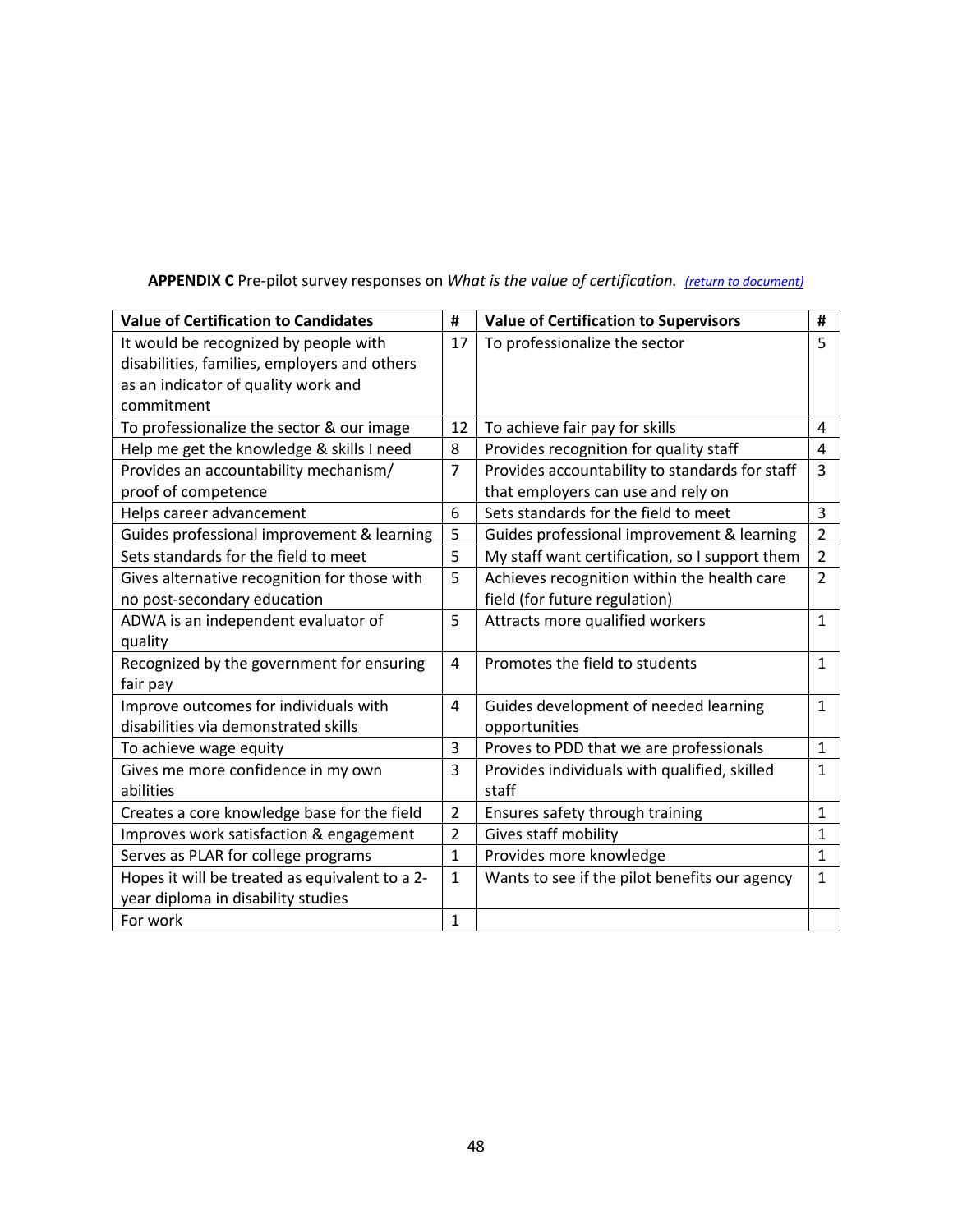**APPENDIX D** Pre-pilot survey responses indicating what concerns people had about certification *(return to document)*

| <b>Candidate Concerns about Certification</b> | #              | <b>Supervisor Concerns about Certification</b> | #              |
|-----------------------------------------------|----------------|------------------------------------------------|----------------|
| Time-consuming or time requirements           | 17             | Supervisor time required is limited by heavy   | 13             |
| unknown                                       |                | workload                                       |                |
| Time available for action & reflection is     | 11             | Candidate time is limited relative to          | 6              |
| limited                                       |                | requirements                                   |                |
| Do I know enough to be certified?             | $\overline{7}$ | Need pay incentive for certification effort to | $\overline{2}$ |
|                                               |                | be worthwhile                                  |                |
| Is the process credible enough to be          | 6              | Difficulty getting started & making a plan     | $\overline{2}$ |
| accepted? Will certification be recognized?   |                |                                                |                |
| Supervisor time & support is limited or may   | 3              | Reading/writing skills of otherwise skilled    | $\overline{2}$ |
| be too little                                 |                | staff not up to certification requirements     |                |
| Preparation manual length is intimidating     | $\overline{2}$ | Daunting amount of paperwork for               | $\mathbf{1}$   |
|                                               |                | candidates                                     |                |
| What will it cost to maintain certification?  | $\overline{2}$ | Process needs streamlining                     | $\mathbf{1}$   |
| No concerns                                   | $\overline{2}$ | Path was unclear with bad module links         | $\mathbf{1}$   |
| I don't understand the requirements           | $\overline{2}$ | Supervisor checklist is very long              | $\mathbf 1$    |
| Is the process flexible enough?               | $\mathbf{1}$   | No concerns                                    | $\mathbf{1}$   |
| I have performance anxiety                    | $\mathbf{1}$   |                                                |                |
| Will agencies buy in to standards?            | $\mathbf{1}$   |                                                |                |
| Processes need streamlining                   | $\mathbf{1}$   |                                                |                |
| It seems to be unorganized with no clear      | $\mathbf{1}$   |                                                |                |
| direction                                     |                |                                                |                |
| Certification overlaps with other coursework  | $\mathbf{1}$   |                                                |                |
| I have not done an online course before       | $\mathbf{1}$   |                                                |                |
| I have limited computer access                | $\mathbf{1}$   |                                                |                |
| What do I do next? What's the path?           | $\mathbf{1}$   |                                                |                |
| How do I get a higher certification level?    | $\mathbf{1}$   |                                                |                |
| Unsure if I can track down documents to       | $\mathbf{1}$   |                                                |                |
| submit                                        |                |                                                |                |
| Do I lose my job if I fail?                   | $\mathbf{1}$   |                                                |                |
| If certification is required, there won't be  | 1              |                                                |                |
| enough staff in the field to meet needs       |                |                                                |                |
| Will I get asked about standards I didn't     | 1              |                                                |                |
| meet?                                         |                |                                                |                |
| I need a reminder to submit what I need for   | $\mathbf{1}$   |                                                |                |
| recertification                               |                |                                                |                |
| Is there a plan to monitor credential use?    | $\mathbf{1}$   |                                                |                |
| Who will audit ADWA's certification?          | 1              |                                                |                |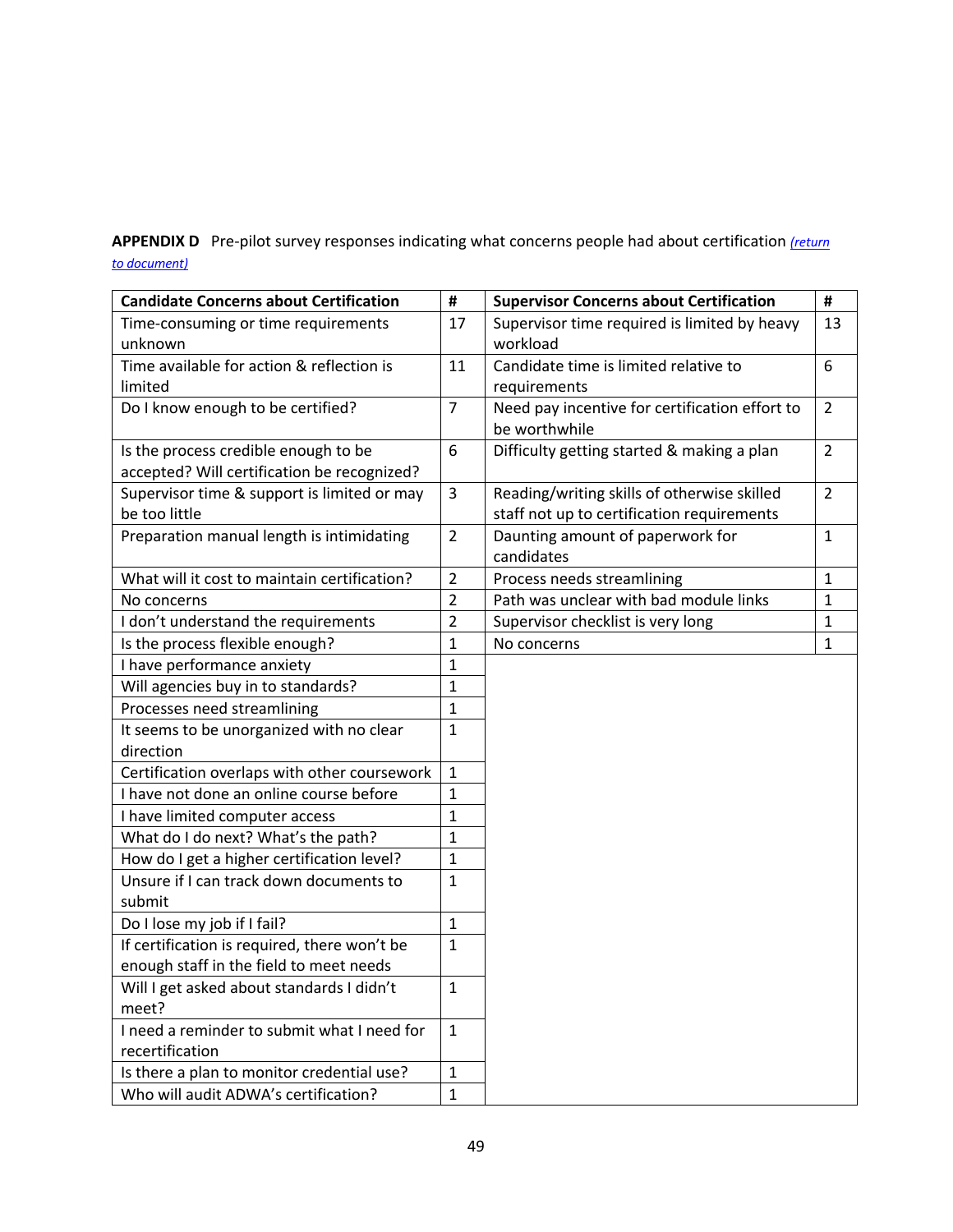**APPENDIX E – Pre-pilot survey responses to** *What type of recognition would they like to see employees receive? (return to document)*

|                                                 |                | <b>ADWA Recognition of Candidate Certification</b>     |                |
|-------------------------------------------------|----------------|--------------------------------------------------------|----------------|
| <b>Candidate Responses</b>                      | #              | <b>Supervisor Responses</b>                            | #              |
| Formal certificate with gold seal               | 16             | Certificate recognized across Alberta                  | 14             |
| List certification status on ADWA website       | 6              | Name certified CDWs in ADWA E-Bulletins,               | 3              |
|                                                 |                | website or social media (with permission)              |                |
| Certified CDW designation                       | $\mathbf 2$    | ADWA designation                                       | 1              |
| Notify employer of certification status         | $\overline{2}$ | ADWA membership                                        | $\mathbf{1}$   |
| Report card with commendation                   | $\overline{2}$ | Recognized as part of the pilot                        | $\mathbf 1$    |
| Recognize certification as equivalent to other  | $\overline{2}$ | Alignment of certification with defunct post-          | $\mathbf{1}$   |
| credentials (e.g., post-secondary certificate)  |                | secondary disability studies programs                  |                |
| <b>Advanced ADWA Member status</b>              | $\mathbf{1}$   | Pin and card                                           | $\mathbf{1}$   |
| Letter to employer when recertification done    | $\mathbf{1}$   | Have ADWA certification listed on ALIS                 | $\mathbf{1}$   |
| Notify candidate of their status                | $\mathbf{1}$   | Recognition at ACDS conference                         | $\mathbf{1}$   |
| Add certification into ACDS's CET standards     | $\mathbf{1}$   | Certificate that lists core competencies met           | 1              |
| Build more training opportunities               | $\mathbf{1}$   | Discounts on training                                  | $\mathbf{1}$   |
| Professional recognition with allied sectors    | $\mathbf{1}$   | Can access certification record for employers          | $\mathbf{1}$   |
| News release to trade press with names          | $\mathbf{1}$   |                                                        |                |
| Yearly photo with new CCDWs                     | $\mathbf{1}$   |                                                        |                |
| PLAR credit with colleges/universities          | $\mathbf{1}$   |                                                        |                |
| Recognition of CCDWs across Canada              | $\mathbf{1}$   |                                                        |                |
| Benefit to agency and individual receiving      | $\mathbf{1}$   |                                                        |                |
| services                                        |                |                                                        |                |
|                                                 |                | <b>Employer Recognition of Candidate Certification</b> |                |
| <b>Candidate Responses</b>                      | #              | <b>Supervisor Responses</b>                            | #              |
| Pay increase                                    | 14             | Pay increase (if funding supports it)                  | $\overline{7}$ |
| Career advancement                              | 5              | Letter of congratulations/certificate on file          | 4              |
| Letter of congratulations/ certificate for      | 5              | Sign indicating number of certified staff              | $\overline{2}$ |
| professional excellence                         |                |                                                        |                |
| Pay grade increase that treats certification as | 3              | Announcement of organizational participation           | $\overline{2}$ |
| education                                       |                | and outcomes                                           |                |
| Appreciation and support                        | 3              | Pay for 1 year of ADWA membership for certified        | $\overline{2}$ |
|                                                 |                | staff                                                  |                |
| Support career development                      | $\overline{2}$ | No recognition                                         | $\overline{2}$ |
| Reward positive results of skills               | $\overline{2}$ | # of certified staff reflected in contract wages       | $\mathbf{1}$   |
| Recognition of ADWA's value                     | $\overline{2}$ | Recognize certified staff at AGM                       | $\mathbf{1}$   |
| Promote high standards in the organization      | $\mathbf{1}$   | Preference in promotion and hiring                     | $\mathbf{1}$   |
| Recognition of certification on performance     | $\mathbf{1}$   | Pay grade increase that treats certification as        | $\mathbf{1}$   |
| review                                          |                | education                                              |                |
| Lobby PDD to recognize certified workers        | $\mathbf{1}$   |                                                        |                |
| Commit to support certification process         | $\mathbf{1}$   |                                                        |                |
| Paid to support new certification candidates    | $\mathbf{1}$   |                                                        |                |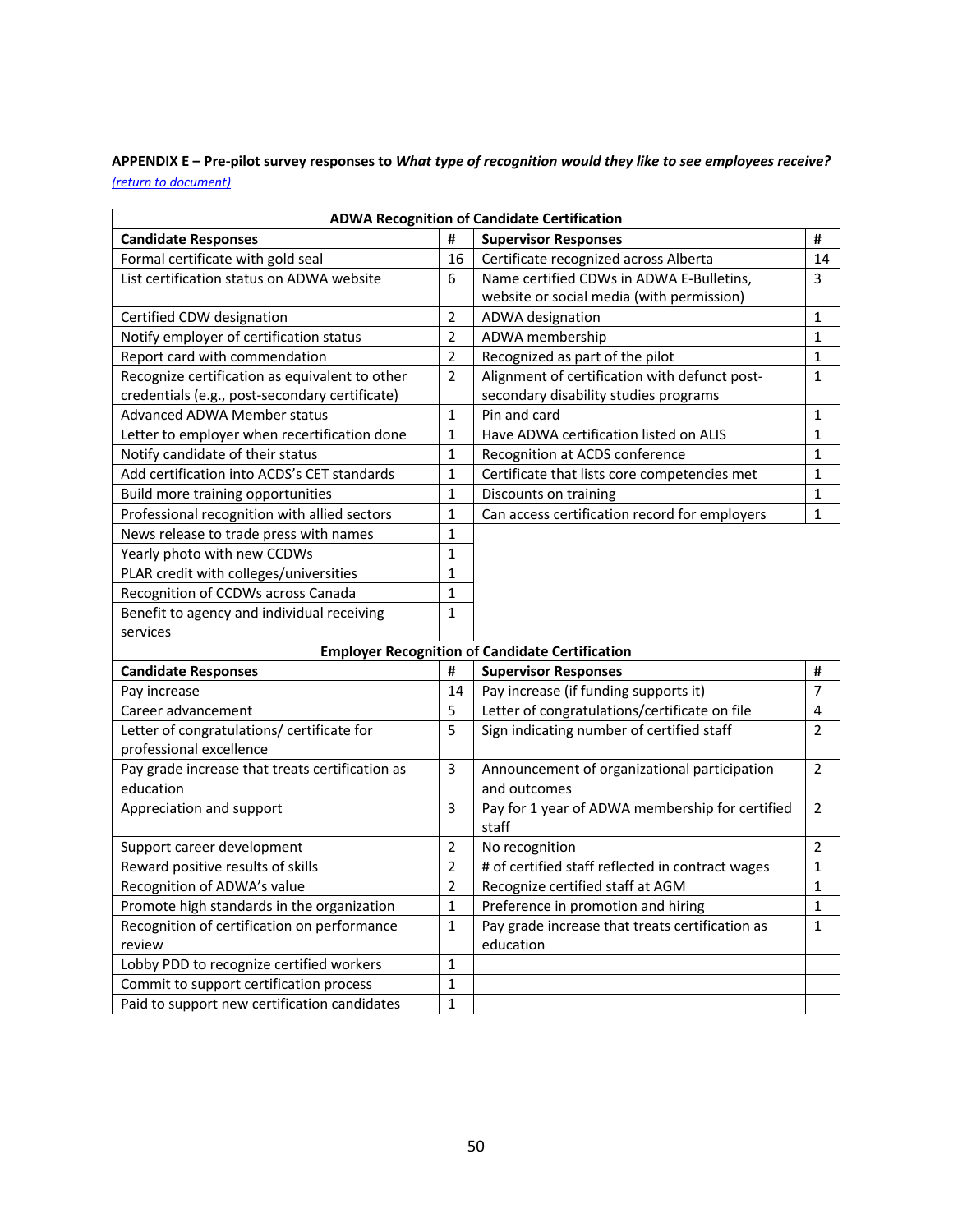# **APPENDIX F Pre-pilot survey responses to what type of recognition should supervisors receive?**

#### *(return to document)*

| <b>ADWA recognition of Supervisor Support</b> | # | <b>Employer Recognition of Supervisor Support</b> | # |
|-----------------------------------------------|---|---------------------------------------------------|---|
| None required                                 | 8 | None required                                     | q |
| Recognition for the organization's support    | 2 | Modify caseload to accommodate process            |   |
| Certificate for mentorship                    | 1 | Thankyou card                                     |   |
| Letter to employer thanking the supervisor    | 1 | Awareness of how time-consuming                   |   |
| for their contribution                        |   | certification support is                          |   |
| Discussion panel at ACDS conference           | 1 | Certificate acknowledging contribution            |   |
| Share results of the process                  | 1 | Recognition in performance review                 |   |
| Awareness of process                          | 1 | Mention to Board                                  |   |
| Notify of how staff were recognized           | 1 | Few hours extra pay for the time involved (if     |   |
|                                               |   | in budget)                                        |   |
| Free ADWA membership for a year               |   | Gift card                                         |   |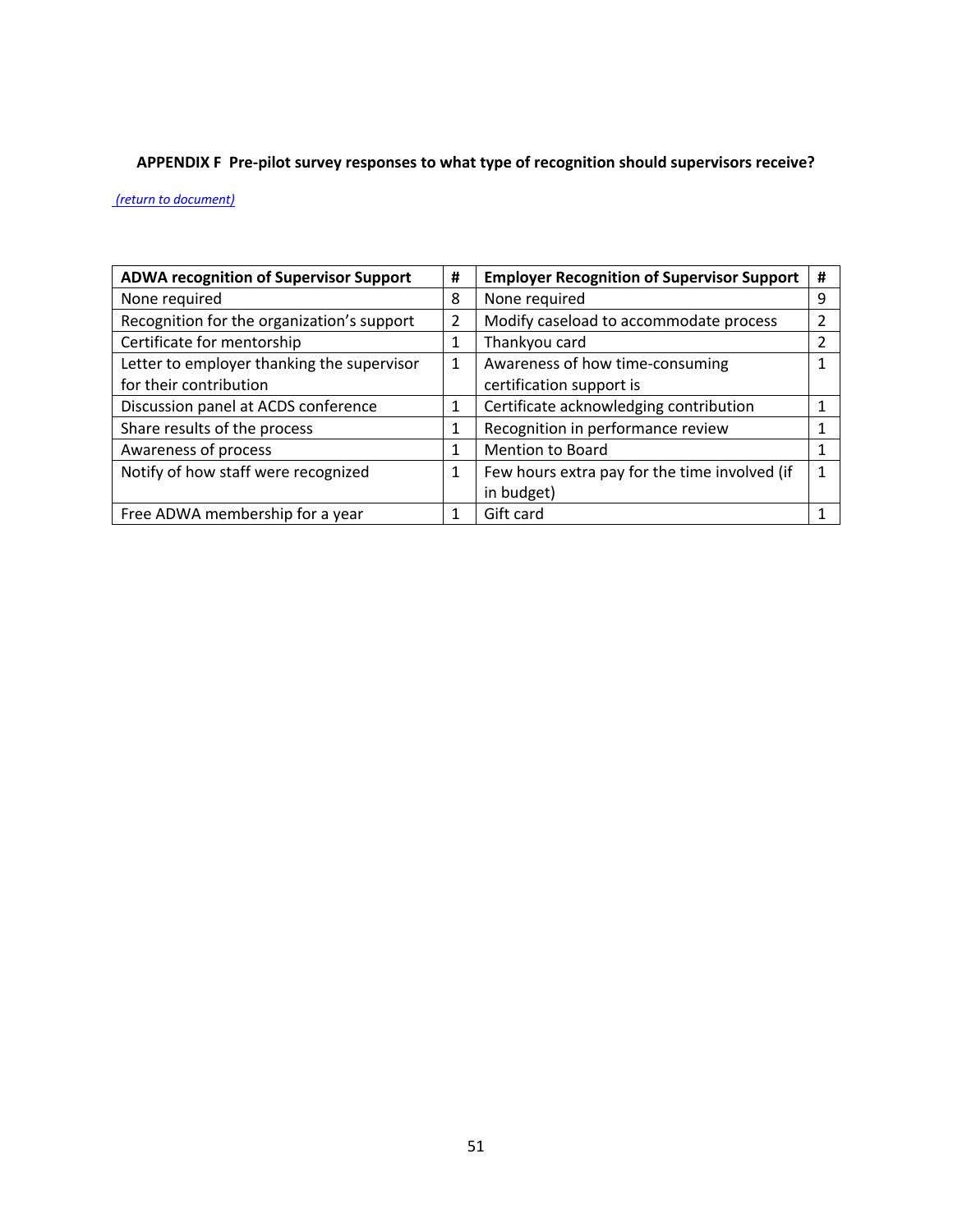# **APPENDIX G Post-pilot survey responses to** *Why did you apply to participate.*

*(return to document)*

| <b>Substantially completed process</b>    | # | Very limited completion of process        | # |
|-------------------------------------------|---|-------------------------------------------|---|
| Field needs certification/help the sector | 5 | Wanted to be credentialed                 | 6 |
| Show the professionalism of the field     | 4 | I've been in the field a long time        |   |
| Set standards to weed out bad workers     | 3 | Field needs certification/help the sector |   |
| Self-evaluation of skill level            | 3 | Approached by co-worker/employer          |   |
| Have a say in the certification process   | 2 | Learn more about the field                |   |
| To support ADWA                           | 1 | Heard about pilot in initial stages       |   |
| Prepare to help certify others            |   |                                           |   |
| Tool for my career advancement            | 1 |                                           |   |
| Wanted to be credentialed                 |   |                                           |   |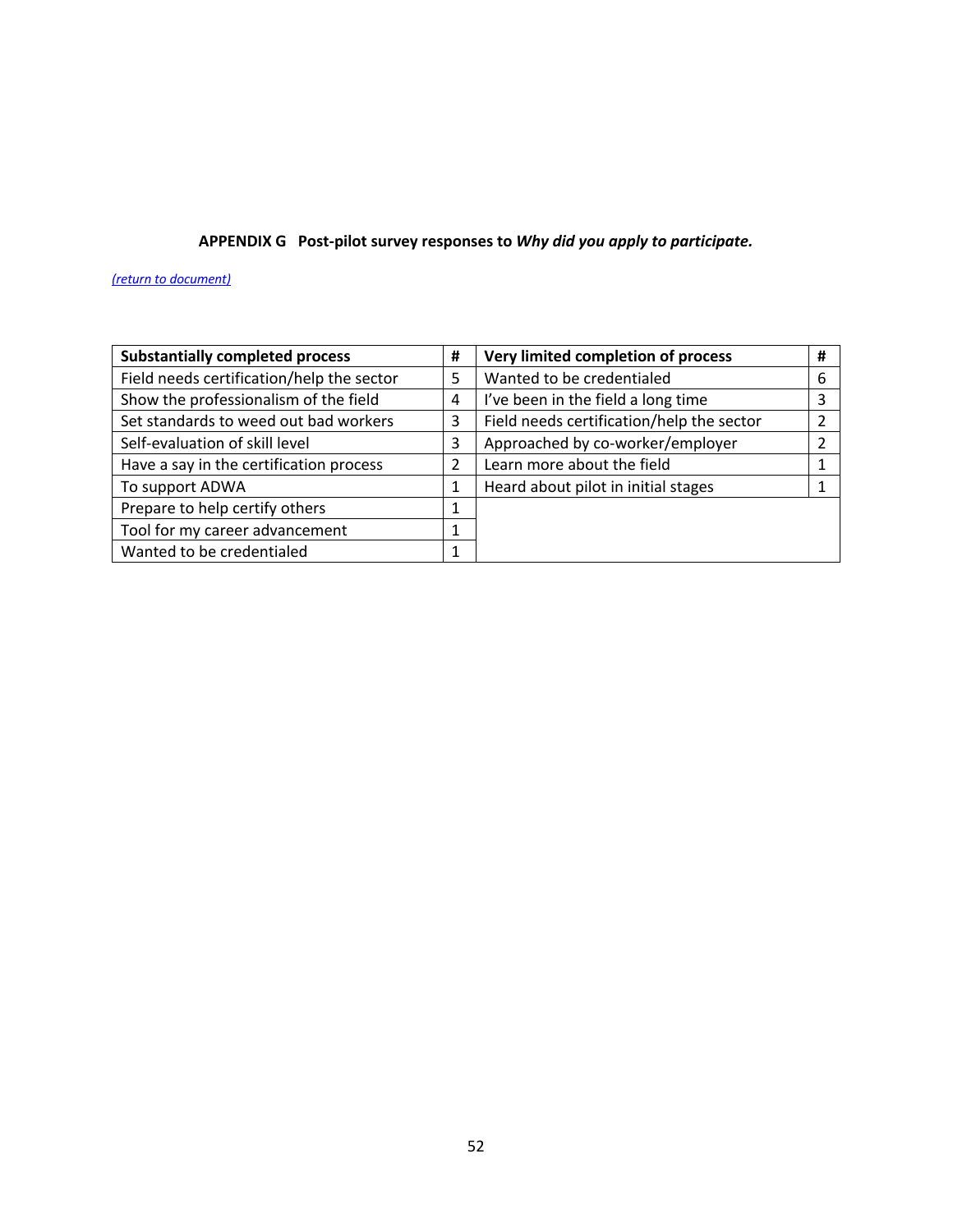# **APPENDIX H Comparison of pre and post pilot survey for candidate expectations of certification**

## *(return to document)*

| <b>Expectations for participation</b>          |                |                                               |                |
|------------------------------------------------|----------------|-----------------------------------------------|----------------|
| <b>Substantially completed process</b>         | #              | Very limited completion of process            | #              |
| More study materials and exams like other      | 3              | Simpler, straightforward process              | 4              |
| courses                                        |                |                                               |                |
| Few if any expectations (open)                 | $\overline{2}$ | Info sharing, observation &                   | 4              |
|                                                |                | testing/interviews                            |                |
| Testing, observations & feedback               | $\overline{2}$ | Manageable within my workload                 | $\mathbf{1}$   |
| 5 hrs filling forms, 1/2-day interviews/3 hrs  | $\mathbf{1}$   | Online course with classes, assignments and   | $\mathbf{1}$   |
| gathering credentials                          |                | discussion participation                      |                |
| Face-to-face course not online at own pace     | $\mathbf{1}$   | Less work for my supervisor                   | $\mathbf{1}$   |
| Confirm current knowledge + ways to            | 1              | Not digging up old documents I no longer      | 1              |
| improve                                        |                | have access to                                |                |
| Clear process with timelines for each step     | 1              | Go to a few meetings and have a say           | $\mathbf{1}$   |
| Take a few months to complete                  | 1              | Send in certificates                          | $\mathbf{1}$   |
| Different levels of certification (e.g., CDSW, | 1              |                                               |                |
| team leader, coordinator)                      |                |                                               |                |
| I would end up with a certificate              | $\mathbf{1}$   |                                               |                |
| Having done certifications, I had a good idea  | $\mathbf{1}$   |                                               |                |
| of what was involved                           |                |                                               |                |
|                                                |                | <b>Reality relative to expectations</b>       |                |
| <b>Substantially completed process</b>         | #              | Very limited completion of process            | #              |
| Yes - I am now implementing standards in       | $\overline{2}$ | No - Supervisor involvement was too heavy     | 5              |
| our organization                               |                | for workload                                  |                |
| Yes - the manual was a necessary and           | $\mathbf{1}$   | No-time/effort required seemed                | 5              |
| accurate guide                                 |                | overwhelming                                  |                |
| Yes - nice to finally have pilot happen        | $\mathbf{1}$   | No - too many processes involved              | $\overline{2}$ |
| Yes - it matches other certifications from my  | 1              | No – lost support due to supervisor & staff   | 1              |
| experience                                     |                | turnover                                      |                |
| Yes - it was a thorough process                | $\mathbf{1}$   | Unforeseen family responsibilities interfered | $\mathbf{1}$   |
| Yes - above my expectations in giving me       | 1              | Yes - but bad timing with workload increase   | 1              |
| knowledge of how I should do my work           |                |                                               |                |
| No - was longer than expected                  | $\mathbf{1}$   | Unrealistic # of competencies to meet         | $\mathbf{1}$   |
| Expected more mentorship & collaboration       | $\mathbf 1$    | Proctor requirement was off-putting           | $\mathbf 1$    |
| Some testing & observation, no feedback        | $\mathbf{1}$   | Unclear value to my career                    | $\mathbf{1}$   |
| Once I knew I would not be certified at end,   | $\mathbf{1}$   | I couldn't access old supporting documents    | $\mathbf{1}$   |
| then met expectations                          |                | to submit                                     |                |
| A flowchart of the process would be nice       | $\mathbf{1}$   |                                               |                |
| Pilot seemed to be just data collection;       | $\mathbf{1}$   |                                               |                |
| process needs more work                        |                |                                               |                |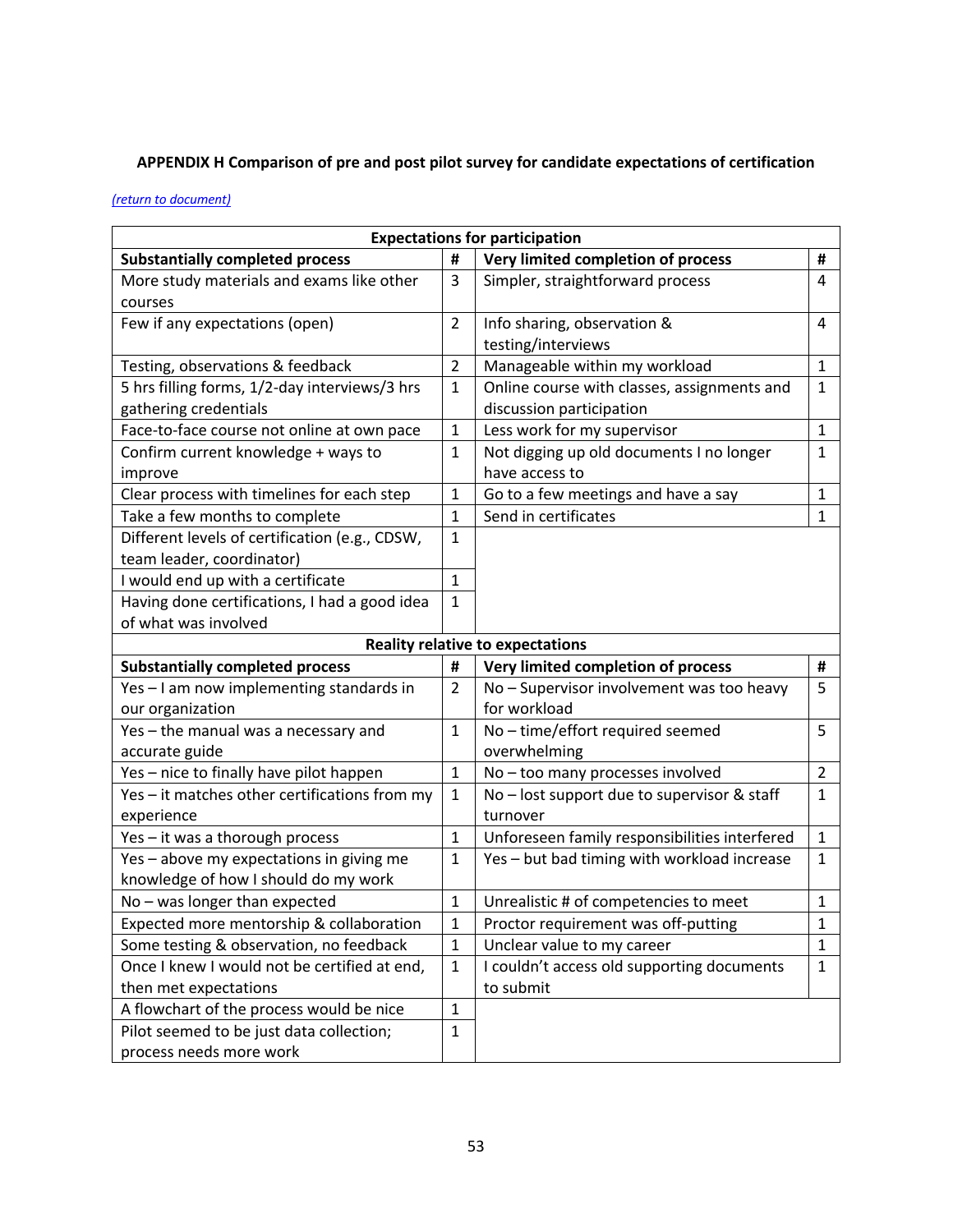| <b>Substantially completed process</b>       | #              | Very limited completion of process           | #              |
|----------------------------------------------|----------------|----------------------------------------------|----------------|
| Set timelines for completing each step of    | 3              | Simplify the process (cut documentation      | $\overline{2}$ |
| process                                      |                | requirement by 25%)                          |                |
| Less work for the supervisor to complete     | $\overline{2}$ | Less work for the supervisor to complete     | $\overline{2}$ |
| Simplify the process & manual                | $\overline{2}$ | Limit time to complete the steps to 3 months | $\mathcal{P}$  |
|                                              |                | with flexibility (seamless re-entry)         |                |
| Create a certification course with course    | $\mathbf{1}$   | Set (shorter) deadline for supervisors to    | $\mathbf{1}$   |
| material                                     |                | complete tasks                               |                |
| Reduce # of competencies to be met           | $\mathbf{1}$   | Reduce # of competencies to be met           | $\mathbf{1}$   |
| Set up contract of responsibilities for ADWA | $\mathbf{1}$   | Take education into account as contributing  | $\mathbf{1}$   |
| & candidate to sign (including               |                | to meeting competencies                      |                |
| communication expectations)                  |                |                                              |                |
| Less work to be completed electronically     | $\mathbf{1}$   | Proctoring by supervisor or ADWA             | $\mathbf{1}$   |
| Lots more ADWA observation with feedback     | $\mathbf{1}$   | Lots more ADWA observation with feedback     | $\mathbf{1}$   |
| More personal contact with on-site observer  | $\mathbf{1}$   | Ongoing input and evaluation from            | $\mathbf{1}$   |
|                                              |                | immediate supervisor and ADWA rep            |                |
| More video examples of how to answer         | $\mathbf{1}$   | Do not require certificates as documentation | $\mathbf{1}$   |
| questions                                    |                | that may be old and hard to get              |                |
| More support and clarity overall             | $\mathbf{1}$   | Use tests or quizzes to demonstrate          | $\mathbf{1}$   |
|                                              |                | skills/knowledge                             |                |
| Take education into account as contributing  | $\mathbf{1}$   | Allow references from co-workers who know    | $\mathbf{1}$   |
| to meeting competencies                      |                | and see your work                            |                |
|                                              |                | Take time in sector into account in meeting  | $\mathbf{1}$   |
|                                              |                | certification requirements                   |                |

# **APPENDIX I Post-pilot survey responses asking for candidate recommendations** *(return to document)*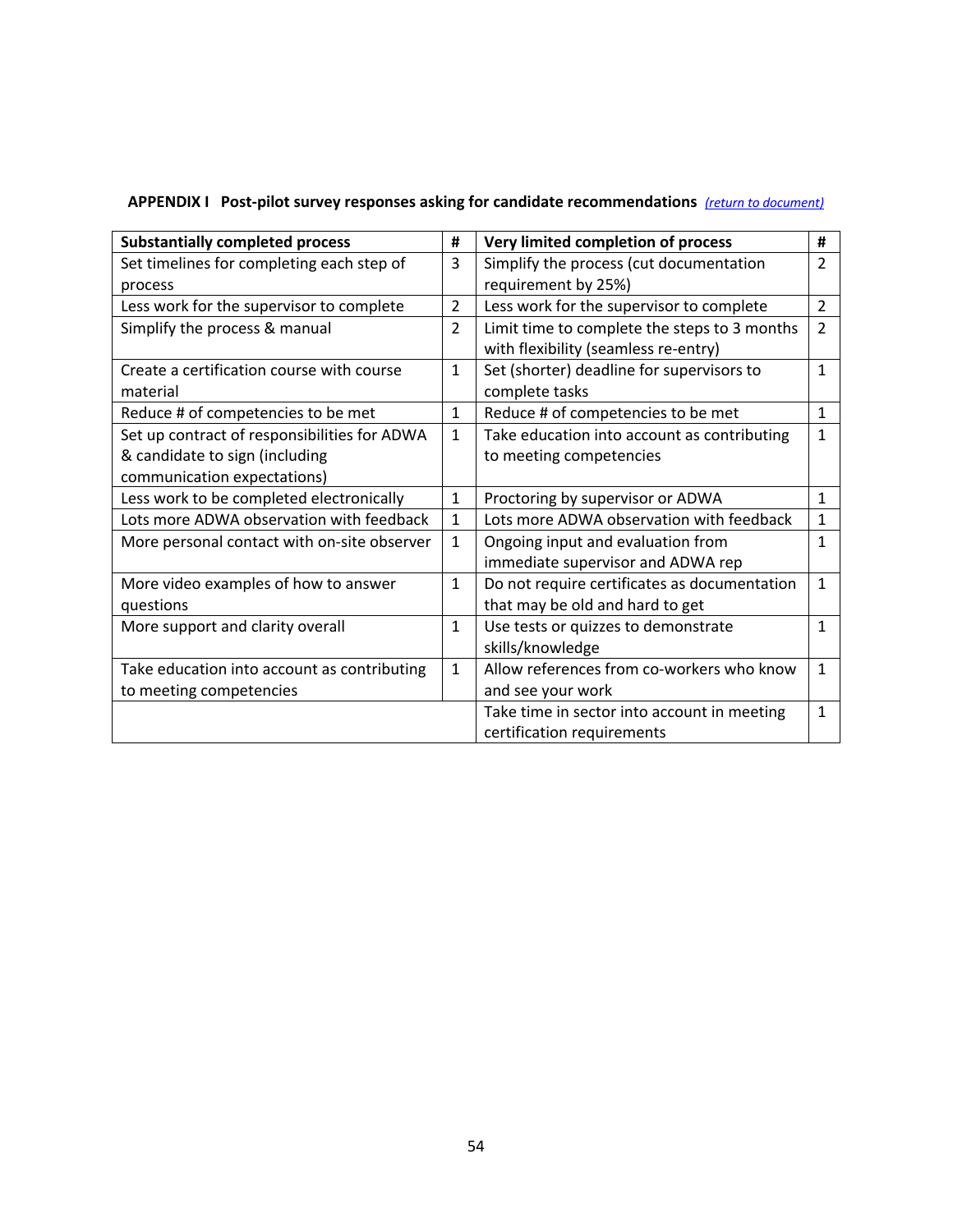#### **APPENDIX J - C**ore competency standards that were met on average less than once by candidates

#### *(return to document)*

#### **Creative Problem Solving and Decision Making**

• 4.1.4 Identifies discrepancies, trends and interrelationships in the information used to make decisions.  $Mean = 0.6$ 

#### **Interpersonal Relations and Respect**

• 6.3.4 Consistently and effortlessly adjusts behaviours to reflect current, unexpressed or poorly expressed thoughts, concerns or feelings. Mean = 0.8

#### **Communication**

- 7.2.3 Checks to see that others understand by asking them to put what was said in other words, give examples, demonstrate it, answer open-ended questions or add their own ideas. Mean = 0.8
- 7.2.4 Addresses misunderstandings with examples that are relevant to the person's specific situation or life experience. Mean = 0.5
- 7.3.3 Writes in grammatically-accurate language with correct spelling, punctuation and word choices in order to reduce misinterpretations. Mean = 0.5

#### **Self-Control**

- 8.1.2 Maintains composed body language in situations when one's opinions, recommendations or ideas are being challenged. Mean = 0.9
- 8.1.3 Pauses to reflect before acting so that own emotional impulses do not stop others from communicating honestly and fully. Mean = 0.9
- 8.2.2 Expresses differing opinions and disagreements with tact and sensitivity to others' positions and interests. Mean = 0.7

#### **Teamwork**

• 9.1.4 Manages workplace conflicts and differences in beliefs and values. Mean = 0.8

#### **Values and Ethics**

- 10.1.2 Follows instructions, guidelines, procedures, policy, laws and regulations, asking questions if unsure of how to interpret and apply them. Mean = 0.9
- 10.1.3 Takes responsibility for own actions, openly acknowledging their own errors of judgment without being prompted by others. Mean = 0.9
- 10.2.4 Seeks guidance on details and norms of the profession when in doubt, and then demonstrates an understanding of the rationales behind them. Mean = 0.9
- 10.2.5 Shows an equal concern for means and ends. Mean = 0.9

#### **Professional Excellence**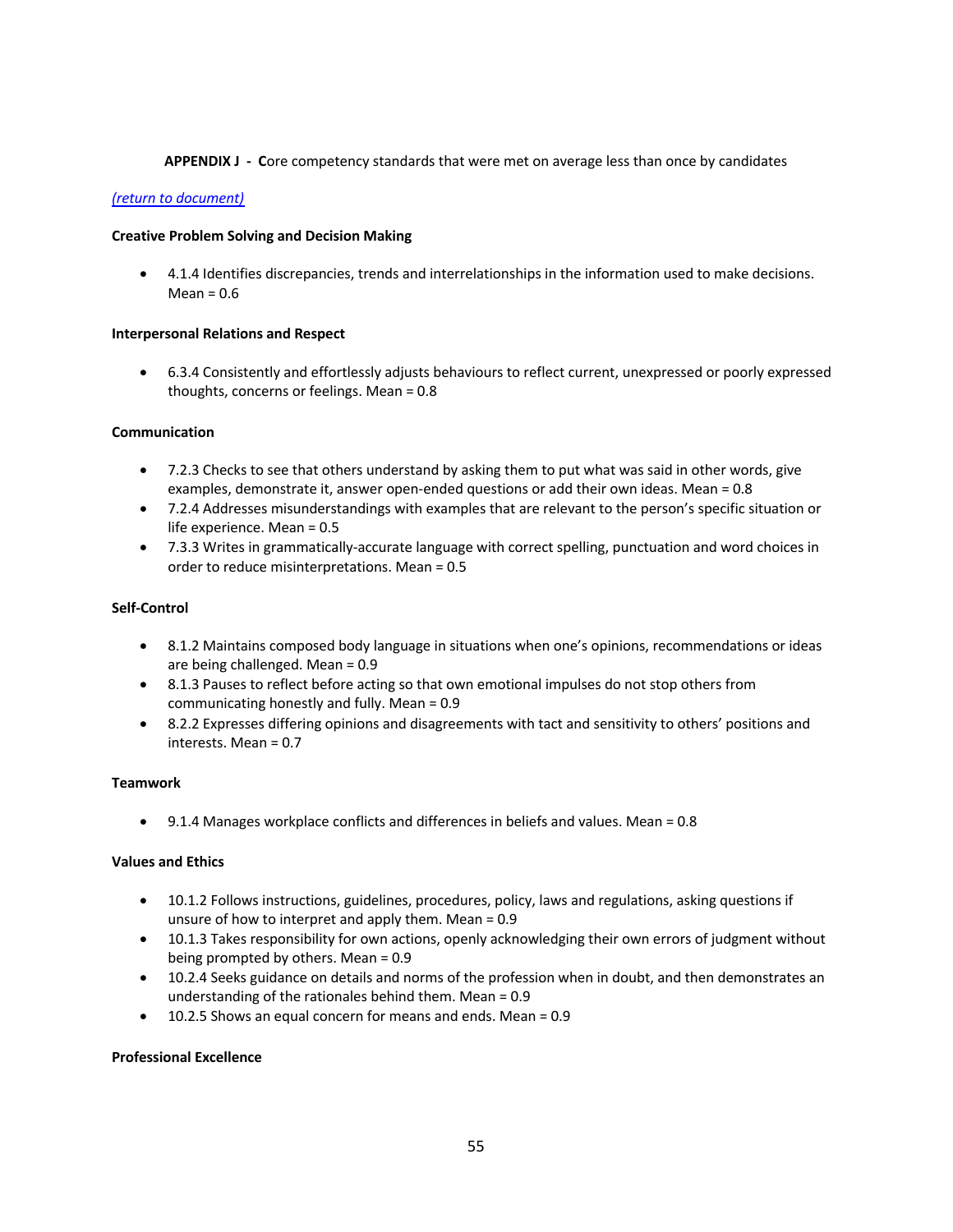- 11.2.1 When creating professional goals for oneself, understands the needs of others involved and gets buy-in from those affected for key elements (e.g., supervisor, co-workers). Mean = 0.8
- 11.2.2 Identifies new or more precise ways of meeting organizational goals. Mean = 0.6
- 11.2.3 Keeps track of and measures outcomes against a standard of excellence. Mean = 0.3
- 11.3.3 Actively suggests ideas for improving processes in the system or in own work methods. Mean = 0.9
- 11.3.5 Enthusiastically volunteers to take on additional tasks. Mean = 0.5
- 11.3.7 Is persistent in finding better ways to do things, such as making suggestions that will improve a number of services or doing something better, faster, at lower cost, more efficiently. Mean = 0.8
- 11.3.8 Attends, actively participates in and successfully completes required training and professional development aimed at improving knowledge or skills. Mean = 0.8
- 11.3.9 Asks mentors and supervisors to share best practices to help improve outcomes. Mean = 0.6

#### **Maintaining a Safe and Healthy Workplace**

• 12.2.3 Supports co-workers to recognize signs of stress or illness and take care of their own physical and mental health. Mean = 0.9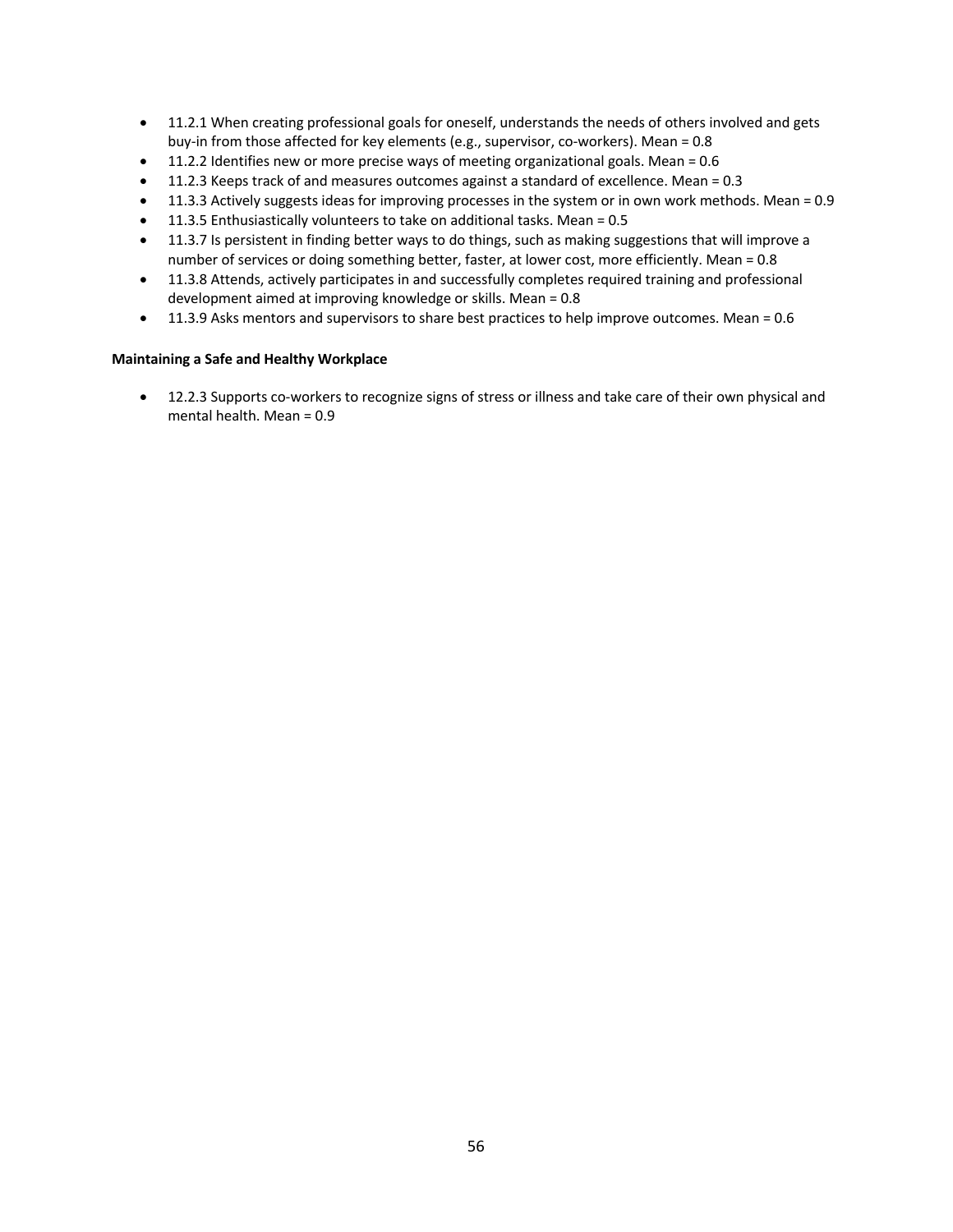**APPENDIX K -** standards that candidates met on average by at least three different methods:

#### *(return to document)*

## **Focus on Individuals**

- 1.1.1 Seeks input and feedback from individuals to develop a clear understanding of their needs and outcomes. Mean = 3.6
- 1.1.3 Meets individuals' needs in a respectful, helpful and responsive manner. Mean = 3.4

## **Fostering Independence**

- 3.1.2 Provides instruction, guidance and support in a helpful and supportive manner. Mean = 3.2
- 3.1.3 Expresses positive expectations that individuals will take an active role in achieving their goals. Mean = 3.2
- 3.1.4 Shows belief in and respect for others' (e.g., individuals, families) capabilities by speaking of them in positive terms. Mean = 3.2
- 3.2.4 Recognizes and supports the choices of individuals within the limitations of the rules.  $Mean = 3.3$

## **Creative Problem Solving and Decision Making**

- 4.1.1 Uses one's knowledge, common sense and/or past experience to recognize, understand and solve problems/issues. Mean =3.1
- 4.2.4 Works with others to find solutions that meet each involved person's most important needs as defined by them in order to maximize buy-in from all parties affected and achieve the goal or decision. Mean =3.1

## **Flexibility**

• 5.3.2 Evaluates the situation and decides what actions or approach to take in achieving the person's goal based on the demands of the situation or the needs/wishes of the person. Mean  $= 3.2$ 

## **Professional Excellence**

• 11.1.1 Makes an effort to do the job well or right, following employer policies and government regulations. Mean = 3.1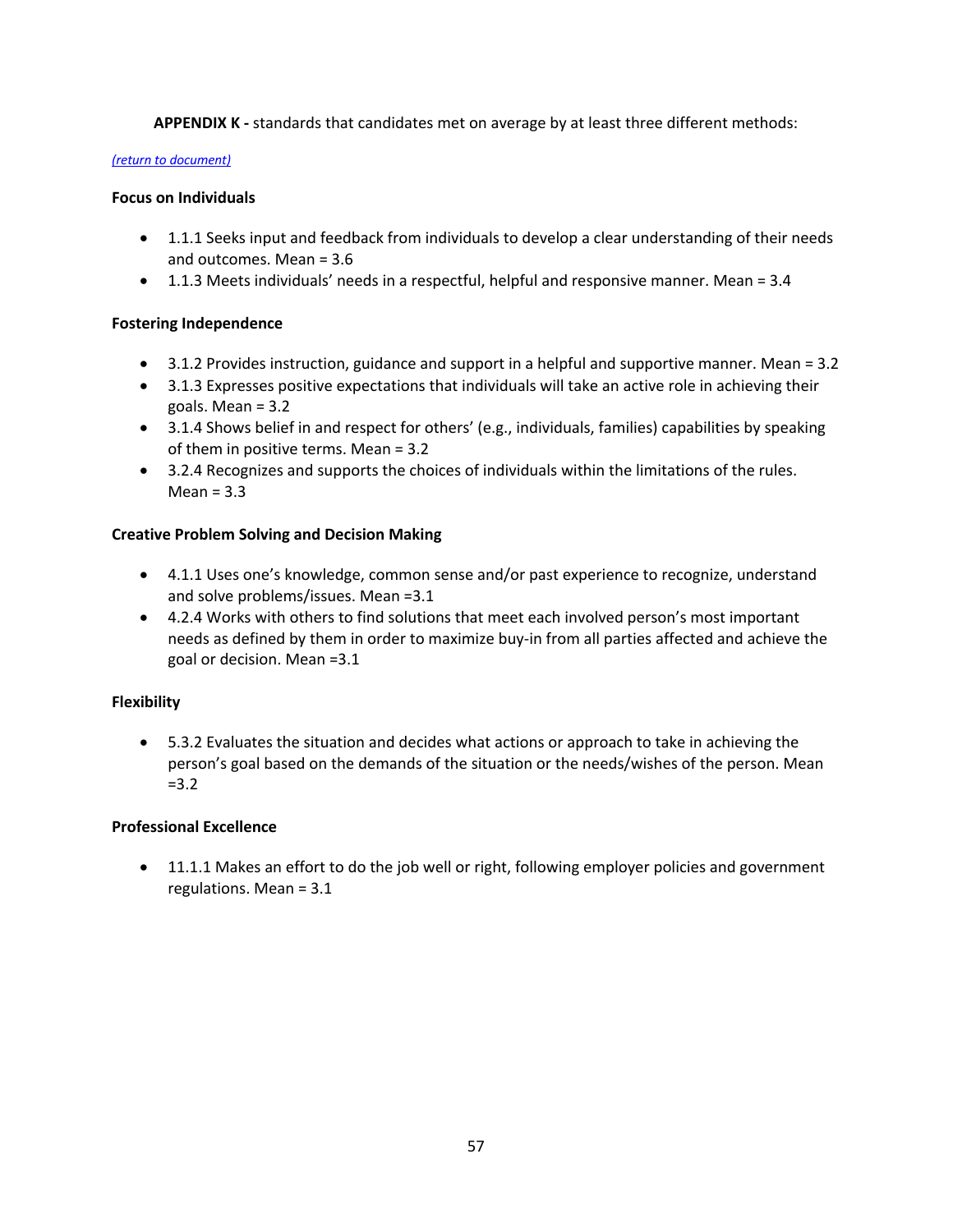## **Appendix L - further details on what standards were and were not met in observation time.**

#### *(return to document)*

Out of the 52 standards, **7** were met by direct observation by 10 or more candidates (out of a possible 16). Those 7 were:

- 1.1.1. Seeks input and feedback from individuals to develop a clear understanding of their needs and outcomes.
- 1.1.3. Meets individuals' needs in a respectful, helpful and responsive manner.
- 3.1.2. Provides instruction, guidance and support in a helpful and supportive manner.
- 3.1.4. Shows belief in and respect for others' (e.g., individuals, families) capabilities by speaking of them in positive terms.
- 6.1.1. Treats people with respect, dignity and courtesy in all situations by paying attention to the volume and tone of one's own voice and interacting with them directly rather than through others.
- 7.1.1. Puts aside distractions and focuses full attention on those trying to communicate with you to encourage them to communicate.
- 7.1.2. Listens quietly and patiently to others' words and their emotional tone and watches facial expressions and body language in order to communicate interest and build a better understanding of the other person.

The following standards were not identified as requiring observed demonstration but in fact were observed for 10 or more of the candidates:

- 3.1.3. Expresses positive expectations that individuals will take an active role in achieving their goals.
- 3.1.5. Openly credits individuals who have performed well, making them feel stronger, more capable, and able to function to the best of their abilities.

Out of the 52, **37** standards were either not observed at all or observed in 6 or less of the candidates:

- 1.1.6. Uses appropriate methods to determine whether the individual is satisfied with the type and level of support the worker provides.
- 1.1.7. Adjusts service based on feedback from the individual within the limits of the rules.
- 2.1.1. Identifies groups and/or social, volunteer or work activities in the community that match the individual's interests and schedule.
- 2.2.3. Works with the individual and others in the planning team or support network to identify and implement strategies to overcome personal or practical barriers to development and maintenance of social relationships.
- 3.2.2. Provides individuals with information, tools and resources appropriate to their level of understanding and capability so that they have what they need to make good decisions for themselves.
- 3.3.1. Assesses what an individual can already do before attempting to provide training or support on a task.
- 3.3.3. Demonstrates how to complete tasks to acceptable levels of success.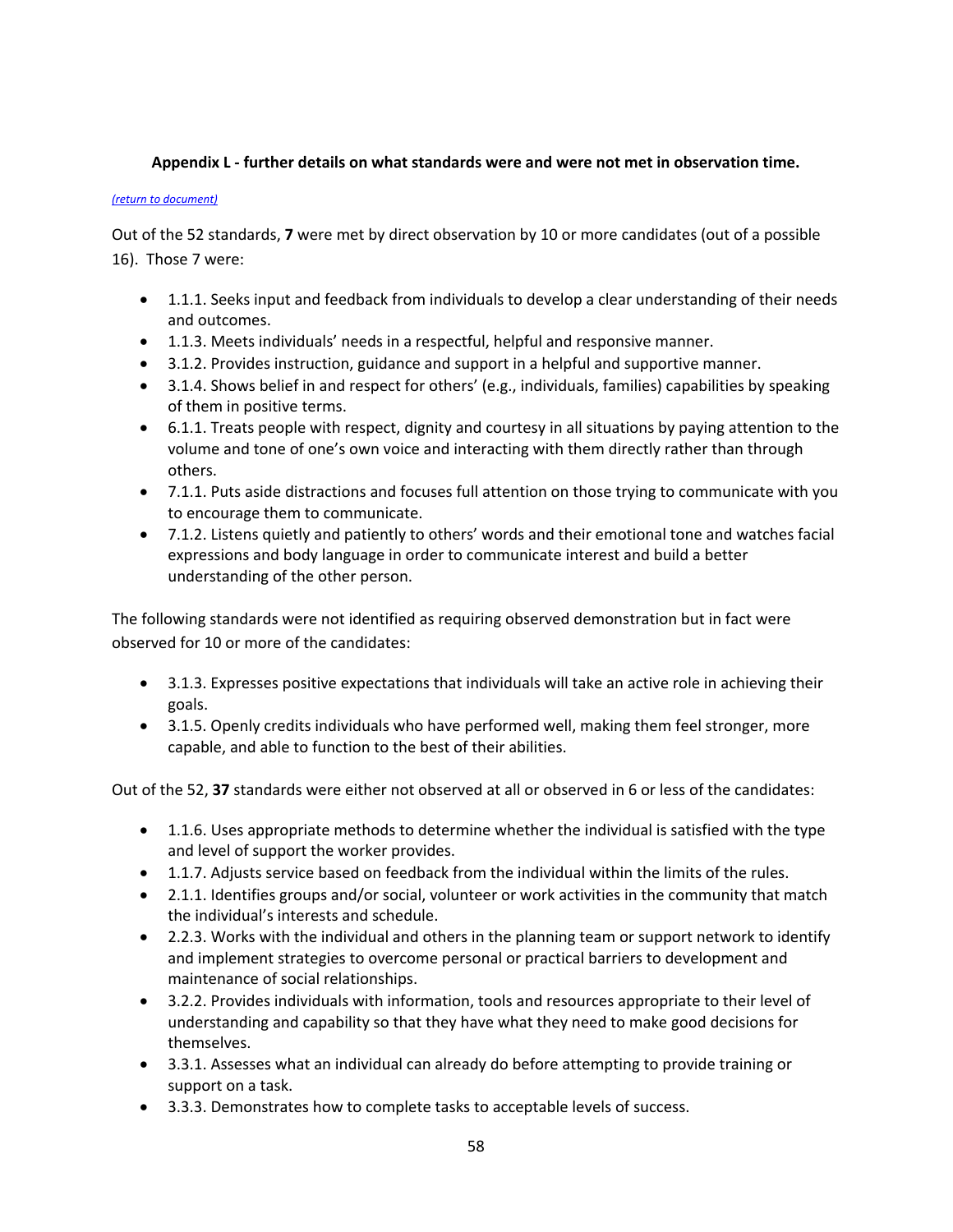- 5.2.1. Maintains the intent of policies and exercises good judgement when deciding that circumstances require flexibility in applying a practice or procedure to fit a specific situation, to get a task done and/or meet goals.
- 6.1.2. Uses person-first language when communicating about individuals with disabilities.
- 6.2.1. Takes the time to get to know and understand the interests, concerns and objectives of others.
- 6.3.1. Can describe how another person views a situation and how it is different from their own viewpoint.
- 6.3.3. Carefully observes others to accurately anticipate how individuals and groups will react, and tailors approach accordingly.
- 6.3.4. Consistently and effortlessly adjusts behaviours to reflect current, unexpressed or poorly expressed thoughts, concerns or feelings.
- 7.3.1. Following employer timelines and policies, documents what readers need to know in order to understand and take action in a timely way.

7.3.2. Uses respectful and easy-to-understand language to present facts and examples and does not include personal judgments.

- 7.3.3. Writes in grammatically-accurate language with correct spelling, punctuation and word choices in order to reduce misinterpretations
- 9.1.1. Understands the team's goals, each team member's role and how they interconnect.
- 9.1.2. Shares relevant experiences, knowledge, ideas and best practices with team members.
- 9.1.6. Meets commitments made to others.
- 10.1.1. Demonstrates good work ethic by being on time, being prepared and informing those affected in a timely fashion if unable to meet commitments.
- 10.1.2. Follows instructions, guidelines, procedures, policy, laws and regulations, asking questions if unsure of how to interpret and apply them.
- 10.1.4. Contributes to an open and safe workplace atmosphere in which individuals and coworkers feel they may safely raise, discuss and address ethical issues.
- 10.1.5. Demonstrates awareness of personal/professional boundaries and acts in accordance with workplace values and policies.
- 10.1.6. Demonstrates an understanding of the principles and limits of confidentiality in situations where personal information about others is involved.
- 10.2.1. Demonstrates a thorough understanding of the relevance of fundamental values and ethics of the profession to everyday work, and consistently attempts to apply them.
- 10.2.2. Identifies instances where professional values and ethics suggest different solutions to ethical dilemmas.
- 11.1.1. Makes an effort to do the job well or right, following employer policies and government regulations.
- 11.1.2. Expresses a desire to improve and may express frustration with waste or inefficiency.
- 11.2.1. When creating professional goals for oneself, understands the needs of others involved and gets buy-in from those affected for key elements (e.g., supervisor, co-workers).
- 11.2.2. Identifies new or more precise ways of meeting organizational goals.
- 11.2.3. Keeps track of and measures outcomes against a standard of excellence.
- 11.3.1. Knows job requirements and actively works to maintain and upgrade relevant skills.
- 11.3.2. Follows through from program or individual planning information to achieve desired outcomes.